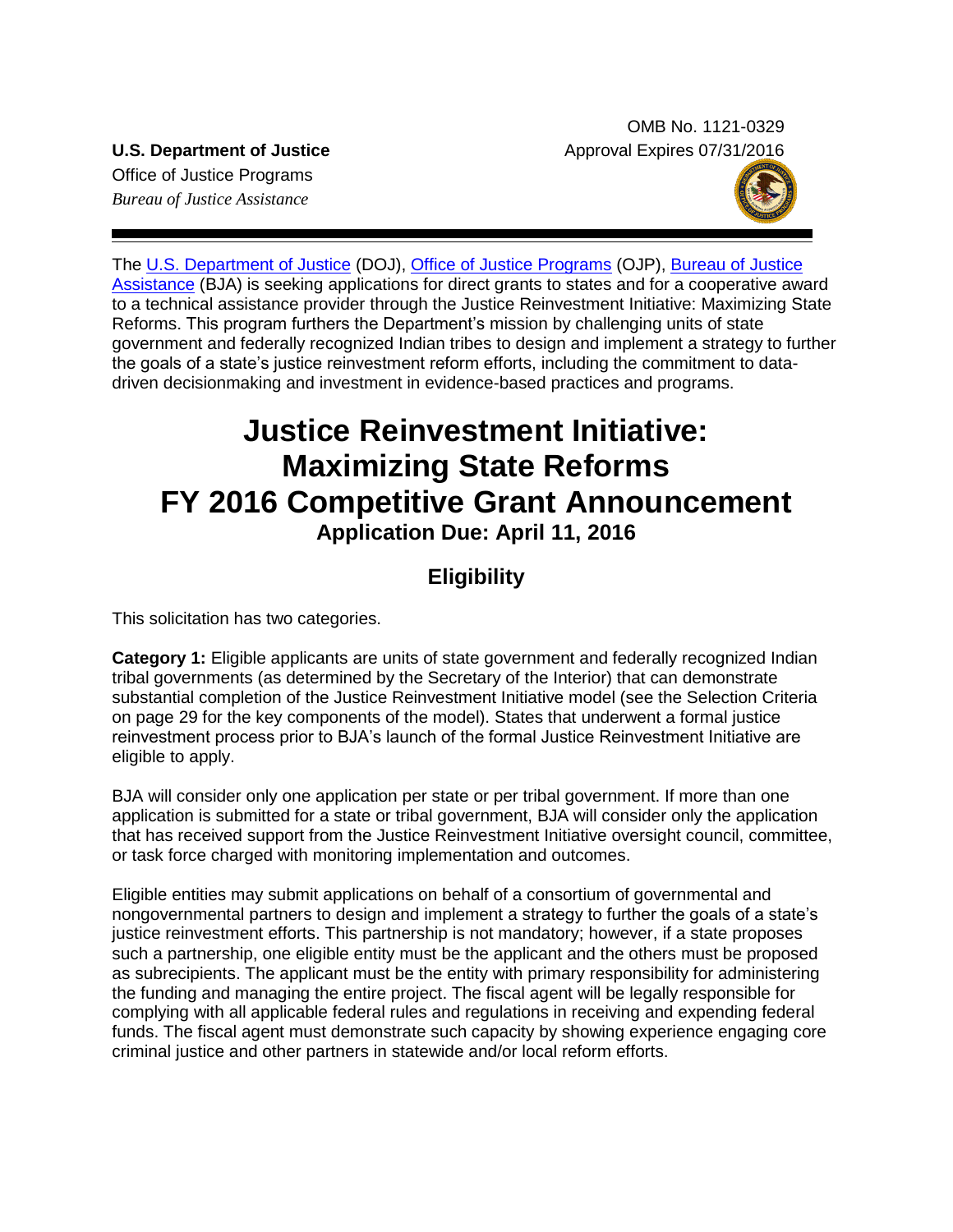**Category 2:** Eligible applicants are limited to national-scope private and non-profit organizations (including tribal nonprofit or for-profit organizations) and colleges and universities, both public and private (including tribal institutions of higher education). For-profit organizations must agree to forgo any profit or management fee.

For Category 2, BJA welcomes applications that involve two or more entities that will carry out the funded federal award activities; however, one eligible entity must be the applicant and the others must be proposed as subrecipients. The applicant must be the entity with primary responsibility for administering the funding and managing the entire project. Only one application per lead applicant will be considered; however, subrecipients may be part of multiple proposals.

BJA may elect to make awards for applications submitted under this solicitation in future fiscal years, dependent on, among other considerations, the merit of the applications and on the availability of appropriations.

# **Deadline**

Applicants must register with **Grants.gov** prior to submitting an application. All applications are due to be submitted and in receipt of a successful validation message in Grants.gov by 11:59 p.m. eastern time on April 11, 2016.

All applicants are encouraged to read this [Important Notice: Applying for Grants in Grants.gov](http://ojp.gov/funding/Apply/Grants-govInfo.htm)**.**

For additional information, see [How To](#page-24-0) Apply in section [D. Application and Submission](#page-13-0)  [Information.](#page-13-0)

# **Contact Information**

For technical assistance with submitting an application, contact the Grants.gov Customer Support Hotline at 800-518-4726 or 606-545-5035, or via e-mail to [support@grants.gov.](mailto:support@grants.gov) The [Grants.gov](http://www.grants.gov/applicants/apply_for_grants.jsp) Support Hotline hours of operation are 24 hours a day, 7 days a week, except federal holidays.

Applicants that experience unforeseen Grants.gov technical issues beyond their control that prevent them from submitting their application by the deadline must e-mail the contact identified below **within 24 hours after the application deadline** and request approval to submit their application. Additional information on reporting technical issues is found under "Experiencing Unforeseen Grants.gov Technical Issues" in the [How To](#page-24-0) Apply section.

For assistance with any other requirement of this solicitation, contact the National Criminal Justice Reference Service (NCJRS) Response Center: toll-free at 1-800-851-3420; via TTY at 301-240-6310 (hearing impaired only); email [responsecenter@ncjrs.gov;](mailto:responsecenter@ncjrs.gov) fax to 301-240-5830; or web chat at [https://webcontact.ncjrs.gov/ncjchat/chat.jsp.](https://webcontact.ncjrs.gov/ncjchat/chat.jsp) The NCJRS Response Center hours of operation are 10:00 a.m. to 6:00 p.m. eastern time, Monday through Friday.

Grants.gov number assigned to this announcement: BJA-2016-8975

Release date: February 9, 2016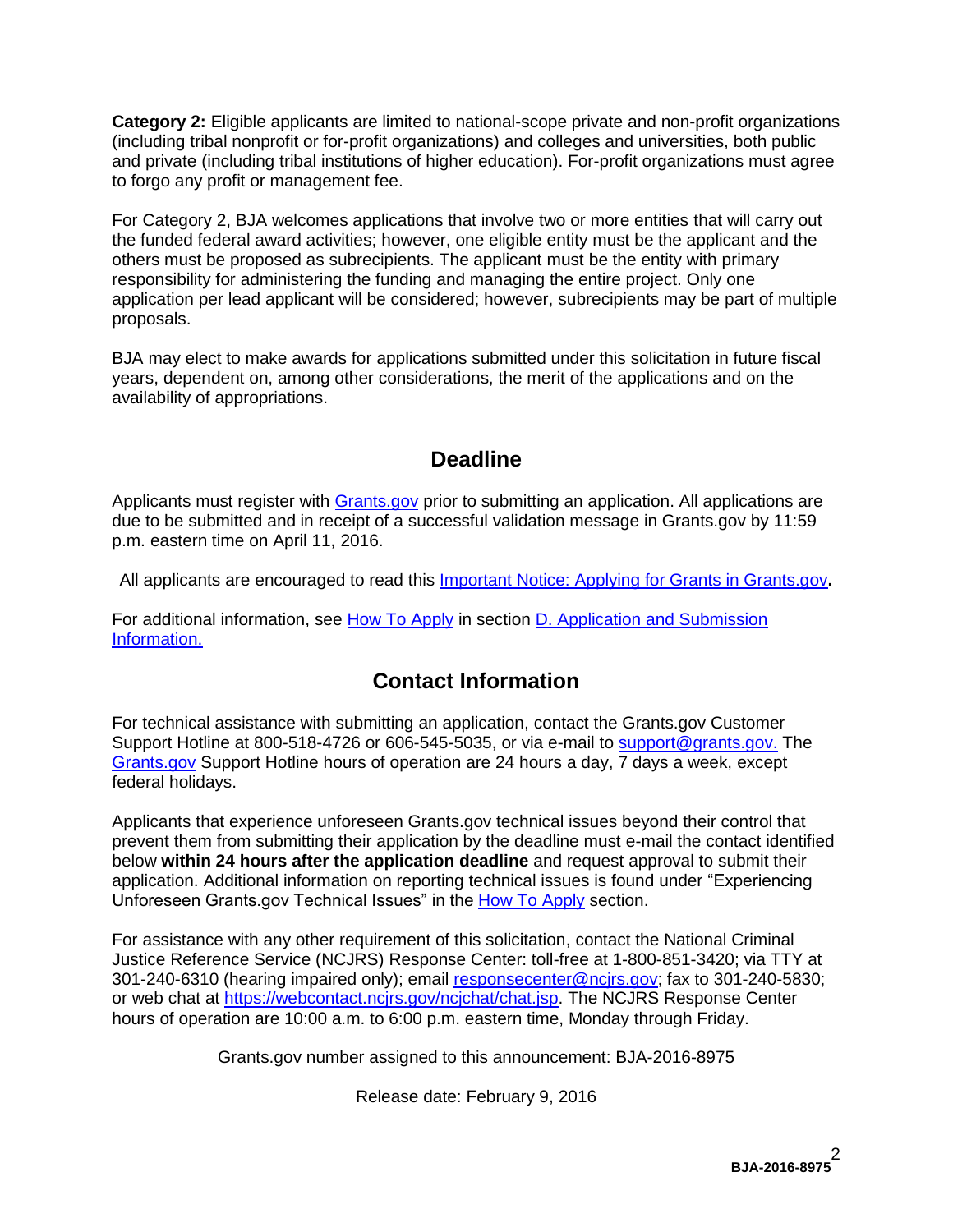# **Contents**

| Limitation on Use of Award Funds for Employee Compensation; Waiver 13           |  |
|---------------------------------------------------------------------------------|--|
| Prior Approval, Planning, and Reporting of Conference/Meeting/Training Costs 14 |  |
|                                                                                 |  |
|                                                                                 |  |
|                                                                                 |  |
|                                                                                 |  |
|                                                                                 |  |
|                                                                                 |  |
|                                                                                 |  |
|                                                                                 |  |
|                                                                                 |  |
|                                                                                 |  |
|                                                                                 |  |
|                                                                                 |  |
| General Information about Post-Federal Award Reporting Requirements 35          |  |
|                                                                                 |  |
|                                                                                 |  |
|                                                                                 |  |
|                                                                                 |  |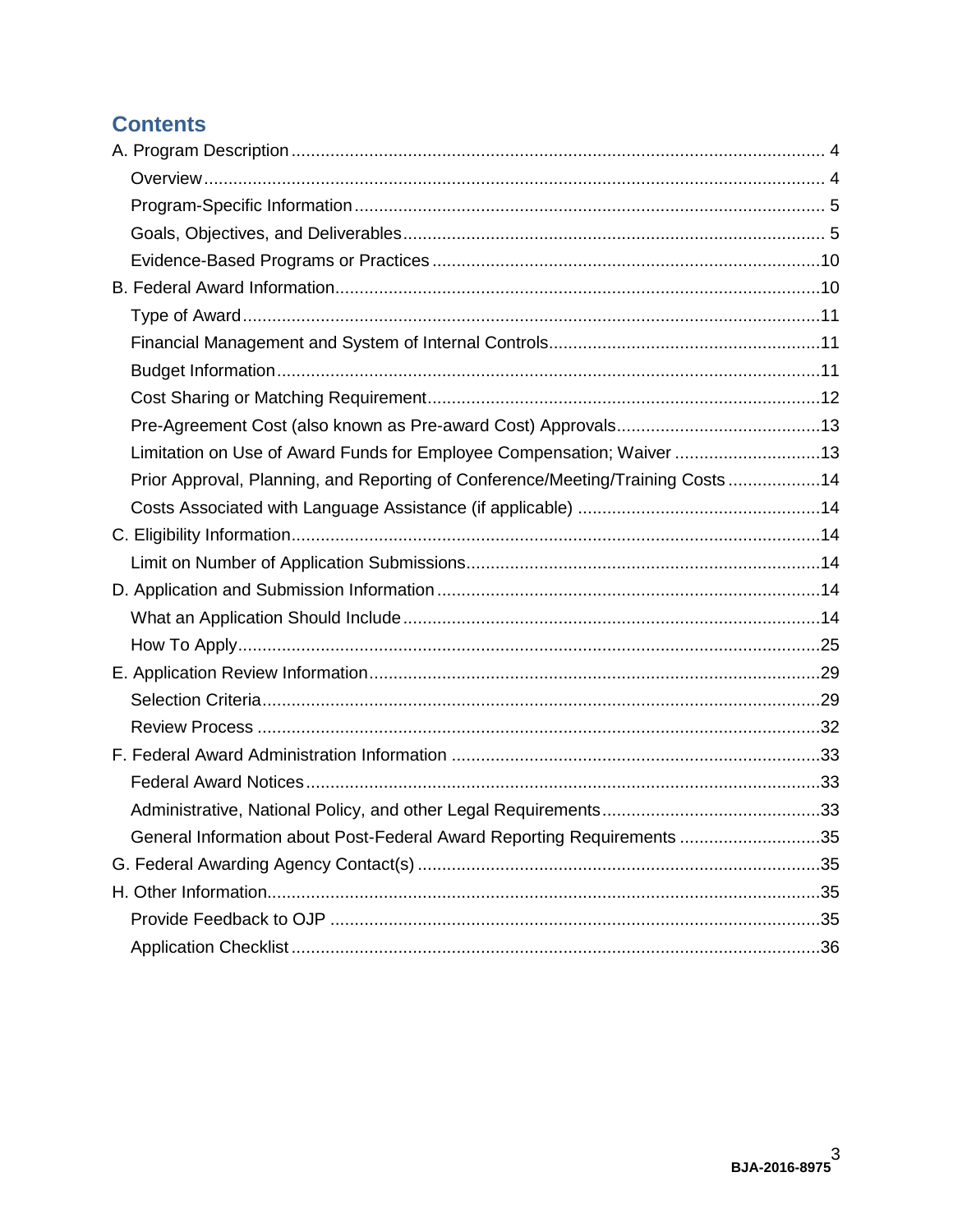# **Justice Reinvestment Initiative: Maximizing State Reforms**

# **CFDA #16.827**

# <span id="page-3-0"></span>**A. Program Description**

#### <span id="page-3-1"></span>**Overview**

 $\overline{a}$ 

Approximately 2.2 million people were incarcerated in federal, state, and local prisons and jails in 2014, a rate of 1 out of every 110 adults.<sup>1</sup> Many prison populations remain near all-time high levels and face crowding or resource challenges, and state spending on corrections has remained high. Over the last 25 years, state corrections expenditures have increased exponentially—from \$12 billion in 1988 to more than \$55 billion estimated for 2014, a significant increase even accounting for inflation.<sup>2</sup>

Justice reinvestment emerged as a way to address these issues through a targeted, datadriven policymaking process. BJA, in a public/private partnership with The Pew Charitable Trusts, launched the Justice Reinvestment Initiative (JRI) in 2010 as a multistaged process in which a jurisdiction reduces unnecessary incarceration, increases the cost-effectiveness of its criminal justice system and reinvests savings into high-performing public safety strategies.

Under the JRI model, a governmental working group with bipartisan and interbranch representation analyzes the correctional population and its cost drivers, develops cost-effective policy options, and implements reforms to manage correctional populations while enhancing public safety. JRI jurisdictions reinvest these cost savings into high-performing initiatives that make communities safer. In addition to reducing prison populations, justice reinvestment encourages states to embrace a culture of greater collaboration, data-driven decisionmaking, and increased use of evidence-based practices.

The *JRI State Assessment Report*, funded by BJA and authored by the Urban Institute, showed that the 17 assessed JRI states are making steady progress toward achieving the goals of JRI: reducing correctional spending and reinvesting in recidivism-reduction strategies.<sup>3</sup> Of the 17 states, 8 had JRI policies in effect for at least one year. All eight have experienced meaningful reductions in their prison populations, and five of them have met or exceeded their population reduction goals. While the full impact of justice reinvestment reforms is not yet known, the policies enacted in JRI states hold great promise to reduce prison populations, achieve substantial cost savings, and avert future growth. The Urban Institute continues to track outcomes in these 17 states and in the additional 7 states that have undertaken justice reinvestment efforts under JRI since the *JRI State Assessment Report*.

The report revealed that many JRI states have issues in common and have focused on similar

<sup>1</sup> Bureau of Justice Statistics, Correctional Populations in the United States, 2013 (Dec. 2014), [www.bjs.gov/content/pub/pdf/cpus13.pdf.](http://www.bjs.gov/content/pub/pdf/cpus13.pdf)

<sup>&</sup>lt;sup>2</sup> National Association of State Budget Officers, State Expenditure Report: Examining Fiscal 2012-2014 State Spending (2014)[, www.nasbo.org/sites/default/files/State%20Expenditure%20Report%20%28Fiscal%202012-](http://www.nasbo.org/sites/default/files/State%20Expenditure%20Report%20%28Fiscal%202012-2014%29S.pdf) [2014%29S.pdf.](http://www.nasbo.org/sites/default/files/State%20Expenditure%20Report%20%28Fiscal%202012-2014%29S.pdf)

<sup>3</sup> Urban Institute, *JRI State Assessment Report* (Jan. 2014)[, www.urban.org/publications/412994.html.](http://www.urban.org/publications/412994.html)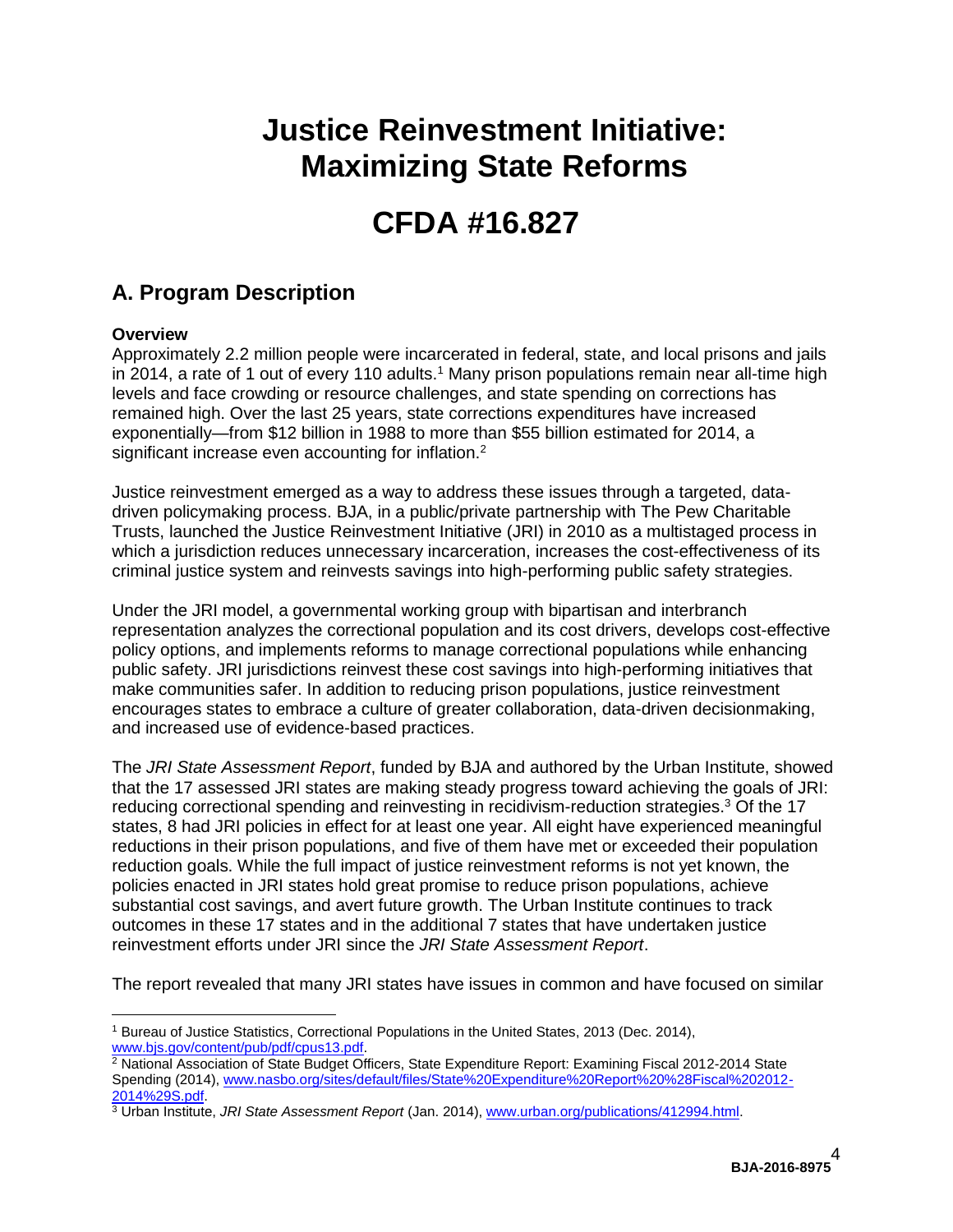priorities. Each state's criminal justice system is unique, requiring detailed analysis to determine factors behind prison growth and corrections spending. However, many of the states found similar factors driving populations and costs—for example, parole and probation revocation rates; sentencing policies and practices that favored incarceration of low-risk offenders over alternatives and that resulted in long lengths of stay; insufficient or inefficient community supervision, services, and support; and parole system processing delays and denials. The policy responses to these issues also overlapped, sharing themes of evidencebased practices and data-driven decisionmaking, including risk and needs assessments; accountability measures such as performance and outcome measure reporting; earned credits to encourage compliance with conditions of community supervision; sentencing changes; swift, certain and fair responses to technical probation and parole violations, mandatory postincarceration supervision requirements; problem-solving courts; streamlined parole processes and expanded parole eligibility; and re-entry programs to reduce recidivism.

The FY 2016 Justice Reinvestment Initiative: Maximizing State Reforms challenges states to cross the finish line with JRI. Funds can be used to target local sites to achieve greater impact; promote the use of evidence-based programs and strategies by third-party treatment and programming providers; enhance paroling authorities' use of evidencebased policy, practice, and decisionmaking; create or expand the continuum of pretrial options in one or more jurisdictions; develop and pilot measures and analyses that account for population characteristics including crime type, risk level, age, and criminal history; establish or enhance performance incentive funding programs to encourage successful integration of evidence-based practices in community supervision; pilot or scale up swift and certain intermediate sanctions; expand evidence-based re-entry programs for high risk offenders, or other uses that further the state's justice reinvestment goals (see Allowable Uses for Award Funds on pages 6-8).

BJA expects that a committee, task force, or working group tasked with oversight of the state's justice reinvestment efforts will designate an agency to act as the legal applicant for this grant program. The state group should engage in a planning process to determine the most appropriate focus for this project and the most suitable applicant and partners. BJA expects that applicants will document support by the state's JRI oversight group through a letter attached to the application (see Additional Attachments on page [22\)](#page-21-0).

Funding for this initiative is anticipated through the Fiscal Year 2016 Department of Justice appropriation.

#### <span id="page-4-0"></span>**Program-Specific Information**

#### <span id="page-4-1"></span>**Goals, Objectives, and Deliverables**

The goal of this program is to cement or amplify the goals of states' justice reinvestment reform efforts, deepening their investment in and commitment to use of data-driven decisionmaking and evidence-based practices and programs. The objectives of the program are the following:

- Increase corrections costs saved or avoided by reducing unnecessary confinement.
- Increase reinvestment in evidence-based practices that reduce recidivism.
- Promote and increase collaboration and data sharing among agencies and officials who work in criminal justice that support justice reinvestment reform efforts, including state and local policymakers, law enforcement, prosecution, defense, pretrial, courts, probation, treatment, corrections, reentry, and parole.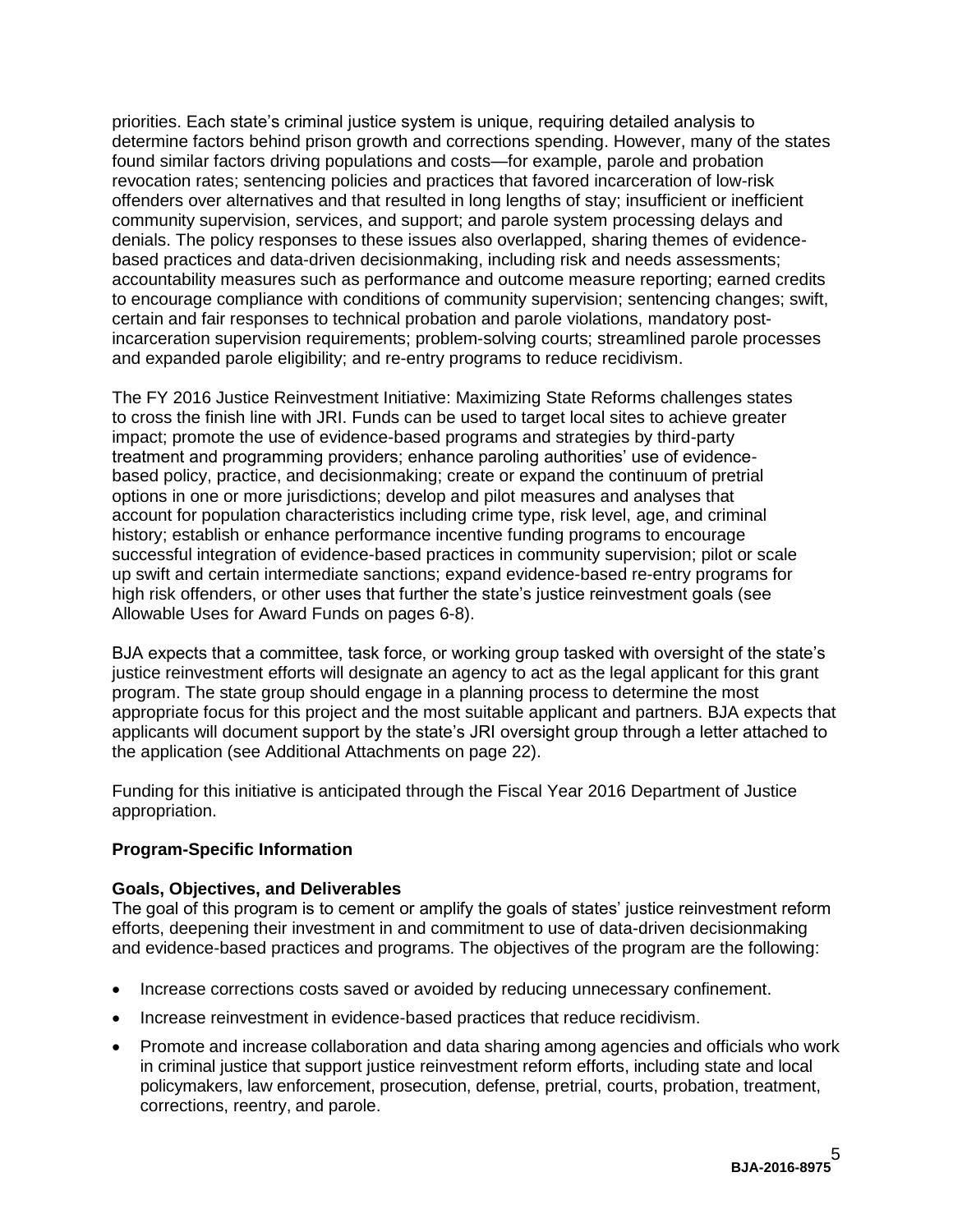- Enhance the translation of evidence into practice by supporting the use of data analysis results to inform practice, procedure, and policy decisions.
- Implement JRI legislative reforms in one or more local jurisdictions that are principal drivers of state and local corrections population growth.

## **Category 1: JRI Maximizing State Reforms Grants. Competition ID: BJA-2016-8977**

#### **Allowable Uses for Award Funds**

Allowable uses for award funds can include one or more of the following activities to increase or cement the gains achieved by state JRI sites:

- **Target local sites.** Applicant states may identify one or more jurisdictions that are top feeders into the state prison system to target and amplify the impact of the state-level JRI policies enacted in legislation. Proposals that target jurisdictions within the state should document the proportion of state prison admissions that originate from those jurisdictions and design a program to implement JRI legislative reforms to reduce the number of admissions. Applicants may use funds to work collaboratively with local or tribal government leadership and criminal justice stakeholders to infuse evidence-based policy and practice into arrests, prosecutorial charging decisions, pretrial detention, sentencing and diversion, revocations from probation or parole, or other drivers of the corrections population.
- **Promote the use of evidence-based programs and strategies by third-party service providers that provide substance abuse, mental health, and behavioral health treatment; diversion programming to support alternatives to incarceration (such as drug and problem solving courts); aftercare; and reentry services.** For many individuals, community-based treatment and alternatives to incarceration are more effective and less costly than incarceration. As agencies seek strategically and systematically to increase community-based services and alternatives for individuals for whom such treatment and placements are safe and appropriate, it is vital to ensure that these services align with the principles of effective intervention, implement evidence-based principles with fidelity, meet the needs of the target populations, and achieve performance and outcome expectations. Accordingly, applicants may propose a project that provides alternatives to incarceration such as day treatment facilities and outpatient and residential mental health and drug treatment programs, and that enables them to hold service providers accountable for providing high-quality, effective services. Applicants can use funds to assess and/or enhance the extent to which service providers are using validated risk and needs assessment tools, ensuring appropriate treatment or programming dosage and responsivity, and implementing evidence-based programs and strategies with fidelity. Funds may be used to provide training in evidence-based practices to contracted service providers. Another use may be to develop state-wide evidence-based standards for drug and problem solving courts that prioritize the needs of high risk, high needs offenders and reduce recidivism. Funds also may be used to plan for and implement a performance-based contracting system for treatment and service providers. Applicants are encouraged to leverage opportunities to expand health insurance coverage and expand access and utilization of primary and behavioral healthcare treatment.
- **Enhance paroling authorities' evidence-based policy, practice, and decisionmaking.**  In several JRI states, data analysis revealed that parole system processing delays and denials were a significant contributor to the growth of the state prison population. Applicants can use grant funding to enhance parole decisionmaking in a comprehensive fashion,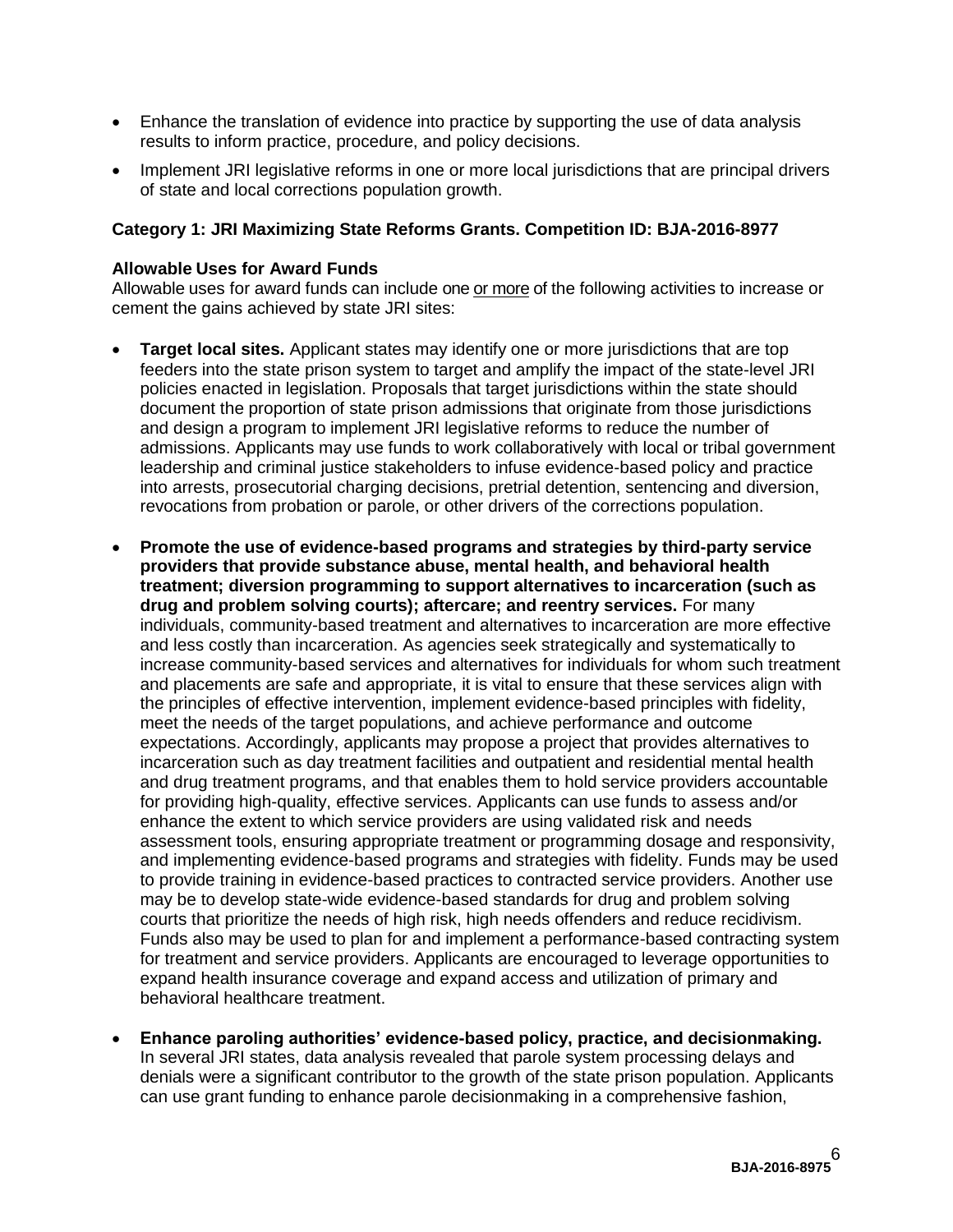including the use of empirically based tools to assess individuals' risk and criminogenic needs, guidelines that provide structure and consistency to parole decisionmaking, training on evidence-based practices including engagement skills of parole board members, and collaborative partnerships with corrections and community supervision agencies and others to facilitate a safe transition to the community. To support the parole supervision function, BJA allows uses of funds for performance-incentive funding programs, intermediate sanctions, and any other evidence-based strategy to further the state's JRI goals (see below).

- **Create or expand the continuum of pretrial options in one or more jurisdictions including tribal jurisdictions, including supervision capacity.** Several JRI states targeted changes to pretrial release and supervision decisions and processes to address this driver of the corrections population. Applicants may use grant funds to pilot, or expand capacity to provide, the least restrictive release conditions necessary to promote public safety and ensure defendants' return to court. Applicants could propose to build a continuum of options to address the range of risk and needs presented by individuals at this stage in the criminal justice process, including use of citations in lieu of arrests; release on recognizance; release with telephone or SMS messages to remind defendants of court dates; release with conditions such as remaining drug- or alcohol-free, maintaining no contact with a person or place, or regular reporting by phone, kiosk, or in person; release with supervision or diversion (e.g., case management, home visits, and/or treatment); alternatives to pretrial detention for mentally ill offenders, and pretrial detention. Applicants are encouraged to leverage opportunities to expand health insurance coverage and expand access and utilization of primary and behavioral healthcare treatment. For more information about pretrial options and research, applicants may refer to [Risk-Based Pretrial Release](http://luminosity-solutions.com/site/wp-content/uploads/2014/02/Risk-Based-Pretrial-Guidelines-August-2015.pdf)  [Recommendation and Supervision Guidelines.](http://luminosity-solutions.com/site/wp-content/uploads/2014/02/Risk-Based-Pretrial-Guidelines-August-2015.pdf)
- **Develop and deploy analyses that provide useful and accurate population and recidivism information and that account for population characteristics including crime type, risk level, and criminal history.** Applicants should propose to create a model for comparing expected recidivism with actual recidivism that controls for salient characteristics of the population, such as crime type, risk, age, and criminal history. Using that model, applicants should propose to evaluate the effectiveness of at least one intervention or policy, for example, a prison-based cognitive behavioral therapy or substance abuse program, effectiveness of specialized caseloads, earned compliance credits, a vocational training program, or mandatory post-incarceration supervision. Such an evaluation would compare expected recidivism with actual recidivism, controlling for population characteristics, such as crime type and risk. Many JRI states share the goal of reserving prison space for those who have committed serious or violent crimes and those who pose a high public safety risk. Therefore, applicants may also use funding to develop and pilot a metric to indicate the percentage of the prison population comprising these individuals. A project of this kind should go beyond statutory definitions of "serious" or "violent" crimes to provide a more accurate picture of the prison population. In addition, as JRI states reduce the number of low-risk individuals confined in prison, recidivism rates may increase as a natural consequence of holding a higher proportion of high-risk individuals. Applicants may use funding to develop separate recidivism scores for different risk levels and to analyze survival rates at various time intervals (i.e., survival or event history analysis to determine "time to failure"). Proposals in this category should include a plan to document the methodology, process, and lessons learned so that other jurisdictions can replicate the applicant's results.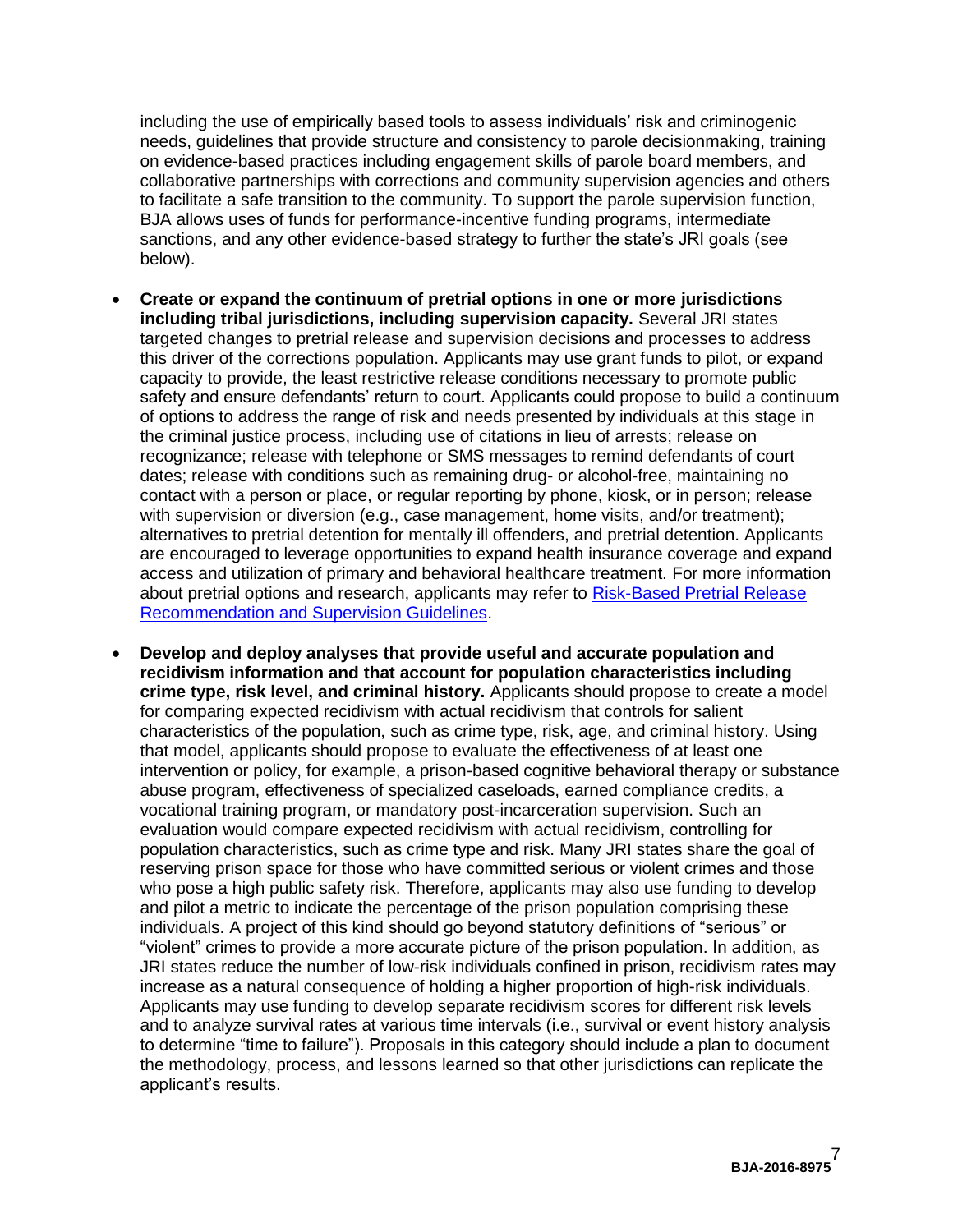- **Establish or enhance performance incentive funding (PIF) programs to encourage successful integration of evidence-based practices in community supervision.** PIF programs support community supervision agencies' use of evidence-based practices to reduce recidivism by rewarding such agencies when their use of evidence-based practices results in savings to the state in terms of reduced recommitments to the state prison system due to revocations of supervision. Applicants may use funding to seed or scale up PIF programs. For more information on performance incentive funding programs, applicants may refer to [Performance Incentive Funding: Aligning Fiscal and Operational Responsibility to](http://www.vera.org/sites/default/files/resources/downloads/performance-incentive-funding-report.pdf)  [Produce More Safety at Less Cost.](http://www.vera.org/sites/default/files/resources/downloads/performance-incentive-funding-report.pdf)
- **Pilot or scale up intermediate and graduated responses, including swift and certain sanctions.** Legislation in several JRI states established pilot programs for swift and certain sanctions modeled on programs like Hawai'i Opportunity Probation with Enforcement (HOPE), Texas Supervision with Intensive Enforcement (SWIFT), Sobriety 24/7 in South Dakota, and Alaska's Probation Accountability and Certain Enforcement (PACE), or more broadly required intermediate and graduated responses to encourage supervision compliance. Applicants may propose funding to pilot intermediate and graduated response programs, which may incorporate positive reinforcements and swift and certain sanctions, in one or more jurisdictions. Applicants may also propose to scale up existing pilots to take these initiatives to a greater number of jurisdictions or statewide. These proposals should include a plan to collect relevant data and track outcomes. To learn more about swift and certain sanctions, applicants can refer to the following resources:
	- o [Managing Drug-Involved Probationers with Swift and Certain Sanctions: Evaluating](https://www.google.com/url?sa=t&rct=j&q=&esrc=s&frm=1&source=web&cd=1&ved=0CCMQFjAA&url=https%3A%2F%2Fwww.ncjrs.gov%2Fpdffiles1%2Fnij%2Fgrants%2F229023.pdf&ei=ouhXVL-AMpGqyASs8oDICw&usg=AFQjCNEAt9ctTDFur7IUi0muscGAK648vQ)  [Hawaii's HOPE](https://www.google.com/url?sa=t&rct=j&q=&esrc=s&frm=1&source=web&cd=1&ved=0CCMQFjAA&url=https%3A%2F%2Fwww.ncjrs.gov%2Fpdffiles1%2Fnij%2Fgrants%2F229023.pdf&ei=ouhXVL-AMpGqyASs8oDICw&usg=AFQjCNEAt9ctTDFur7IUi0muscGAK648vQ)
	- o [Effective Responses to Offender Behavior: Lessons Learned for Probation and Parole](http://www.appa-net.org/eWeb/docs/APPA/pubs/EROBLLPPS-Report.pdf)  **[Supervision](http://www.appa-net.org/eWeb/docs/APPA/pubs/EROBLLPPS-Report.pdf)**
	- o [Swift Certain Fair Resource Center](http://scfcenter.org/)
- **Develop and implement another evidence-based strategy to further the state's justice reinvestment goals.** Applicants may also develop another strategy, not listed here, that furthers the state's justice reinvestment goals and is in keeping with the goals of JRI. These proposals should clearly articulate objectives and link them to one or more policy option(s) developed as part of the state's justice reinvestment efforts. Such proposals should also clearly cite and describe the research supporting the proposed evidence-based strategy.

#### **Category 2: JRI Maximizing State Reforms Technical Assistance. Competition ID: BJA-2016-8978**

To support the program, BJA seeks an entity to provide technical assistance to successful grantees. The goal of this assistance is to increase the state's capacity to meet its justice reinvestment goals, which may include providing evidence-based programming and supervision, developing risk-based programs that focus on persons most likely to reoffend, and improving offender accountability. Because justice reinvestment goals can vary by state, the provider (including any partner organizations proposed as subrecipients in the application) will be expected to have capacity, either through staff or through consultants, to deliver assistance on a broad range of subjects that is tailored to the states' strategies. The provider will assist state stakeholders in planning to ensure timely and faithful implementation of adopted policies and provide technical expertise and guidance regarding operational and programmatic aspects of implementation.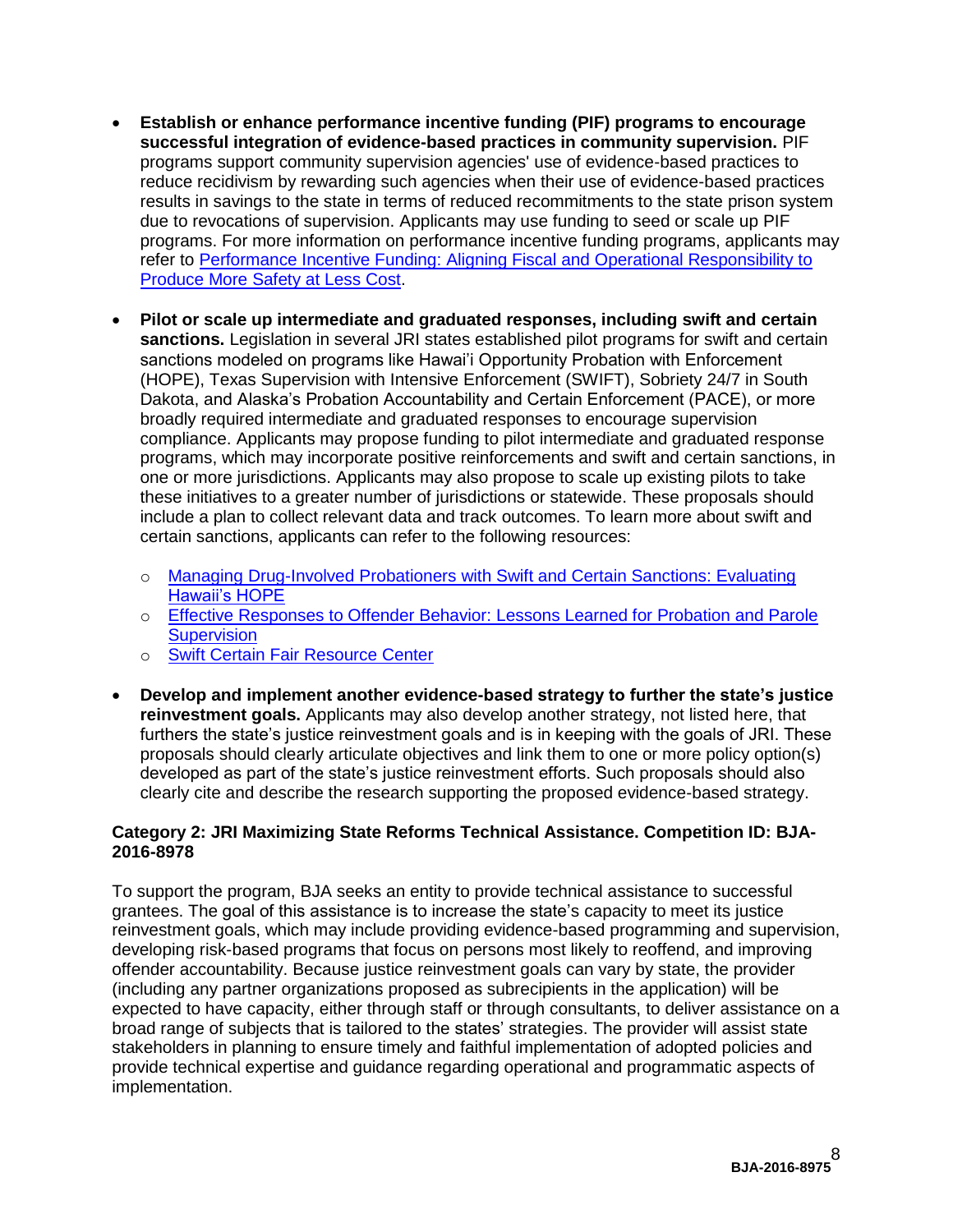As described above, assistance will vary by state, but could include the following areas of focus:

- Provide training of corrections and community corrections, judicial, behavioral health, and other key staff on evidence-based practices for reducing recidivism and training to assist jurisdictions in implementing and validating new risk and needs assessment tools, assist in developing quality assurance mechanisms for these practices, and/or stakeholder education regarding the enacted policy changes;
- Assist in establishing high-performing programs, including pretrial programs pre- and post-plea diversion programs, ;alternatives to incarceration; substance abuse and mental health treatment programs; programs that address criminogenic needs; case management services; swift, certain, and fair sanctions for individuals under community supervision; reentry programs; and programs that provide incentive funding for local supervision agencies that successfully reduce technical violations and recidivism; and
- Support policies and practices that will reduce or avert growth in the prison population and, as a result, avert the need to appropriate funds for the construction or operation of new correctional facilities.
- Support ongoing measurement of performance and outcome, including measurement of costs saved or averted and amounts reinvested.
- Establish a sustainability plan to establish goals and activities for continued data-driven decisionmaking and system improvements in keeping with the goals of justice reinvestment.

In addition, the successful applicant TA provider must complete the following deliverables:

- Coordinate and collaborate with BJA and the Urban Institute, the organization responsible for assessing JRI, to collect appropriate evaluation and assessment data from participating states in order to determine the effectiveness of the policies and programs implemented with JRI assistance and subaward funding.
- Submit monthly progress reports and performance measurement data to the Urban Institute, the organization responsible for assessing the JRI.
- Cooperate with the Urban Institute, the organization responsible for assessing the JRI, to ensure access to data, state JRI meetings, and state JRI service consumers.
- Produce two videos on topics of relevance to JRI Maximizing states, to be determined with input from the JRI sites and in consultation with BJA and to be hosted on the BJA JRI web site.
- Produce publications regarding the work of JRI Maximizing State Reforms grantees, including FY 2014, FY 2015, and future fiscal year grants made during the selected TA provider's award period.
- Make ongoing recommendations to BJA on relevant criminal justice research and ways to continue to improve the effectiveness of JRI.

All TTA providers may be required to participate in BJA's GrantStat. Through GrantStat, BJA management and staff examine the performance of the grant programs funded by BJA by tracking grantee or program performance along several key indicators. GrantStat calls for the collection and analysis of performance data and other relevant grant-level information that enables BJA as well as our TTA partners to be held accountable for the grantees' and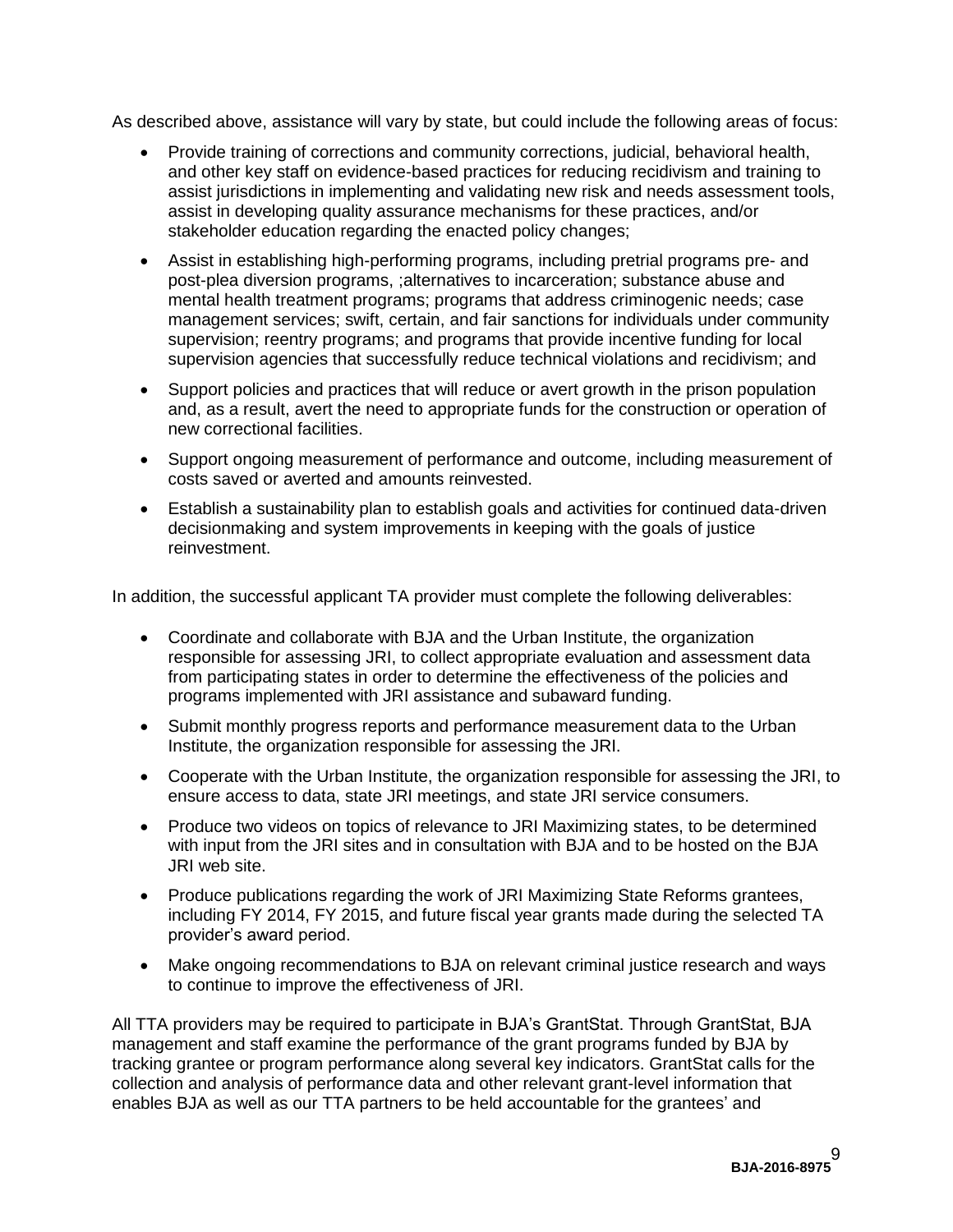program's performance as measured against the program's goals and objectives. In addition, the TTA provider will be required to assist grantees in the collection of performance measure data.

#### <span id="page-9-0"></span>**Evidence-Based Programs or Practices**

OJP strongly emphasizes the use of data and evidence in policy making and program development in criminal justice, juvenile justice, and crime victim services. OJP is committed to:

- Improving the quantity and quality of evidence OJP generates.
- Integrating evidence into program, practice, and policy decisions within OJP and the field.
- Improving the translation of evidence into practice.

OJP considers programs and practices to be evidence-based when their effectiveness has been demonstrated by causal evidence, generally obtained through one or more outcome evaluations. Causal evidence documents a relationship between an activity or intervention (including technology) and its intended outcome, including measuring the direction and size of a change, and the extent to which a change may be attributed to the activity or intervention. Causal evidence depends on the use of scientific methods to rule out, to the extent possible, alternative explanations for the documented change. The strength of causal evidence, based on the factors described above, will influence the degree to which OJP considers a program or practice to be evidence-based. The [OJP CrimeSolutions.gov](http://www.crimesolutions.gov/) web site is one resource that applicants may use to find information about evidence-based programs in criminal justice, juvenile justice, and crime victim services.

# <span id="page-9-1"></span>**B. Federal Award Information**

## **Amount and Length of Award**

**Category 1:** BJA estimates that it will make up to four awards of up to \$1,750,000 for an estimated total of \$7,000,000 for a 36-month project period, beginning on or about October 1, 2016.

**Category 2:** BJA estimates that it will make one award of up to \$400,000 for a 36-month project period, beginning on or about October 1, 2016.

BJA may, in certain cases, provide supplemental funding in future years to awards under this solicitation. Important considerations in decisions regarding supplemental funding include, among other factors, the availability of funding, strategic priorities, assessment of the quality of the management of the award (for example, timeliness and quality of progress reports), and assessment of the progress of the work funded under the award.

All awards are subject to the availability of appropriated funds and to any modifications or additional requirements that may be imposed by law.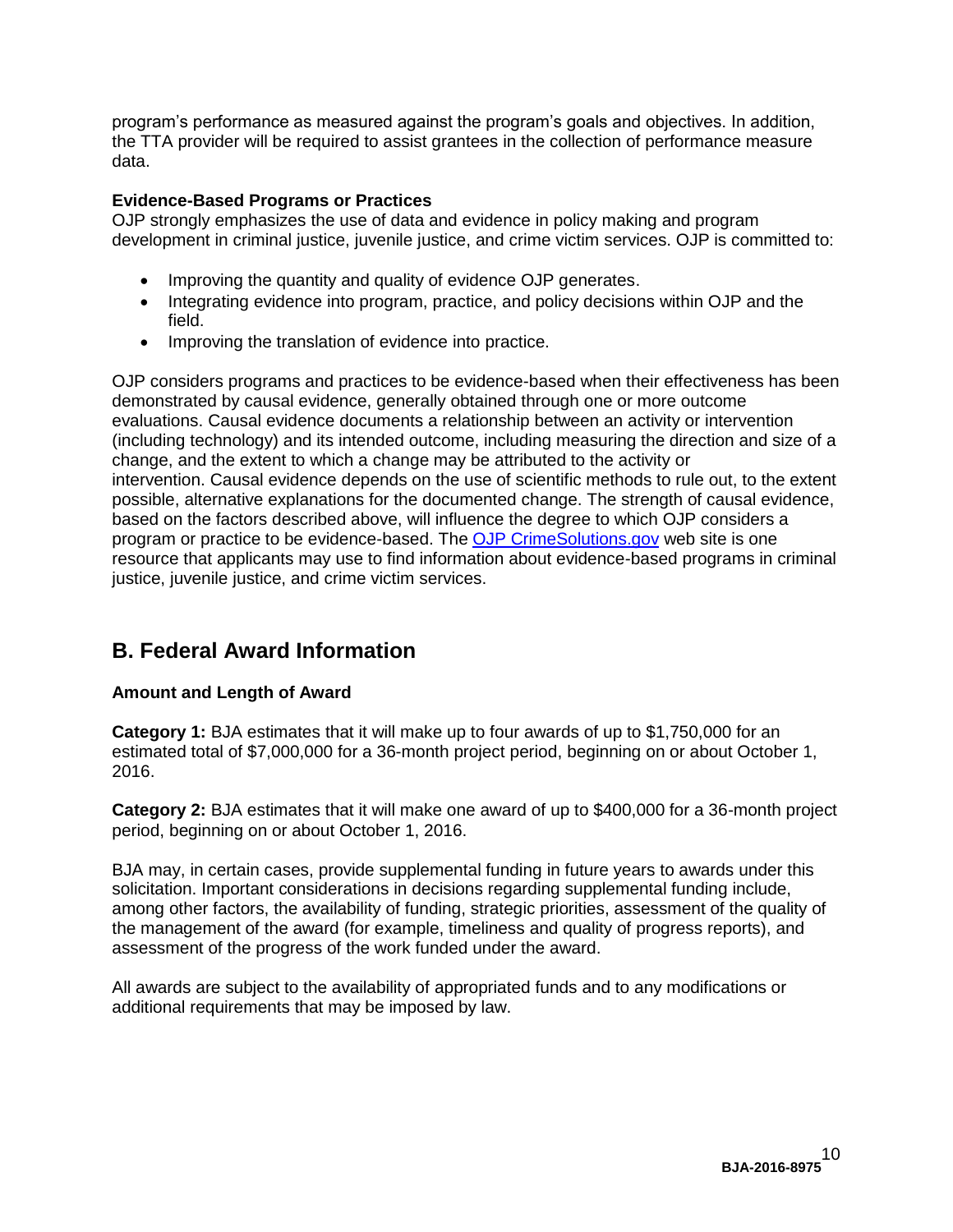#### <span id="page-10-0"></span>**Type of Award<sup>4</sup>**

BJA expects that it will make any award from Category 1 in the form of a grant. BJA expects that it will make any award from Category 2 in the form of a cooperative agreement, which is a particular type of grant used if BJA expects to have ongoing substantial involvement in award activities. Substantial involvement includes direct oversight and involvement with the grantee organization in implementation of the grant, but does not involve day-to-day project management. See [Administrative, National Policy, and other Legal Requirements,](file:///C:/Users/jamesjul/AppData/Local/Microsoft/Windows/Temporary%20Internet%20Files/Content.IE5/EKWFQH3Z/BJA%20FY15%20JRI%20State%20TA_JJ.docx%23_F._Federal_Award_1) under Section [F. Federal Award Administration Information,](file:///C:/Users/jamesjul/AppData/Local/Microsoft/Windows/Temporary%20Internet%20Files/Content.IE5/EKWFQH3Z/BJA%20FY15%20JRI%20State%20TA_JJ.docx%23_F._Federal_Award_1) for details regarding the federal involvement anticipated under an award from this solicitation.

#### <span id="page-10-1"></span>**Financial Management and System of Internal Controls**

Award recipients and subrecipients (including any recipient or subrecipient funded in response to this solicitation that is a pass-through entity<sup>5</sup>) must, as described in the Part 200 Uniform Requirements set out at 2 C.F.R. 200.303:

- (a) Establish and maintain effective internal control over the Federal award that provides reasonable assurance that the recipient (and any subrecipient) is managing the Federal award in compliance with federal statutes, regulations, and the terms and conditions of the Federal award. These internal controls should be in compliance with guidance in "Standards for Internal Control in the Federal Government" issued by the Comptroller General of the United States and the "Internal Control Integrated Framework," issued by the Committee of Sponsoring Organizations of the Treadway Commission (COSO).
- (b) Comply with Federal statutes, regulations, and the terms and conditions of the federal awards.
- (c) Evaluate and monitor the recipient's (and any subrecipient's) compliance with statutes, regulations, and the terms and conditions of Federal awards.
- (d) Take prompt action when instances of noncompliance are identified including noncompliance identified in audit findings.
- (e) Take reasonable measures to safeguard protected personally identifiable information and other information the Federal awarding agency or pass-through entity designates as sensitive or the recipient (or any subrecipient) considers sensitive consistent with applicable Federal, state, local, and tribal laws regarding privacy and obligations of confidentiality.

In order to better understand administrative requirements and cost principles, applicants are encouraged to enroll, at no charge, in the Department of Justice Grants Financial Management Online Training available [here.](http://gfm.webfirst.com/)

#### <span id="page-10-2"></span>**Budget Information**

 $\overline{a}$ 

## **Unallowable and Unreasonable Uses for Award Funds**

<sup>4</sup> *See generally* 31 U.S.C. §§ 6301-6305 (defines and describes various forms of federal assistance relationships, including grants and cooperative agreements (a type of grant)).

<sup>5</sup> For purposes of this solicitation (or program announcement), "pass-through entity" includes any entity eligible to receive funding as a recipient or subrecipient under this solicitation (or program announcement) that, if funded, may make a subaward(s) to a subrecipient(s) to carry out part of the funded program.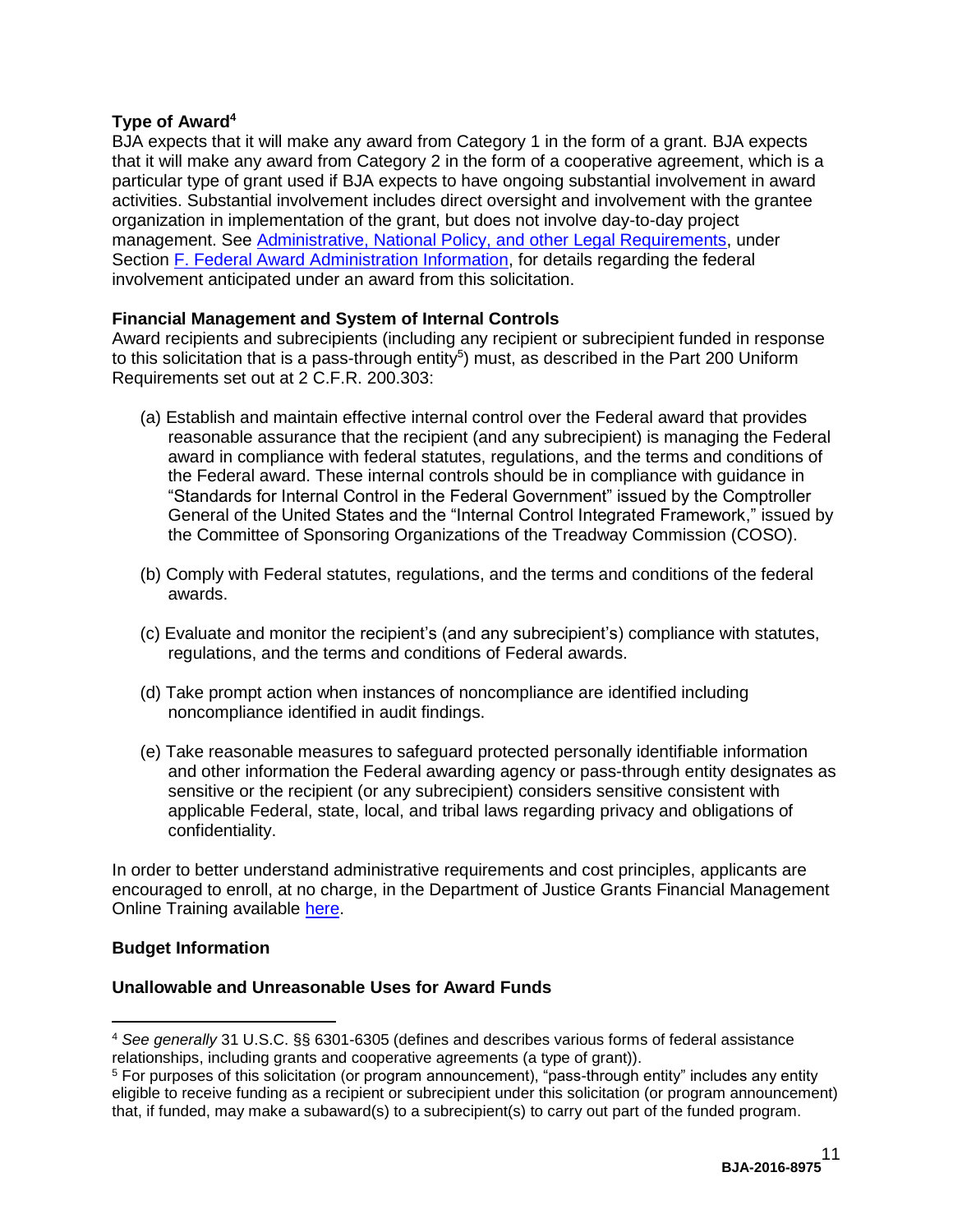In addition to the unallowable costs identified in the [2015 DOJ Grants Financial Guide,](http://www.ojp.gov/financialguide/DOJ/index.htm) award funds may not be used for the following:

- Prizes/rewards/entertainment/trinkets (or any type of monetary incentive)
- Gift cards
- Stipends
- Vehicles
- Food and beverage
- Costs that do not support approved project activities

Applicants under Category 1 must budget funding to travel to DOJ-sponsored grant meetings. Applicants should estimate the costs of travel and accommodations for three staff to attend two meetings in Washington, DC. All expenses must be reasonable, allowable, and necessary to the project. The estimates must provide a breakdown of all costs and adhere to the federal per diem.

For questions pertaining to budget and examples of allowable and unallowable costs, see the [2015 DOJ Grants Financial Guide](http://ojp.gov/financialguide/DOJ/index.htm)*.* 

#### <span id="page-11-0"></span>**Cost Sharing or Matching Requirement**

Category 1 of this solicitation has a conditional match requirement, described further below.

Category 2 of this solicitation does not require a match. However, if a successful application proposes a voluntary match amount, and OJP approves the budget, the total match amount incorporated into the approved budget becomes mandatory and subject to audit.

#### **Category 1 Match Requirement (based on federal award amount)**

If a state has measured and reinvested savings (either projected or actual costs saved or avoided) into evidence-based strategies to reduce recidivism and make communities safer (see Selection Criteria on page [29\)](#page-28-1), then a match is not required. If such a state proposes a voluntary match amount, however, and OJP approves the budget, the total match amount incorporated into the approved budget becomes mandatory and subject to audit.

If a state has not measured and reinvested savings (see Selection Criteria on page 29), a match is required, and the following requirements apply:

- The amount of the match must equal the amount of federal funds being sought.
- Match funds are subject to the same regulations and restrictions as the federal funds for this program (see Federal Award Information on page [10\)](#page-9-1).
- Applicants must identify the source of the non-federal funds and how they will use the funds. If a successful applicant's proposed match exceeds the required match amount, and OJP approves the budget, the total match amount incorporated into the approved budget becomes mandatory and subject to audit.
- Applicants may satisfy this match requirement with cash, in-kind services, or a combination of the two.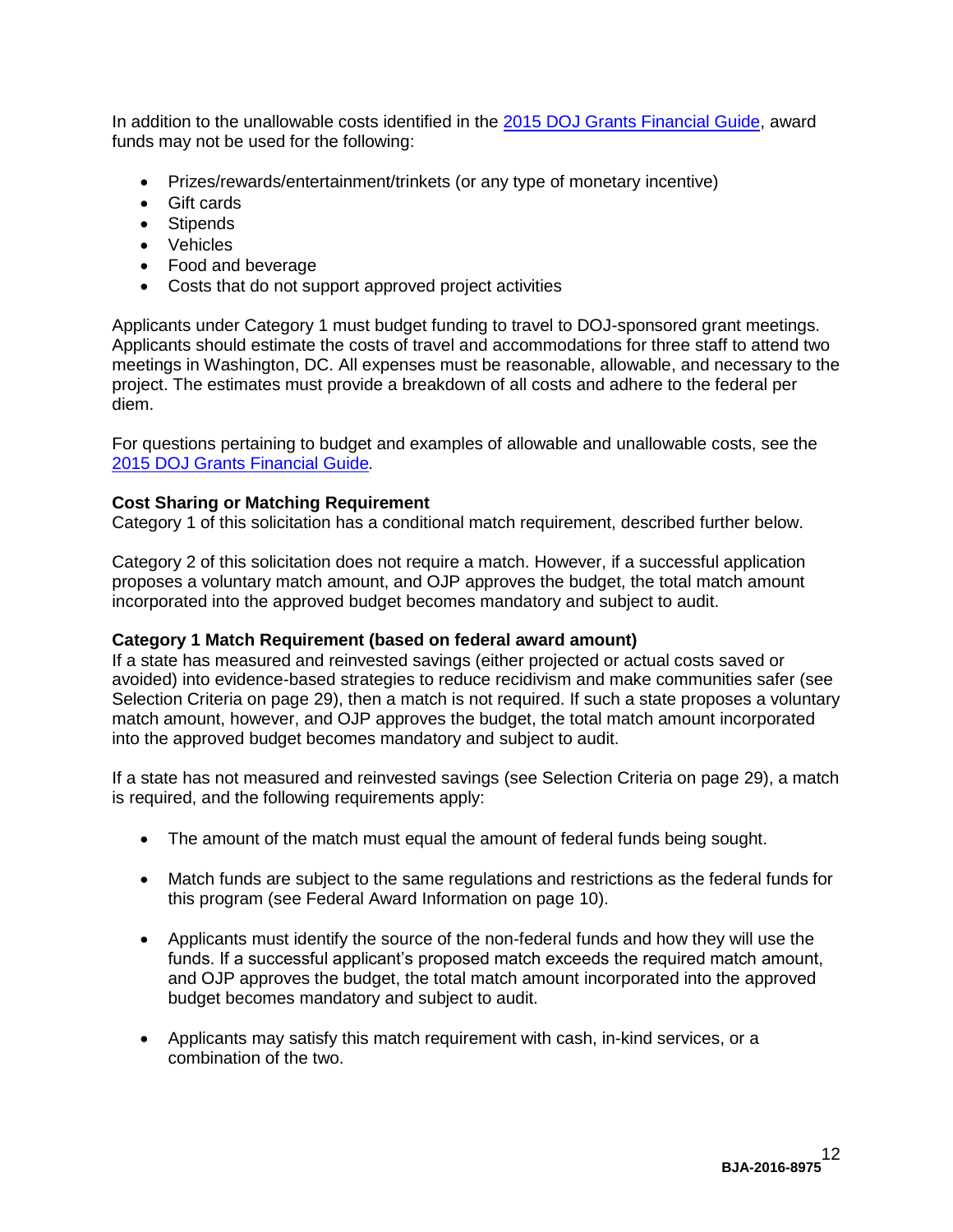- Match funds must be used for one or more of the state's reinvestment strategies identified in the justice reinvestment process. For example, match funding can be used to expand or improve community-based treatment only if the JRI legislation or task force identified community-based treatment as a reinvestment priority. As another example, match funding could be used for skills-based trainings for probation officers if the state's reinvestment strategies included more effective community supervision.
- Applicants must identify the target(s) of the reinvestment match with specificity, including, if applicable, names of agencies, service providers, or staff positions to be funded; a description of the kind of service to be provided or functions to be performed; what period of time will be covered; and amounts of funding. Applicants must document these commitments by including relevant attachments to the application (see Additional Attachments on page [23\)](#page-22-0).

**Example**: For a federal award amount of \$1,750,000, the required reinvestment match is \$1,750,000.

#### <span id="page-12-0"></span>**Pre-Agreement Cost (also known as Pre-award Cost) Approvals**

Pre-agreement costs are costs incurred by the applicant prior to the start date of the period of performance of the grant award.

OJP does not typically approve pre-agreement costs; an applicant must request and obtain the prior written approval of OJP for all such costs. If approved, pre-agreement costs could be paid from grant funds consistent with a grantee's approved budget, and under applicable cost standards. However, all such costs prior to award and prior to approval of the costs are incurred at the sole risk of an applicant. Generally, no applicant should incur project costs *before* submitting an application requesting federal funding for those costs. Should there be extenuating circumstances that appear to be appropriate for OJP's consideration as preagreement costs, the applicant should contact the point of contact listed on the title page of this announcement for details on the requirements for submitting a written request for approval. See the section on Costs Requiring Prior Approval in the [2015 DOJ Grants Financial Guide,](http://ojp.gov/financialguide/DOJ/index.htm) for more information.

#### <span id="page-12-1"></span>**Limitation on Use of Award Funds for Employee Compensation; Waiver**

 $\overline{a}$ 

With respect to any award of more than \$250,000 made under this solicitation, recipients may not use federal funds to pay total cash compensation (salary plus cash bonuses) to any employee of the award recipient at a rate that exceeds 110 percent of the maximum annual salary payable to a member of the Federal Government's Senior Executive Service (SES) at an agency with a Certified SES Performance Appraisal System for that year.<sup>6</sup> The 2016 salary table for SES employees is available at the Office of Personnel Management [website.](http://www.opm.gov/policy-data-oversight/pay-leave/salaries-wages/salary-tables/16Tables/exec/html/ES.aspx) Note: A recipient may compensate an employee at a greater rate, provided the amount in excess of this compensation limitation is paid with non-federal funds. (Any such additional compensation will not be considered matching funds where match requirements apply.) For employees who charge only a portion of their time to an award, the allowable amount to be charged is equal to the percentage of time worked times the maximum salary limitation.

The Assistant Attorney General for OJP may exercise discretion to waive, on an individual basis, the limitation on compensation rates allowable under an award. An applicant requesting a

<sup>6</sup> OJP does not apply this limitation on the use of award funds to the nonprofit organizations listed at Appendix VIII to 2 C.F.R. Part 200.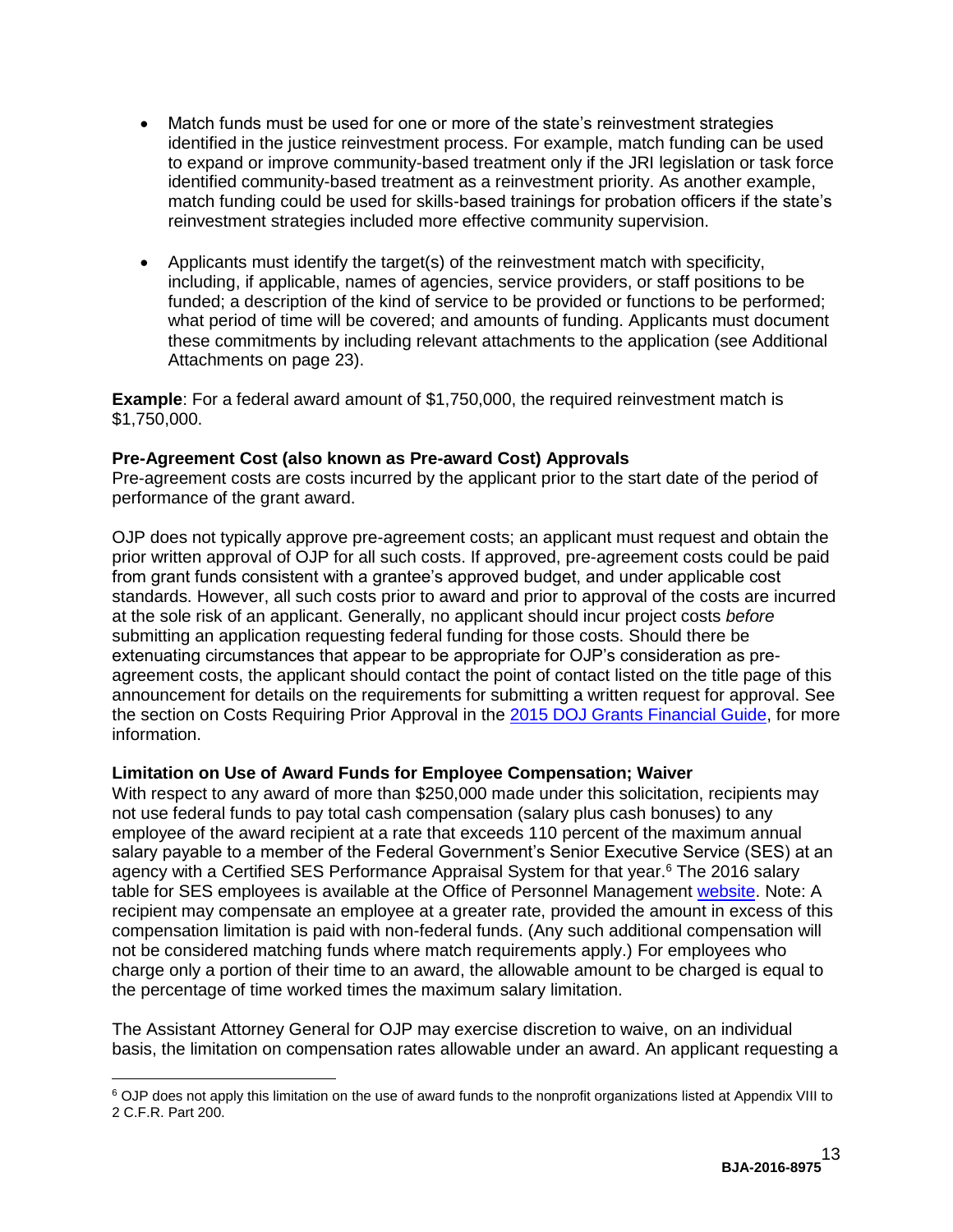waiver should include a detailed justification in the budget narrative of the application. Unless the applicant submits a waiver request and justification with the application, the applicant should anticipate that OJP will request the applicant to adjust and resubmit the budget.

The justification should include the particular qualifications and expertise of the individual, the uniqueness of the service the individual will provide, the individual's specific knowledge of the program or project being undertaken with award funds, and a statement explaining that the individual's salary is commensurate with the regular and customary rate for an individual with his/her qualifications and expertise, and for the work to be done.

#### <span id="page-13-1"></span>**Prior Approval, Planning, and Reporting of Conference/Meeting/Training Costs**

OJP strongly encourages applicants that propose to use award funds for any conference-, meeting-, or training-related activity to review carefully—before submitting an application—the OJP policy and guidance on conference approval, planning, and reporting available at [http://ojp.gov/financialguide/DOJ/PostawardRequirements/chapter3.10a.htm.](http://ojp.gov/financialguide/DOJ/PostawardRequirements/chapter3.10a.htm) OJP policy and guidance (1) encourage minimization of conference, meeting, and training costs; (2) require prior written approval (which may affect project timelines) of most conference, meeting, and training costs for cooperative agreement recipients and of some conference, meeting, and training costs for grant recipients; and (3) set cost limits, including a general prohibition of all food and beverage costs.

#### <span id="page-13-2"></span>**Costs Associated with Language Assistance (if applicable)**

If an applicant proposes a program or activity that would deliver services or benefits to individuals, the costs of taking reasonable steps to provide meaningful access to those services or benefits for individuals with limited English proficiency may be allowable. Reasonable steps to provide meaningful access to services or benefits may include interpretation or translation services where appropriate.

For additional information, see the "Civil Rights Compliance" section under "Solicitation Requirements" in the [OJP Funding Resource Center.](http://ojp.gov/funding/index.htm)

# <span id="page-13-3"></span>**C. Eligibility Information**

For eligibility information, see title page.

For information on cost sharing or matching requirements, see [Section B. Federal Award](#page-9-1)  **Information** 

#### <span id="page-13-4"></span>**Limit on Number of Application Submissions**

If an applicant submits multiple versions of the same application, BJA will review only the most recent system-validated version submitted. For more information on system-validated versions, see [How to Apply.](#page-24-0)

# <span id="page-13-0"></span>**D. Application and Submission Information**

## <span id="page-13-5"></span>**What an Application Should Include**

Applicants should anticipate that if they fail to submit an application that contains all of the specified elements, it may negatively affect the review of their application; and, should a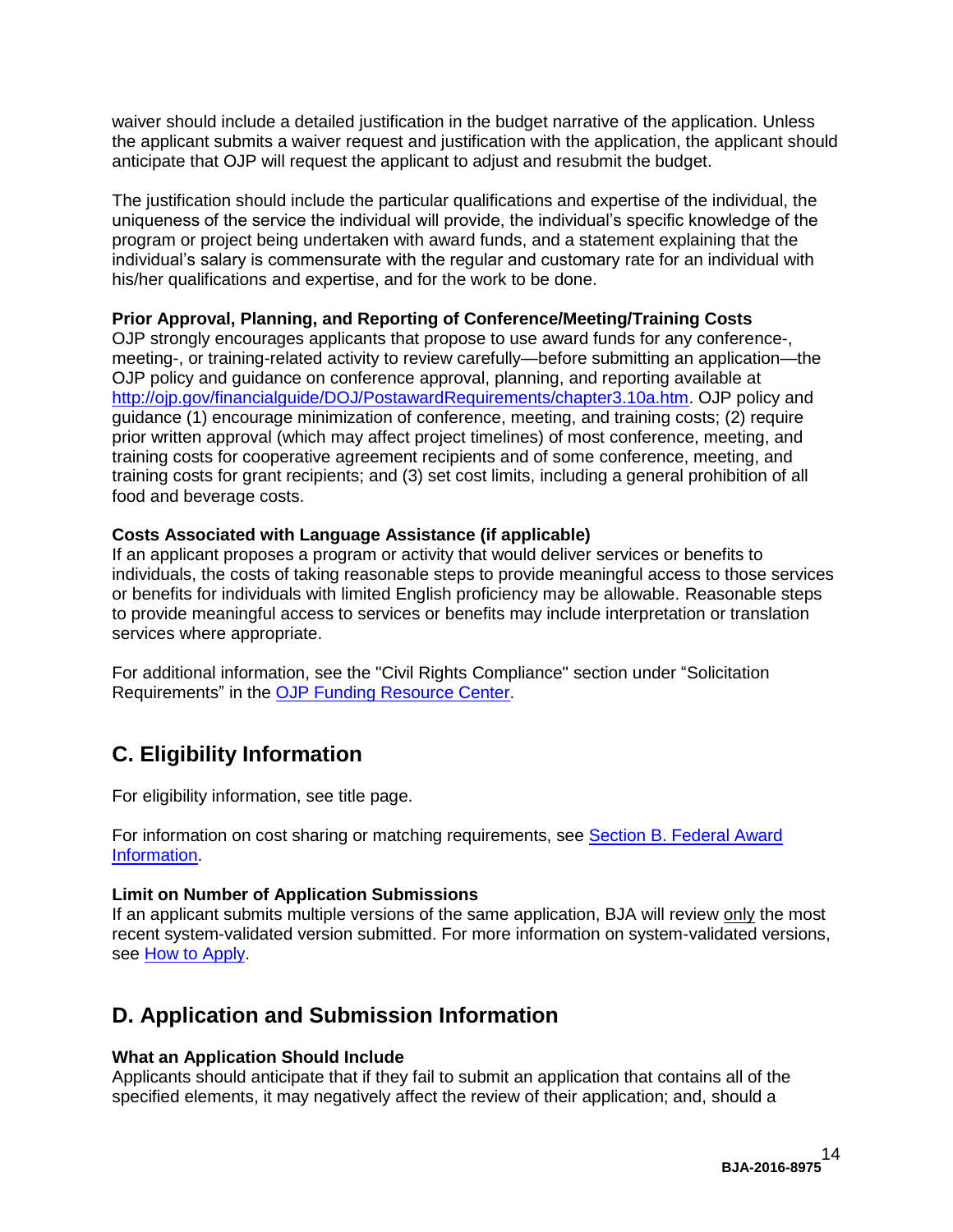decision be made to make an award, it may result in the inclusion of special conditions that preclude the recipient from accessing or using award funds pending satisfaction of the conditions.

Moreover, applicants should anticipate that applications that are determined to be nonresponsive to the scope of the solicitation, or that do not include the application elements that BJA has designated to be critical, will neither proceed to peer review nor receive further consideration. Under this solicitation, BJA has designated the following application elements as critical: Program Narrative, Budget Detail Worksheet, and Budget Narrative. Applicants may combine the Budget Narrative and the Budget Detail Worksheet in one document. However, if an applicant submits only one budget document, it must contain **both** narrative and detail information. Review the "Note on File Names and File Types" under [How to Apply](#page-24-0) to be sure applications are submitted in permitted formats.

*OJP strongly recommends that applicants use appropriately descriptive file names (e.g*.*, "Program Narrative," "Budget Detail Worksheet and Budget Narrative," "Timelines," "Memoranda of Understanding," "Position Descriptions and Résumés") for all attachments. Also, OJP recommends that applicants include résumés in a single file.*

<span id="page-14-0"></span>**1. Information to Complete the Application for Federal Assistance (SF-424)**

The SF-424 is a required standard form used as a cover sheet for submission of preapplications, applications, and related information. Grants.gov and OJP's Grants Management System (GMS) take information from the applicant's profile to populate the fields on this form. When selecting "type of applicant," if the applicant is a for-profit entity, select "For-Profit Organization" or "Small Business" (as applicable).

**Intergovernmental Review:** This funding opportunity is subject to **Executive Order 12372**. Applicants may find the names and addresses of their state's Single Point of Contact (SPOC) at the following web site: [www.whitehouse.gov/omb/grants\\_spoc/.](http://www.whitehouse.gov/omb/grants_spoc/) Applicants whose state appears on the SPOC list must contact their state's SPOC to find out about, and comply with, the state's process under Executive Order 12372. In completing the SF-424, applicants whose state appears on the SPOC list are to make the appropriate selection in response to question 19 once the applicant has complied with their state's E.O. 12372 process. (Applicants whose state does not appear on the SPOC list are to make the appropriate selection in response to question 19 to indicate that the "Program is subject to E.O. 12372 but has not been selected by the State for review.")

#### <span id="page-14-1"></span>**2. Project Abstract**

Applications should include a high-quality project abstract that summarizes the proposed project in 400 words or less. Project abstracts should be—

- Written for a general public audience.
- Submitted as a separate attachment with "Project Abstract" as part of its file name.
- Single-spaced, using a standard 12-point font (Times New Roman) with 1-inch margins.
- **Include the following clearly labeled and delineated information:**
	- $\circ$  legal name of the grant recipient and the title of the project;
	- $\circ$  project's goals and deliverables and how the goals relate to the state's JRI goals;
	- o project design elements including the allowable uses of funds that will be incorporated into the project; and
	- $\circ$  if applicable, the projected number of participants to be served through the project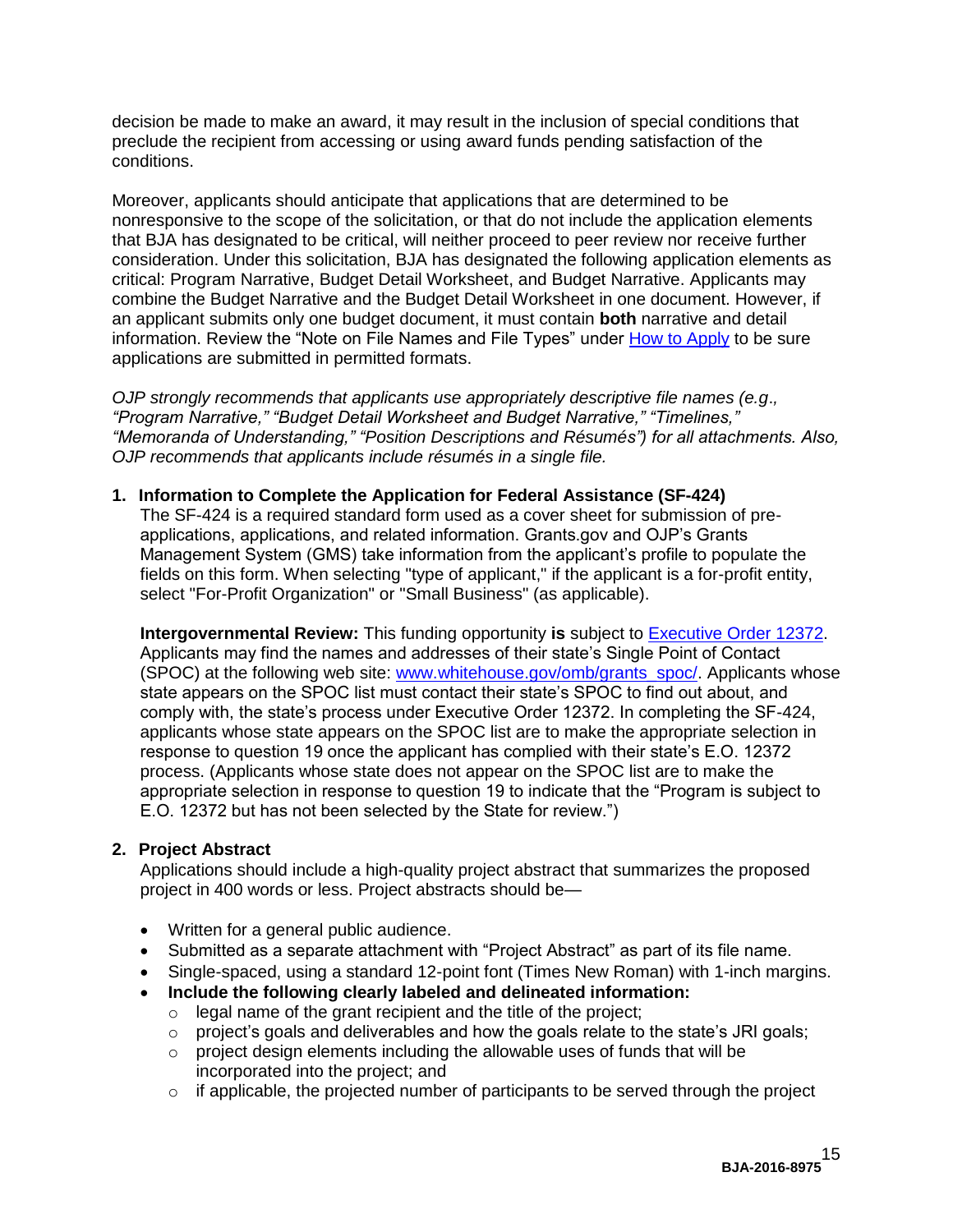and target population characteristics and target geographical area, if applicable.

As a separate attachment, the project abstract will **not** count against the page limit for the program narrative.

All project abstracts should follow the detailed template available at [ojp.gov/funding/Apply/Resources/ProjectAbstractTemplate.pdf.](http://ojp.gov/funding/Apply/Resources/ProjectAbstractTemplate.pdf)

BJA requests that the abstract be submitted as a text file, such as Word .doc format.

**Permission to Share Project Abstract with the Public:** It is unlikely that BJA will be able to fund all applications submitted under this solicitation, but it may have the opportunity to share information with the public regarding unfunded applications, for example, through a listing on a webpage available to the public. The intent of this public posting would be to allow other possible funders to become aware of such proposals.

In the project abstract template, applicants are asked to indicate whether they give OJP permission to share their project abstract (including contact information) with the public. Granting (or failing to grant) this permission will not affect OJP's funding decisions, and, if the application is not funded, granting permission will not guarantee that abstract information will be shared, nor will it guarantee funding from any other source.

Please submit a version of the abstract (in addition to the Word version) using the detailed template available at [http://ojp.gov/funding/Apply/Resources/ProjectAbstractTemplate.pdf.](http://ojp.gov/funding/Apply/Resources/ProjectAbstractTemplate.pdf)

**Note:** OJP may choose not to list a project that otherwise would have been included in a listing of unfunded applications, should the abstract fail to meet the format and content requirements noted above and outlined in the project abstract template.

#### <span id="page-15-1"></span>**3. Program Narrative**

The program narrative must respond to the solicitation and the Selection Criteria (a-e) in the order given. The program narrative must be double-spaced, using a standard 12-point font (Times New Roman is preferred) with no less than 1-inch margins, and must not exceed 15 pages. Number pages "1 of 15," "2 of 15," etc.

If the program narrative fails to comply with these length-related restrictions, BJA may consider such noncompliance in peer review and in final award decisions.

The following sections should be included as part of the program narrative: See "Selection Criteria" on page [29](#page-28-1) for more information about what each section should include.

- a. Statement of the Problem
- b. Project Design and Implementation
- c. Capabilities and Competencies
- <span id="page-15-0"></span>d. Plan for Collecting the Data Required for this Solicitation's Performance Measures

To demonstrate program progress and success, as well as, to assist the Department with fulfilling its responsibilities under the Government Performance and Results Act of 1993 (GPRA), Public Law 103-62, and the GPRA Modernization Act of 2010, Public Law 111– 352, applicants that receive funding under this solicitation must provide data that measure the results of their work done under this solicitation. OJP will require any award recipient,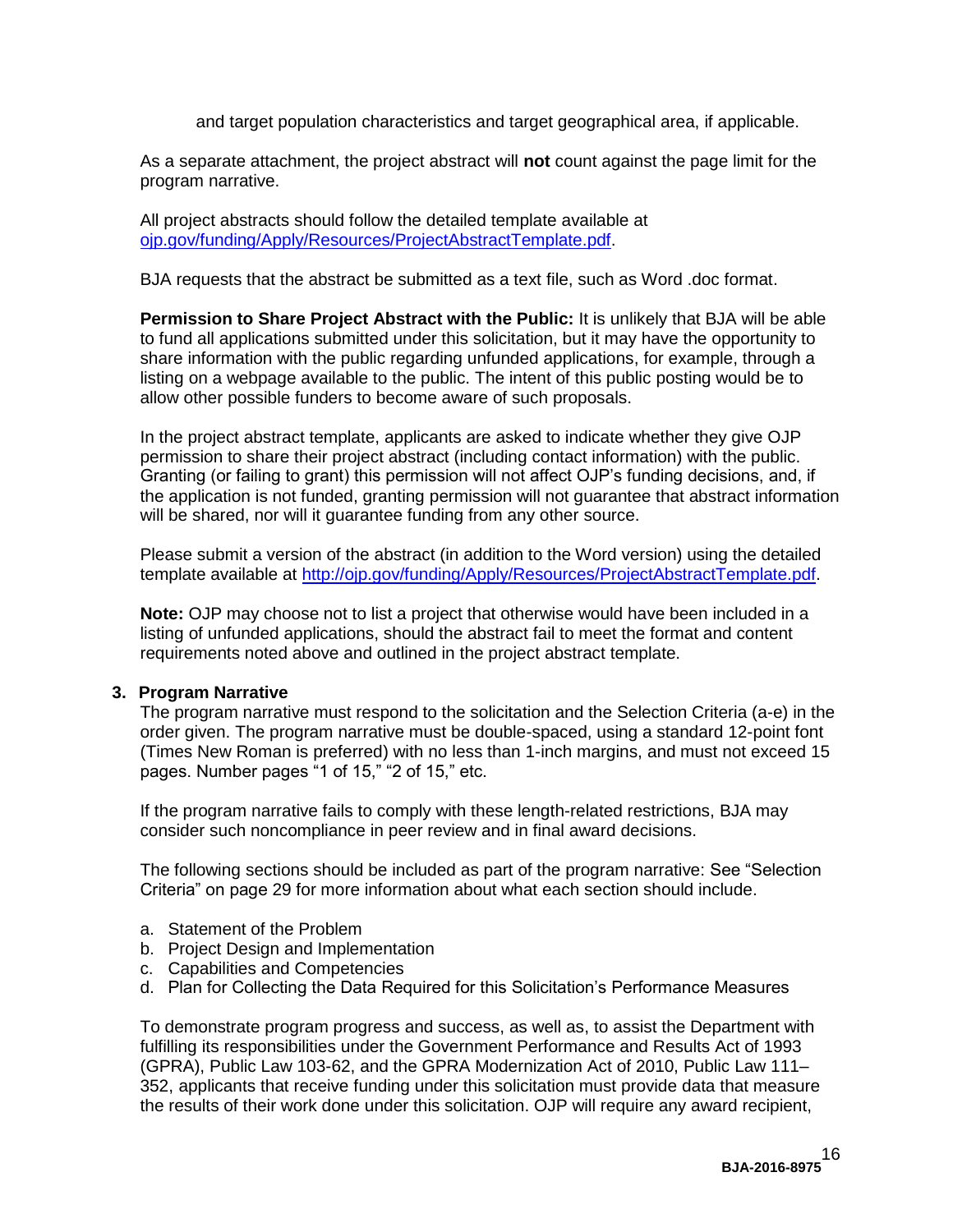post award, to provide the data requested in the "Data Grantee Provides" column so that OJP can calculate values for the "Performance Measures" column. Performance measures for this solicitation are as follows:

| <b>Objective</b>                                                                            | <b>Catalo</b><br>gue ID | <b>Performance</b><br><b>Measure(s)</b>                                                                                                                                                                                     | <b>Data Grantee Provides</b>                                                                                                                                                                                                                                                                                                                                                                                                                                                                                                   |
|---------------------------------------------------------------------------------------------|-------------------------|-----------------------------------------------------------------------------------------------------------------------------------------------------------------------------------------------------------------------------|--------------------------------------------------------------------------------------------------------------------------------------------------------------------------------------------------------------------------------------------------------------------------------------------------------------------------------------------------------------------------------------------------------------------------------------------------------------------------------------------------------------------------------|
| Increase corrections<br>costs saved or avoided<br>by reducing<br>unnecessary<br>confinement | 541<br>541<br>76        | Percent increase in<br>costs saved since the<br>previous fiscal year<br>Percent increase in<br>costs avoided since the<br>previous fiscal year<br>Percent increase in<br>funds reinvested since<br>the previous fiscal year | During the current fiscal year:<br>Corrections costs attributable to<br>confined population prior to project<br>implementation<br>Corrections population forecast for the<br>current fiscal year<br>A. Corrections costs saved due to a<br>decrease in the confined<br>population<br>B. Corrections costs avoided due to<br>a confined population that is<br>smaller than forecast by<br>population projections<br>C. Amount reinvested in strategies or<br>programs that were identified as<br>targets as part of the state's |
|                                                                                             | 625<br>405              | Percent decrease in<br>the confined (prison)<br>population<br>Number of strategies<br>implemented to reduce<br>unnecessary<br>confinement                                                                                   | justice reinvestment efforts<br>During the reporting period:<br>A. Number of new admissions to<br>prison<br>B. Number of offenders released<br>from prison<br>C. As of the last day of the reporting<br>period, number of individuals<br>confined in prison<br>Number of strategies implemented to<br>reduce unnecessary confinement by<br>type, to include but not limited to,<br>Prosecutorial charging decisions<br>a)<br>Arrest decisions<br>b)<br><b>Pretrial detention</b><br>C)<br>Sentencing and diversion<br>d)       |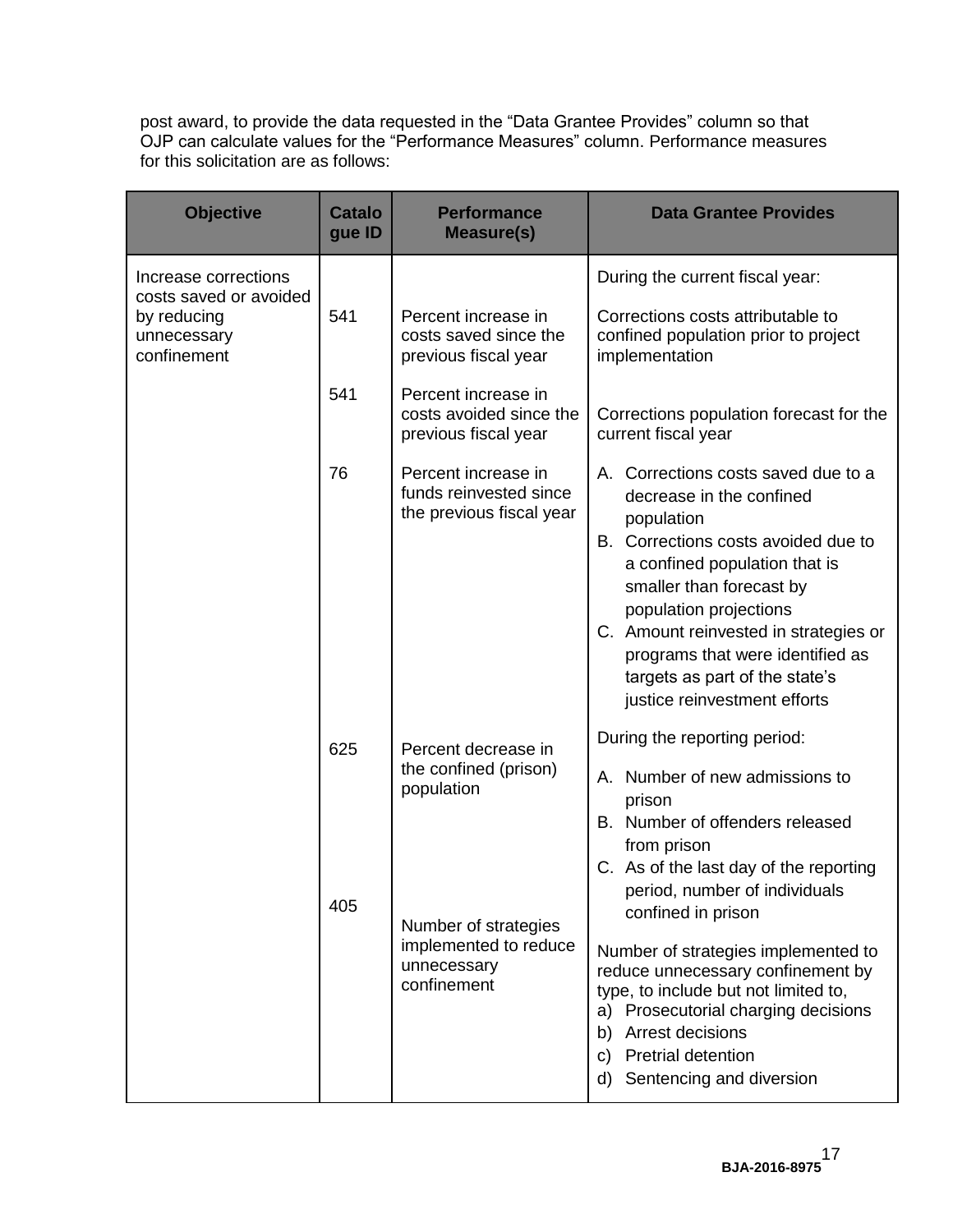|                                                                                                                                                                           |                   |                                                                                                                                                                                                                                                                          | e) Probation or parole<br>f<br>Risk and needs assessment<br>Other drivers of the corrections<br>g)<br>population                                                                                                                                                                                                                                                             |
|---------------------------------------------------------------------------------------------------------------------------------------------------------------------------|-------------------|--------------------------------------------------------------------------------------------------------------------------------------------------------------------------------------------------------------------------------------------------------------------------|------------------------------------------------------------------------------------------------------------------------------------------------------------------------------------------------------------------------------------------------------------------------------------------------------------------------------------------------------------------------------|
| Increase reinvestment<br>in evidence-based<br>practices that have<br>been shown to reduce<br>recidivism                                                                   | 258<br>321        | Number of new or<br>updated policies,<br>procedures, strategies,<br>or interventions<br>implemented in<br>accordance with the<br>governing evidence-<br>based principles<br>Number of programs<br>assessed as<br>successfully<br>implementing an<br>evidence-based model | Number of new or updated policies,<br>procedures, strategies, or<br>interventions implemented in<br>accordance with the governing<br>evidence-based principles<br>Number of programs assessed as<br>successfully implementing an<br>evidence-based model/practice                                                                                                            |
| Increase collaboration<br>among agencies and<br>officials who work in<br>criminal justice that<br>support justice<br>reinvestment reform<br>efforts                       | 54<br>54          | Percentage of project<br>plan tasks completed<br>Number of deliverables<br>that meet expectations<br>as determined by BJA                                                                                                                                                | During the reporting period:<br>A. Number of project tasks<br>Number of project tasks<br>В.<br>completed<br>Number of deliverables that meet<br>expectations as determined by BJA                                                                                                                                                                                            |
| Enhance the<br>translation of evidence<br>into practice by<br>supporting the use of<br>data analysis results to<br>inform practice,<br>procedure, and policy<br>decisions | 352<br>353<br>146 | Number of analytic<br>reports produced<br>Number of analytic<br>reports submitted<br>Number of meetings<br>with stakeholder<br>groups                                                                                                                                    | A. Number of analysis reports<br>produced<br>B. Number of analysis reports<br>delivered to policymakers<br>C. Number of different stakeholder<br>groups consulted<br>D. Number of meetings with<br>stakeholder groups held<br>E. Number of meetings at which<br>steering committee or task force<br>members received implementation<br>progress updates supported by<br>data |

Category 2 applicants that receive funding under this solicitation must provide data that measure the results of their work done under this solicitation. OJP will require any award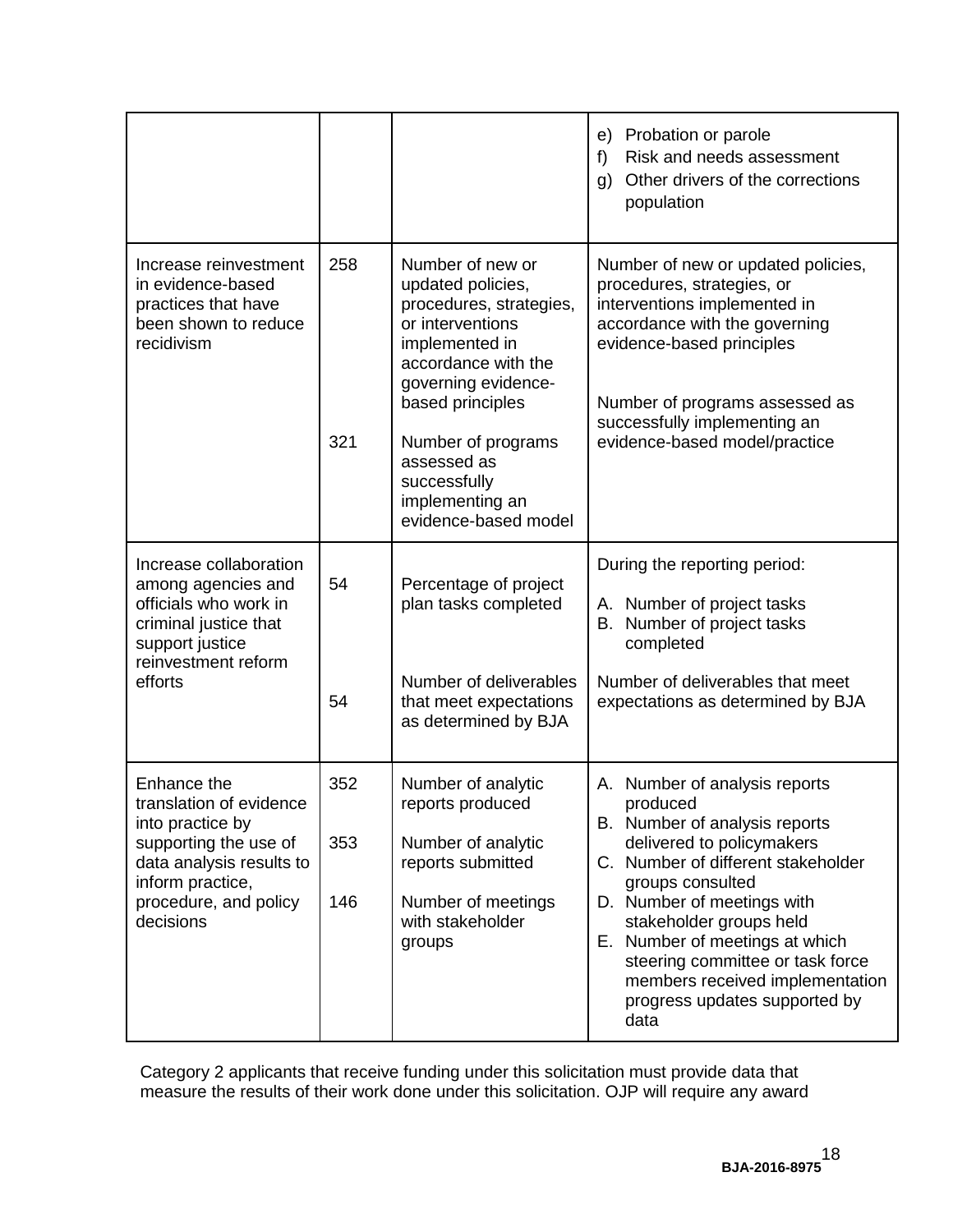recipient, post award, to provide the data requested in the "Data Grantee Provides" column so that OJP can calculate values for the "Performance Measures" column. Post award, recipients will be required to submit performance metric data semi-annually through BJA's online Training and Technical Assistance Reporting Portal. More information on reporting requirements can be found at: https://www.bjatraining.org/working-with-nttac/providers. In addition, JRI Maximizing State Reforms TA providers must collect and report data regarding the following program-specific objectives, depending on the type of assistance to be provided:

| Provide<br>jurisdictions with<br>technical expertise<br>and guidance to<br>assist in the<br>implementation<br>and sustainment<br>of their JRI<br>strategies and<br>programs | 527<br>Number of onsite visits<br>completed<br>353<br>Number of reports<br>submitted<br>54<br>Percentage of participating<br>agencies/organizations<br>successfully completing<br>implementation and<br>sustainability activities |                                                                  | Number of onsite visits completed<br>Number of reports submitted to JRI<br>assessment organization (to be<br>selected)<br>Number of participating jurisdictions<br>Number of jurisdictions completing<br>implementation and sustainability<br>activities to include, but not limited to:<br>Establish policies and<br>$\bullet$<br>practices<br>Establish high-performing<br>$\bullet$<br>programs<br>Provide key staff with training<br>$\bullet$<br>on evidence-based practices<br>Provide key staff with training<br>$\bullet$<br>on implementing and |
|-----------------------------------------------------------------------------------------------------------------------------------------------------------------------------|-----------------------------------------------------------------------------------------------------------------------------------------------------------------------------------------------------------------------------------|------------------------------------------------------------------|----------------------------------------------------------------------------------------------------------------------------------------------------------------------------------------------------------------------------------------------------------------------------------------------------------------------------------------------------------------------------------------------------------------------------------------------------------------------------------------------------------------------------------------------------------|
|                                                                                                                                                                             |                                                                                                                                                                                                                                   | validating tools<br>Establish a sustainability plan<br>$\bullet$ |                                                                                                                                                                                                                                                                                                                                                                                                                                                                                                                                                          |
|                                                                                                                                                                             |                                                                                                                                                                                                                                   |                                                                  | upon close of technical<br>assistance<br>Establish, collect data, and<br>$\bullet$<br>report out performance<br>measures, including cost<br>savings and reinvestment                                                                                                                                                                                                                                                                                                                                                                                     |

BJA does not require applicants to submit performance measures data with their application. Performance measures are included as an alert that BJA will require successful applicants to submit specific data as part of their reporting requirements. For the application, applicants should indicate an understanding of these requirements and discuss how they will gather the required data, should they receive funding.

#### **Note on Project Evaluations**

Applicants that propose to use funds awarded through this solicitation to conduct project evaluations should be aware that certain project evaluations (such as systematic investigations designed to develop or contribute to generalizable knowledge) may constitute "research" for purposes of applicable DOJ human subjects protection regulations. However,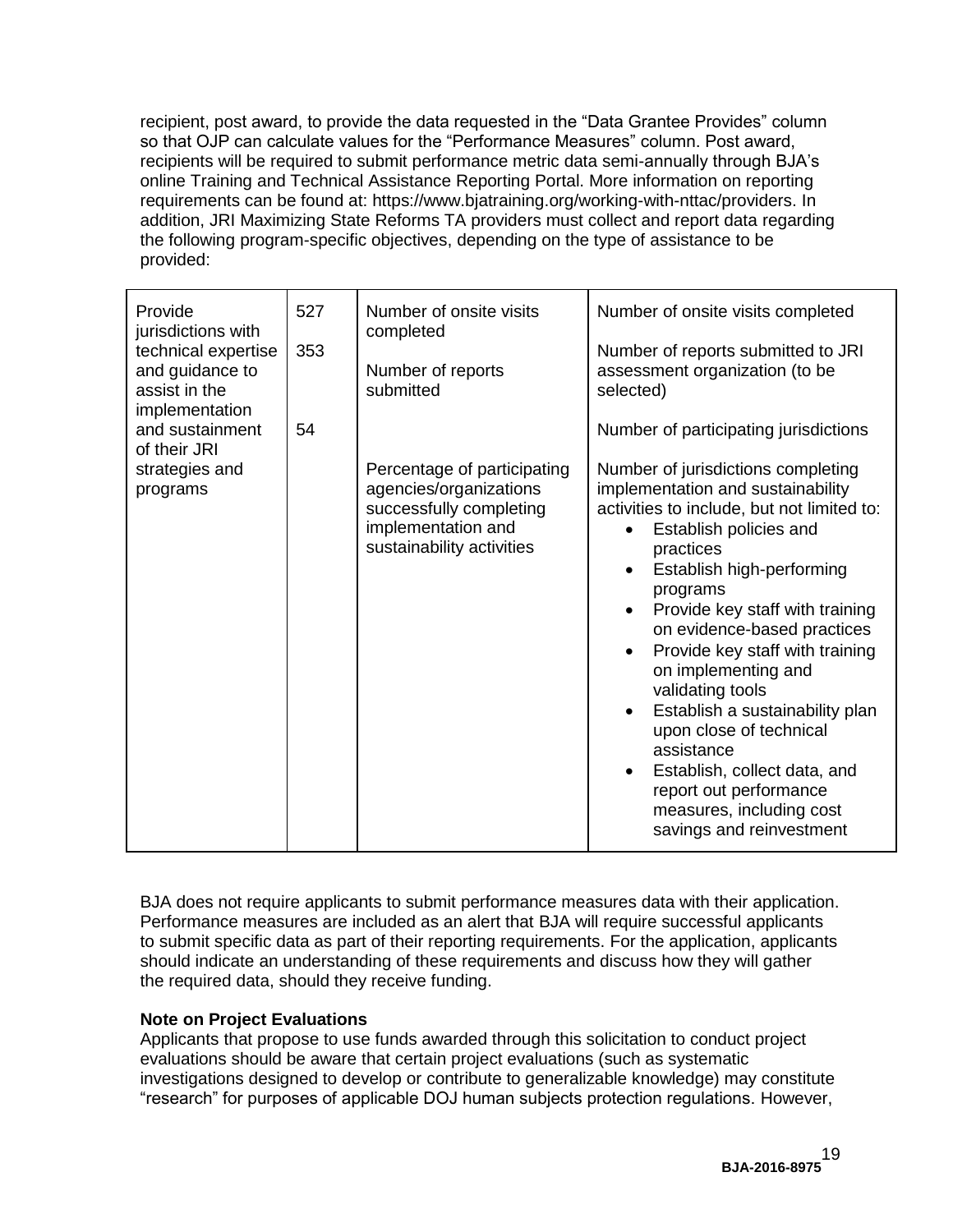project evaluations that are intended only to generate internal improvements to a program or service, or are conducted only to meet OJP's performance measure data reporting requirements likely do not constitute "research." Applicants should provide sufficient information for OJP to determine whether the particular project they propose would either intentionally or unintentionally collect and/or use information in such a way that it meets the DOJ regulatory definition of research.

Research, for the purposes of human subjects protections for OJP-funded programs, is defined as, "a systematic investigation, including research development, testing, and evaluation, designed to develop or contribute to generalizable knowledge" 28 C.F.R. § 46.102(d). For additional information on determining whether a proposed activity would constitute research, see the decision tree to assist applicants on the "Research and the Protection of Human Subjects" section of the [OJP Funding Resource Center](http://ojp.gov/funding/index.htm) web page [\(http://ojp.gov/funding/Explore/SolicitationRequirements/EvidenceResearchEvaluationRequi](http://ojp.gov/funding/Explore/SolicitationRequirements/EvidenceResearchEvaluationRequirements.htm) [rements.htm\)](http://ojp.gov/funding/Explore/SolicitationRequirements/EvidenceResearchEvaluationRequirements.htm). Applicants whose proposals may involve a research or statistical component also should review the "Data Privacy and Confidentiality Requirements" section on that web page.

e. Impact/Outcomes, Evaluation, and Sustainment

#### **4. Budget Detail Worksheet and Budget Narrative**

#### <span id="page-19-0"></span>**a. Budget Detail Worksheet**

A sample Budget Detail Worksheet can be found at [http://ojp.gov/funding/Apply/Resources/BudgetDetailWorksheet.pdf.](http://ojp.gov/funding/Apply/Resources/BudgetDetailWorksheet.pdf) Applicants that submit their budget in a different format should include the budget categories listed in the sample budget worksheet (i.e., A. Personnel, B. Fringe Benefits, C. Travel, D. Equipment, E. Supplies, F. Construction, G. Consultants/Contracts, H. Other Costs, I. Indirect Costs). The Budget Detail Worksheet should be broken down by year.

Budgets clearly itemize the project's spending plan for the project period. Computations should be mathematically sound and detailed. Budgets should also reframe from including unallowable and costs that are not necessary for JRI project activities (e.g., unreasonable costs).

The budget categories and amounts included in the budget detail worksheet should mirror the amounts in the budget narrative.

For questions pertaining to budget and examples of allowable and unallowable costs, see the [2015 DOJ Grants Financial Guide](http://ojp.gov/financialguide/DOJ/index.htm)*.*

See "Selection Criteria" on page [29](#page-28-1) for more detail on what a budget for the Justice Reinvestment Initiative: Maximizing State Reforms Program should include.

## <span id="page-19-1"></span>**b. Budget Narrative**

The budget narrative should thoroughly and clearly describe every category of expense listed in the Budget Detail Worksheet. OJP expects proposed budgets to be complete, cost effective, and allowable (e.g., reasonable, allocable, and necessary for project activities).

Applicants should demonstrate in their budget narratives how they will maximize cost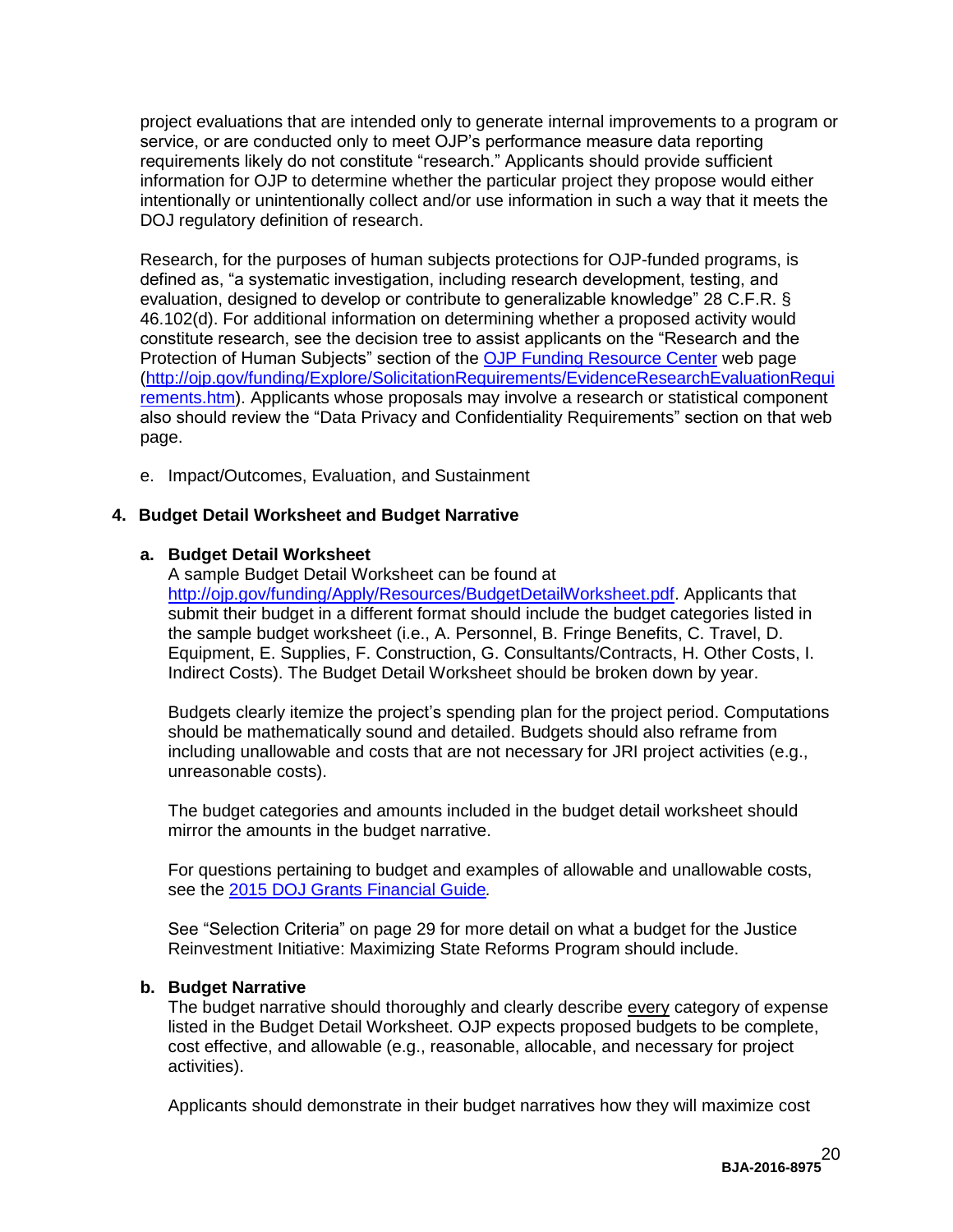effectiveness of grant expenditures. Budget narratives should generally describe cost effectiveness in relation to potential alternatives and the goals of the project. For example, a budget narrative should detail why planned in-person meetings are necessary, or how technology and collaboration with outside organizations could be used to reduce costs, without compromising quality.

The narrative should be mathematically sound and correspond with the information and figures provided in the Budget Detail Worksheet, including the match requirement, if applicable (see Match Requirement on page [12\)](#page-11-0).The narrative should explain how the applicant estimated and calculated all costs, and how they are relevant to the completion of the proposed project. The narrative may include tables for clarification purposes but need not be in a spreadsheet format. As with the Budget Detail Worksheet, the Budget Narrative should be broken down by year.

#### **c. Non-Competitive Procurement Contracts In Excess of Simplified Acquisition Threshold**

If an applicant proposes to make one or more non-competitive procurements of products or services, where the non-competitive procurement will exceed the simplified acquisition threshold (also known as the small purchase threshold), which is currently set at \$150,000, the application should address the considerations outlined in the [2015](http://ojp.gov/financialguide/DOJ/index.htm)  [DOJ Grants Financial Guide.](http://ojp.gov/financialguide/DOJ/index.htm)

#### **d. Pre-Agreement Cost Approvals**

For information on pre-agreement costs, see [Section B. Federal Award Information.](#page-9-1)

#### <span id="page-20-0"></span>**5. Indirect Cost Rate Agreement (if applicable)**

Indirect costs are allowed only under the following circumstances:

- (a) The applicant has a current, federally approved indirect cost rate; or
- (b) The applicant is eligible to use and elects to use the "de minimis" indirect cost rate described in the Part 200 Uniform Requirements as set out at 2 C.F.R. 200.414(f).

Attach a copy of the federally approved indirect cost rate agreement to the application. Applicants that do not have an approved rate may request one through their cognizant federal agency, which will review all documentation and approve a rate for the applicant organization, or, if the applicant's accounting system permits, costs may be allocated in the direct cost categories. For the definition of Cognizant Federal Agency, see the "Glossary of Terms" in the [2015 DOJ Grants Financial Guide.](http://ojp.gov/financialguide/DOJ/index.htm) For assistance with identifying your cognizant agency, please contact the Customer Service Center at 800-458-0786 or at [ask.ocfo@usdoj.gov.](mailto:ask.ocfo@usdoj.gov) If DOJ is the cognizant federal agency, applicants may obtain information needed to submit an indirect cost rate proposal at [http://ojp.gov/funding/Apply/Resources/IndirectCosts.pdf.](http://ojp.gov/funding/Apply/Resources/IndirectCosts.pdf)

In order to use the "de minimis" indirect rate, attach written documentation to the application that advises OJP of both the applicant's eligibility (to use the "de minimis" rate) and its election. If the applicant elects the "de minimis" method, costs must be consistently charged as either indirect or direct costs, but may not be double charged or inconsistently charged as both. In addition, if this method is chosen then it must be used consistently for all federal awards until such time as you choose to negotiate a federally approved indirect cost rate.<sup>7</sup>

 $\overline{a}$ 

<sup>7</sup> See 2 C.F.R. § 200.414(f).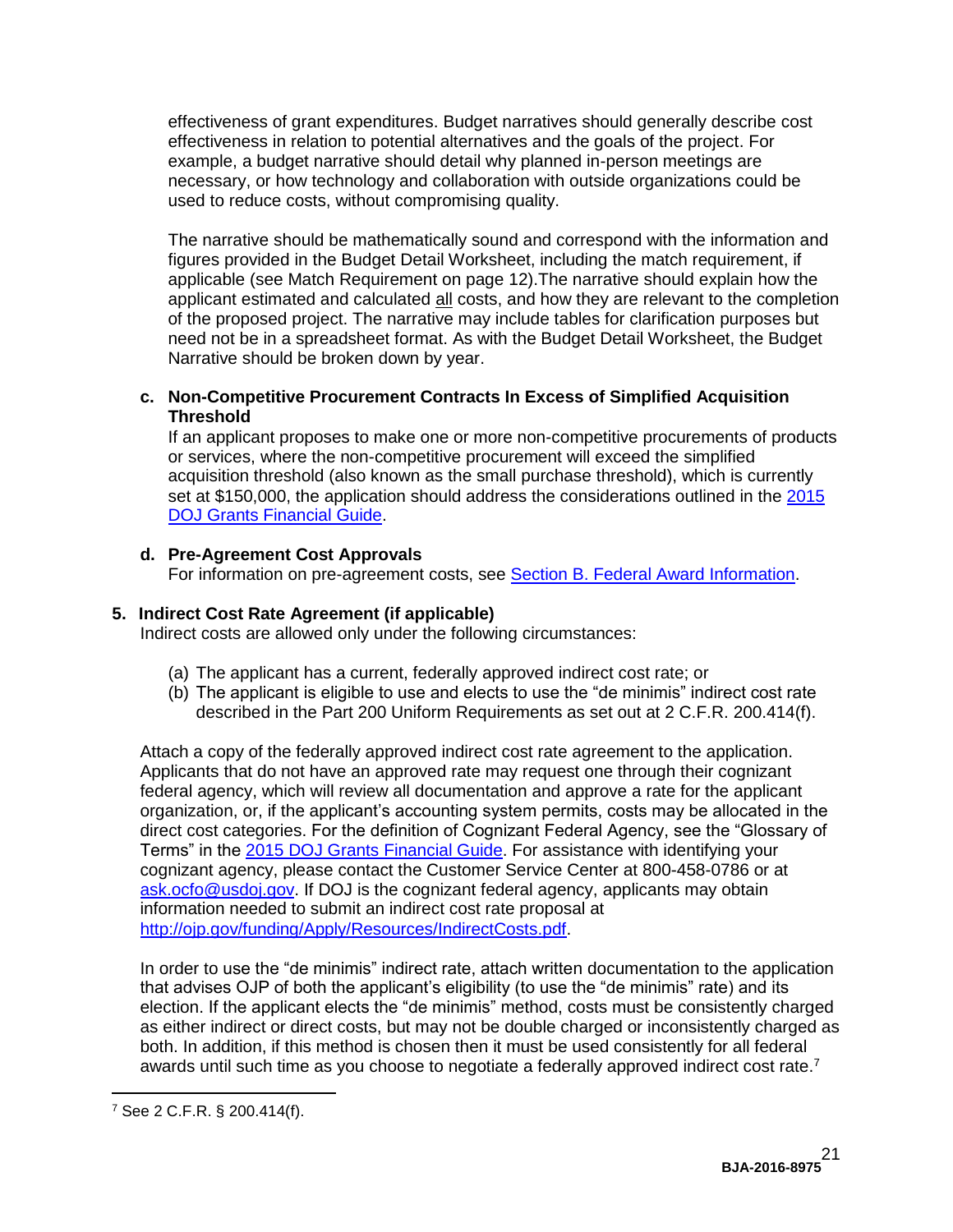## <span id="page-21-2"></span>**6. Tribal Authorizing Resolution (if applicable)**

Tribes, tribal organizations, or third parties proposing to provide direct services or assistance to residents on tribal lands should include in their applications a resolution, a letter, affidavit, or other documentation, as appropriate, that certifies that the applicant has the legal authority from the tribe(s) to implement the proposed project on tribal lands. In those instances when an organization or consortium of tribes applies for a grant on behalf of a tribe or multiple specific tribes, the application should include appropriate legal documentation, as described above, from all tribes that would receive services or assistance under the grant. A consortium of tribes for which existing consortium bylaws allow action without support from all tribes in the consortium (i.e., without an authorizing resolution or comparable legal documentation from each tribal governing body) may submit, instead, a copy of its consortium bylaws with the application.

#### <span id="page-21-3"></span>**7. Applicant Disclosure of High Risk Status**

Applicants are to disclose whether they are currently designated high risk by another federal grant making agency. This includes any status requiring additional oversight by the federal agency due to past programmatic or financial concerns. If an applicant is designated high risk by another federal grant making agency, you must email the following information to [OJPComplianceReporting@usdoj.gov](mailto:OJPComplianceReporting@usdoj.gov) at the time of application submission:

- The federal agency that currently designated the applicant as high risk;
- Date the applicant was designated high risk;
- The high risk point of contact name, phone number, and email address, from that federal agency; and
- Reasons for the high risk status.

OJP seeks this information to ensure appropriate federal oversight of any grant award. Disclosing this high risk information does not disqualify any organization from receiving an OJP award. However, additional grant oversight may be included, if necessary, in award documentation.

#### <span id="page-21-0"></span>**8. Additional Attachments**

- <span id="page-21-1"></span>**a. Letter(s) from JRI task force or oversight group (Category 1 only, if applicable)**, demonstrating how the strategy expressed in the proposal complements the existing reinvestment strategies and documenting the group's support. If such a group is active, BJA considers this letter to be an important indication that the state has engaged in the strategic planning necessary to this program.
- <span id="page-21-4"></span>**b. Letters of Support** from all key partners, detailing the commitment to work with the applicant to promote the mission of the project.
- <span id="page-21-5"></span>**c. State-Specific Metrics (Category 1 only)** adopted by the state oversight council and/or individual state agencies to track implementation and intermediate outcomes of JRI policies. Attach a list or spreadsheet of the measures themselves as well as all data collected and reported to date pursuant to these measures (see Selection Criteria on page 29). Note that these are distinct from the solicitation's performance measures outlined in the table on pages [16-](#page-15-0)19 of this solicitation (although some may overlap) and should be specific to the applicant state's system and policies.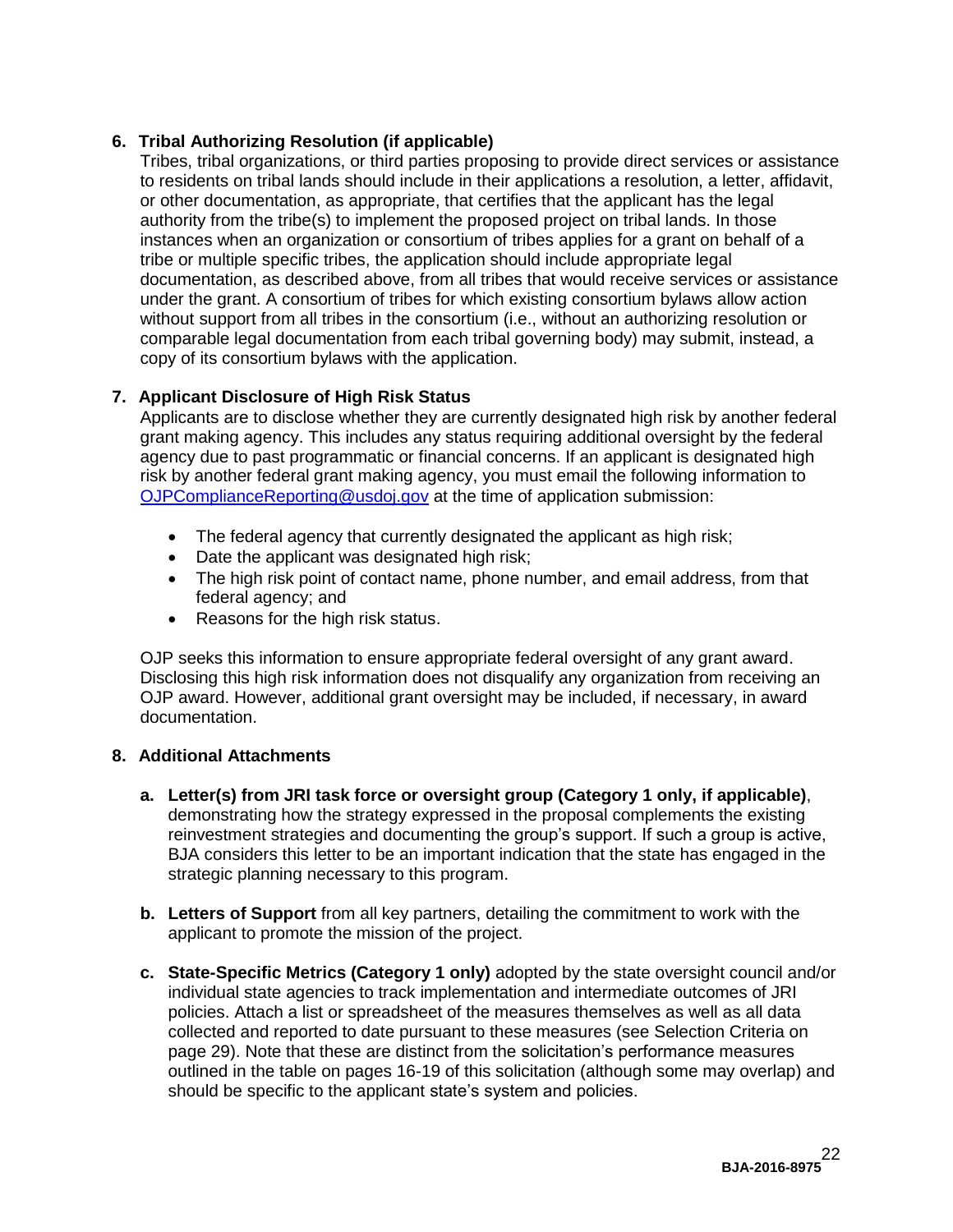- <span id="page-22-1"></span>**d. Project Timeline** with each project goal, related objective, activity, expected completion date, and responsible person or organization.
- <span id="page-22-2"></span>**e. Position Descriptions** for key positions and **Resumes** for personnel in those positions.
- <span id="page-22-0"></span>**f. Documentation of Reinvestment Match** (only applies to Category 1 applicants in certain circumstances—see Match Requirement on page [12\)](#page-11-0).

#### <span id="page-22-3"></span>**g. Applicant Disclosure of Pending Applications**

Applicants are to disclose whether they have pending applications for federally funded grants or subgrants (including cooperative agreements) that include requests for funding to support the same project being proposed under this solicitation and will cover the identical cost items outlined in the Budget Narrative and Budget Detail Worksheet in the application under this solicitation. The disclosure should include both direct applications for federal funding (e.g., applications to federal agencies) and indirect applications for such funding (e.g., applications to state agencies that will subaward federal funds).

OJP seeks this information to help avoid any inappropriate duplication of funding. Leveraging multiple funding sources in a complementary manner to implement comprehensive programs or projects is encouraged and is not seen as inappropriate duplication.

Applicants that have pending applications as described above are to provide the following information about pending applications submitted within the last 12 months:

- the federal or state funding agency
- the solicitation name/project name
- the point of contact information at the applicable funding agency.

| <b>Federal or</b><br><b>State Funding</b><br><b>Agency</b> | <b>Solicitation</b><br>Name/Project<br><b>Name</b> | Name/Phone/E-mail for Point of Contact at<br><b>Funding Agency</b> |
|------------------------------------------------------------|----------------------------------------------------|--------------------------------------------------------------------|
| DOJ/COPS                                                   | <b>COPS Hiring</b>                                 | Jane Doe, 202/000-0000;                                            |
|                                                            | Program                                            | jane.doe@usdoj.gov                                                 |
| HHS/                                                       | Drug Free                                          |                                                                    |
| Substance                                                  | Communities                                        |                                                                    |
| Abuse &                                                    | Mentoring                                          | John Doe, 202/000-0000; john.doe@hhs.gov                           |
| <b>Mental Health</b>                                       | Program/North                                      |                                                                    |
| <b>Services</b>                                            | <b>County Youth</b>                                |                                                                    |
| Administration                                             | <b>Mentoring Program</b>                           |                                                                    |

Applicants should include the table as a separate attachment to their application. The file should be named "Disclosure of Pending Applications."

Applicants that do not have pending applications as described above are to include a statement to this effect in the separate attachment page (e.g., "[Applicant Name on SF-424] does not have pending applications submitted within the last 12 months for federally funded grants or subgrants (including cooperative agreements) that include requests for funding to support the same project being proposed under this solicitation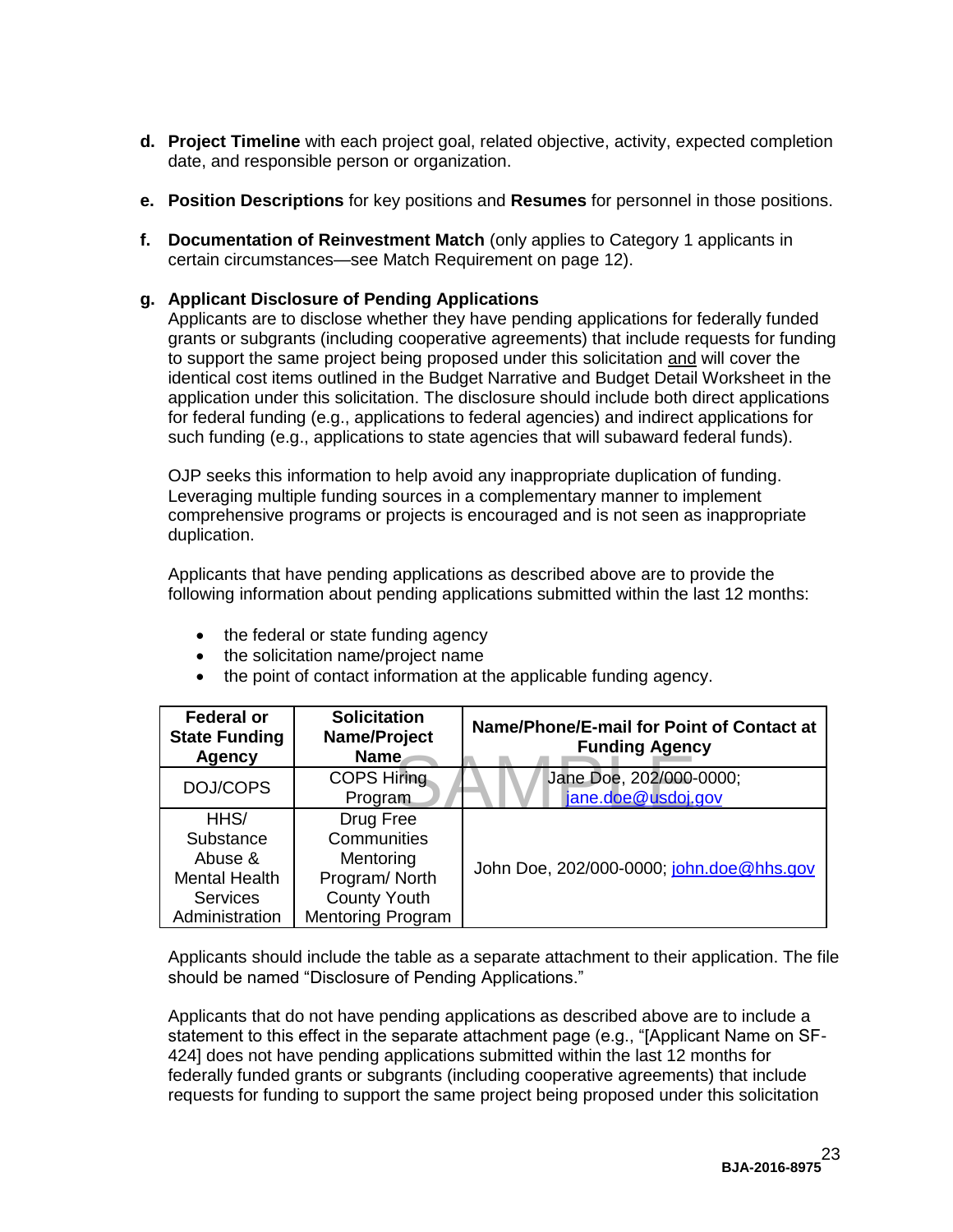and will cover the identical cost items outlined in the Budget Narrative and Budget Detail Worksheet in the application under this solicitation.").

#### <span id="page-23-0"></span>**h. Research and Evaluation Independence and Integrity**

If a proposal involves research and/or evaluation, regardless of the proposal's other merits, in order to receive funds, the applicant must demonstrate research/evaluation independence, including appropriate safeguards to ensure research/evaluation objectivity and integrity, both in this proposal and as it may relate to the applicant's other current or prior related projects. This documentation may be included as an attachment to the application which addresses BOTH i. and ii. below.

- i. For purposes of this solicitation, applicants must document research and evaluation independence and integrity by including, at a minimum, one of the following two items:
	- a. A specific assurance that the applicant has reviewed its proposal to identify any research integrity issues (including all principal investigators and sub-recipients) and it has concluded that the design, conduct, or reporting of research and evaluation funded by BJA grants, cooperative agreements, or contracts will not be biased by any personal or financial conflict of interest on the part of part of its staff, consultants, and/or sub-recipients responsible for the research and evaluation or on the part of the applicant organization;

#### OR

- b. A specific listing of actual or perceived conflicts of interest that the applicant has identified in relation to this proposal. These conflicts could be either personal (related to specific staff, consultants, and/or sub-recipients) or organizational (related to the applicant or any subgrantee organization). Examples of potential investigator (or other personal) conflict situations may include, but are not limited to, those in which an investigator would be in a position to evaluate a spouse's work product (actual conflict), or an investigator would be in a position to evaluate the work of a former or current colleague (potential apparent conflict). With regard to potential organizational conflicts of interest, as one example, generally an organization could not be given a grant to evaluate a project if that organization had itself provided substantial prior technical assistance to that specific project or a location implementing the project (whether funded by OJP or other sources), as the organization in such an instance would appear to be evaluating the effectiveness of its own prior work. The key is whether a reasonable person understanding all of the facts would be able to have confidence that the results of any research or evaluation project are objective and reliable. Any outside personal or financial interest that casts doubt on that objectivity and reliability of an evaluation or research product is a problem and must be disclosed.
- ii. In addition, for purposes of this solicitation applicants must address the issue of possible mitigation of research integrity concerns by including, at a minimum, one of the following two items:
	- a. If an applicant reasonably believes that no potential personal or organizational conflicts of interest exist, then the applicant should provide a brief narrative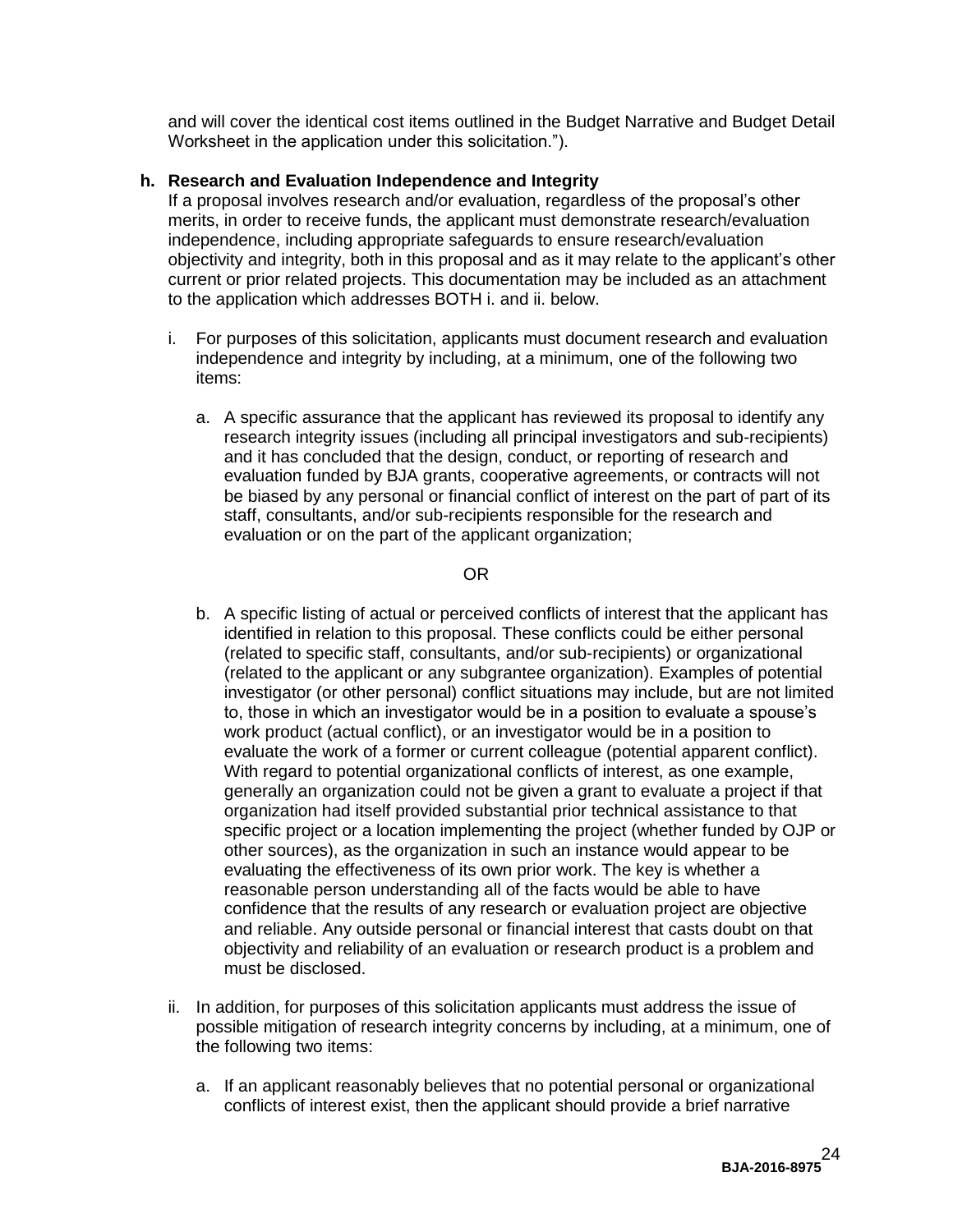explanation of how and why it reached that conclusion. Applicants MUST also include an explanation of the specific processes and procedures that the applicant will put in place to identify and eliminate (or, at the very least, mitigate) potential personal or financial conflicts of interest on the part of its staff, consultants, and/or sub-recipients for this particular project, should that be necessary during the grant period. Documentation that may be helpful in this regard could include organizational codes of ethics/conduct or policies regarding organizational, personal, and financial conflicts of interest.

#### OR

b. If the applicant has identified specific personal or organizational conflicts of interest in its proposal during this review, the applicant must propose a specific and robust mitigation plan to address conflicts noted above. At a minimum, the plan must include specific processes and procedures that the applicant will put in place to eliminate (or, at the very least, mitigate) potential personal or financial conflicts of interest on the part of its staff, consultants, and/or sub-recipients for this particular project, should that be necessary during the grant period. Documentation that may be helpful in this regard could include organizational codes of ethics/conduct or policies regarding organizational, personal, and financial conflicts of interest. There is no guarantee that the plan, if any, will be accepted as proposed.

Considerations in assessing research and evaluation independence and integrity will include, but are not be limited to, the adequacy of the applicant's efforts to identify factors that could affect the objectivity or integrity of the proposed staff and/or the organization in carrying out the research, development, or evaluation activity; and the adequacy of the applicant's existing or proposed remedies to control any such factors.

#### <span id="page-24-1"></span>**9. Financial Management and System of Internal Controls Questionnaire**

In accordance with the Part 200 Uniform Requirements as set out at 2 C.F.R. 200.205*,* federal agencies must have in place a framework for evaluating the risks posed by applicants before they receive a federal award. To facilitate part of this risk evaluation, **all** applicants (other than an individual) are to download, complete, and submit this [form.](http://ojp.gov/funding/Apply/Resources/FinancialCapability.pdf)

#### <span id="page-24-2"></span>**10. Disclosure of Lobbying Activities**

All applicants must complete this information. Applicants that expend any funds for lobbying activities are to provide the detailed information requested on the form Disclosure of Lobbying Activities (SF-LLL). Applicants that do not expend any funds for lobbying activities are to enter "N/A" in the text boxes for item 10 ("a. Name and Address of Lobbying Registrant" and "b. Individuals Performing Services").

#### <span id="page-24-0"></span>**How To Apply**

Applicants must register in, and submit applications through Grants.gov, a primary source to find federal funding opportunities and apply for funding. Find complete instructions on how to register and submit an application at [www.Grants.gov.](http://www.grants.gov/) Applicants that experience technical difficulties during this process should call the Grants.gov Customer Support Hotline at **800**-**518**- **4726** or **606–545–5035**, 24 hours a day, 7 days a week, except federal holidays. Registering with Grants.gov is a one-time process; however, **processing delays may occur, and it can take several weeks** for first-time registrants to receive confirmation and a user password. OJP encourages applicants to **register several weeks before** the application submission deadline.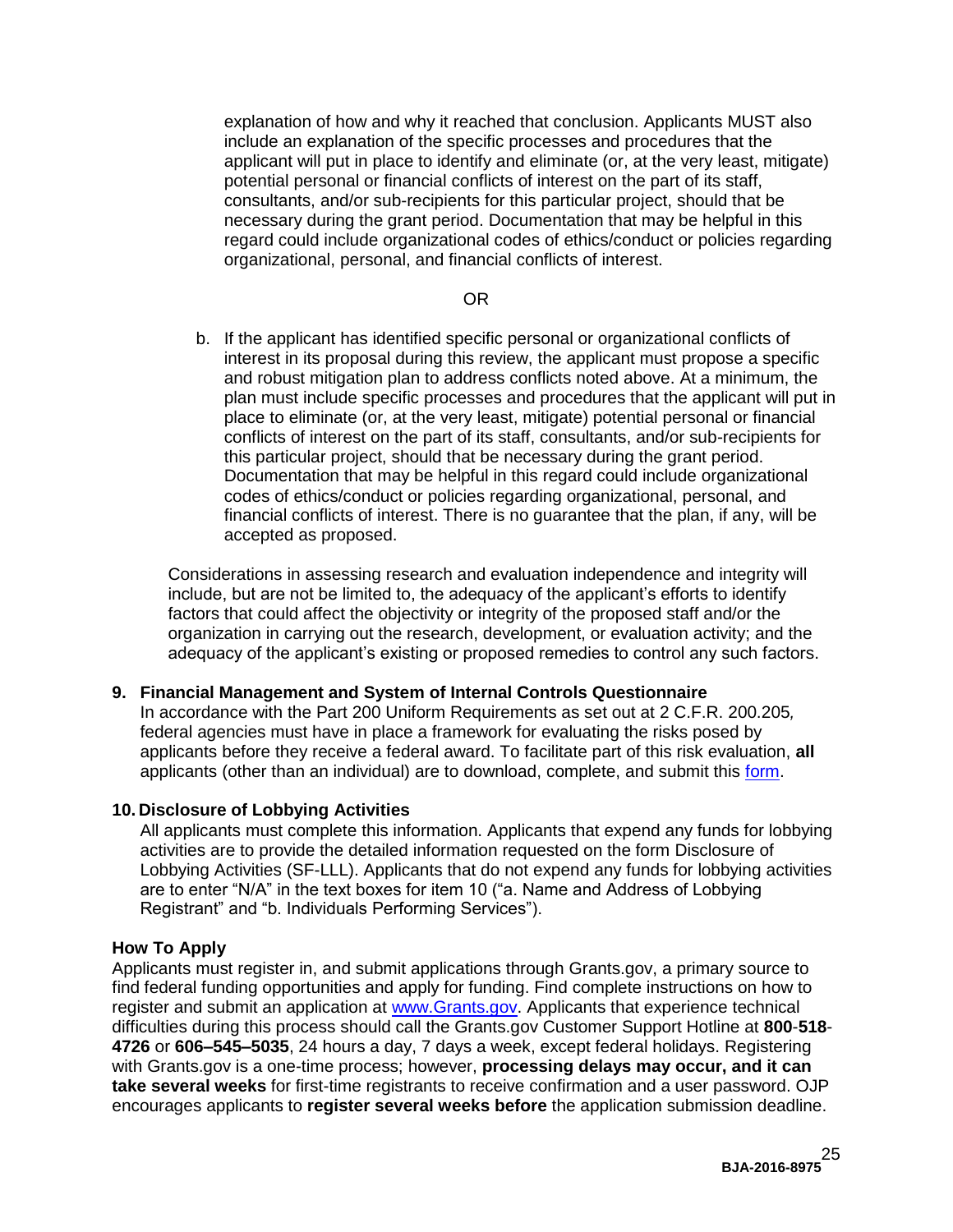In addition, OJP urges applicants to submit applications 72 hours prior to the application due date to allow time to receive validation messages or rejection notifications from Grants.gov, and to correct in a timely fashion any problems that may have caused a rejection notification.

BJA strongly encourages all prospective applicants to sign up for Grants.gov email [notifications](http://www.grants.gov/web/grants/manage-subscriptions.html) regarding this solicitation. If this solicitation is cancelled or modified, individuals who sign up with Grants.gov for updates will be automatically notified.

**Note on Attachments.** Grants.gov has two categories of files for attachments: mandatory and optional. OJP receives all files attached in both categories. Please ensure all required documents are attached in the mandatory category.

**Note on File Names and File Types:** Grants.gov only permits the use of certain specific characters in names of attachment files. Valid file names may include only the characters shown in the table below. Grants.gov is designed to reject any application that includes an attachment(s) with a file name that contains any characters not shown in the table below.

| <b>Characters</b>    |                                                          | <b>Special Characters</b> |                          |
|----------------------|----------------------------------------------------------|---------------------------|--------------------------|
| Upper case $(A -$    | Parenthesis ()                                           | Curly braces $\{\}$       | Square brackets []       |
|                      |                                                          |                           |                          |
| Lower case $(a - z)$ | Ampersand (&)                                            | Tilde $(-)$               | <b>Exclamation point</b> |
|                      |                                                          |                           |                          |
| Underscore           | Comma (,                                                 | Semicolon (;)             | Apostrophe ('            |
| Hyphen (-            | At sign $(\mathcal{Q})$                                  | Number sign (#)           | Dollar sign (\$)         |
| Space                | Percent sign (%)                                         | Plus sign $(+)$           | Equal sign $(=)$         |
| Period (.)           | When using the ampersand (&) in XML, applicants must use |                           |                          |
|                      | the "&" format.                                          |                           |                          |

Grants.gov is designed to forward successfully submitted applications to the OJP Grants Management System (GMS).

**GMS does not accept executable file types as application attachments**. These disallowed file types include, but are not limited to, the following extensions: ".com," ".bat," ".exe," ".vbs," ".cfg," ".dat," ".db," ".dbf," ".dll," ".ini," ".log," ".ora," ".sys," and ".zip." GMS may reject applications with files that use these extensions. It is important to allow time to change the type of file(s) if the application is rejected.

All applicants are required to complete the following steps:

OJP may not make a federal award to an applicant organization until the applicant organization has complied with all applicable DUNS and SAM requirements. Individual applicants must comply with all Grants.gov requirements. If an applicant has not fully complied with the requirements by the time the federal awarding agency is ready to make a federal award, the federal awarding agency may determine that the applicant is not qualified to receive a federal award and use that determination as a basis for making a federal award to another applicant.

Individual applicants should search Grants.gov for a funding opportunity for which individuals are eligible to apply. Use the Funding Opportunity Number (FON) to register. Complete the registration form at<https://apply07.grants.gov/apply/IndCPRegister> to create a username and password. Individual applicants should complete all steps except 1, 2, and 4.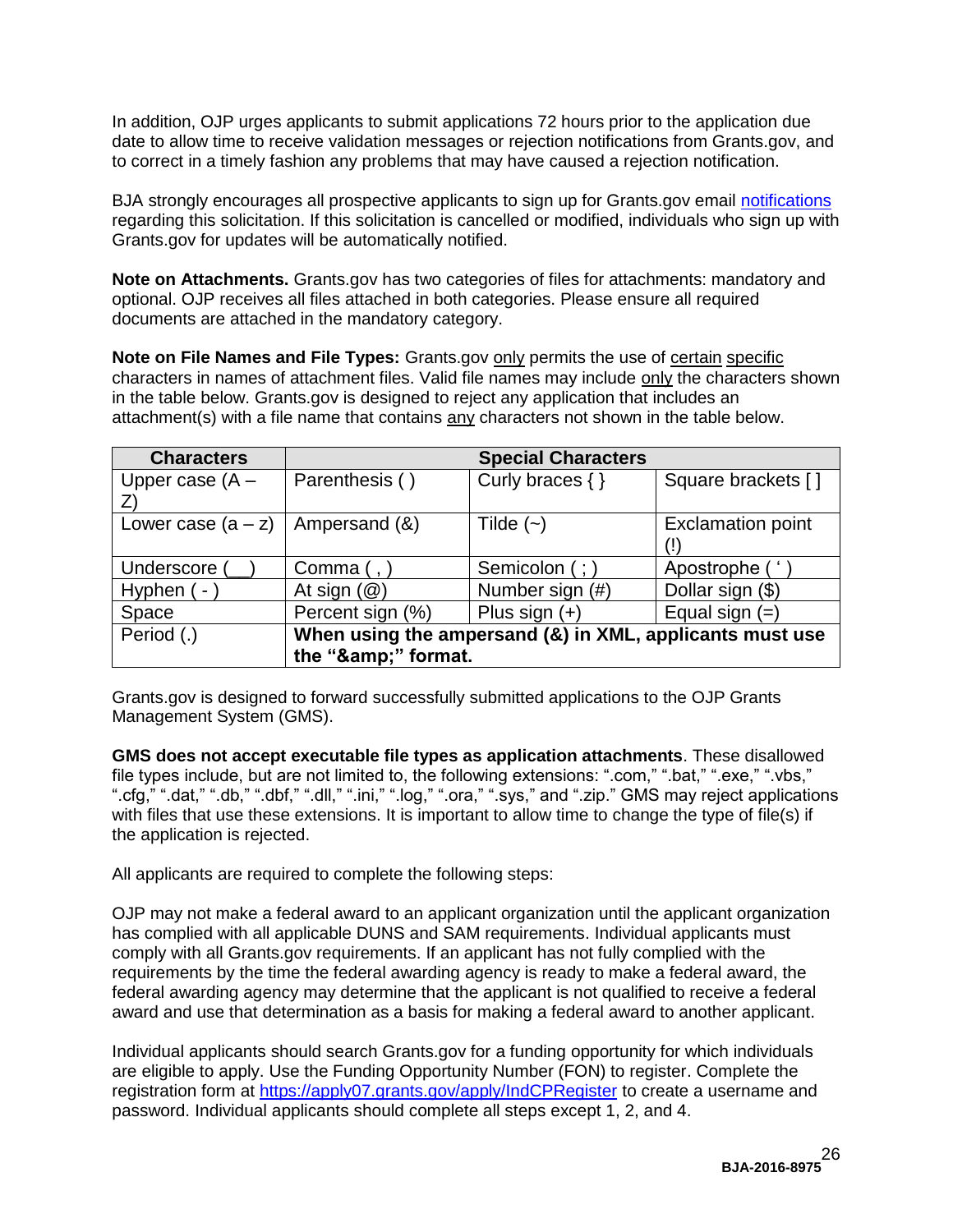- <span id="page-26-0"></span>**1. Acquire a Data Universal Numbering System (DUNS) number.** In general, the Office of Management and Budget (OMB) requires that all applicants (other than individuals) for federal funds include a DUNS number in their applications for a new award or a supplement to an existing award. A DUNS number is a unique nine-digit sequence recognized as the universal standard for identifying and differentiating entities receiving federal funds. The identifier is used for tracking purposes and to validate address and point of contact information for federal assistance applicants, recipients, and subrecipients. The DUNS number will be used throughout the grant life cycle. Obtaining a DUNS number is a free, one-time activity. Call Dun and Bradstreet at 866–705–5711 to obtain a DUNS number or apply online at [www.dnb.com.](http://www.dnb.com/) A DUNS number is usually received within 1-2 business days.
- <span id="page-26-1"></span>**2. Acquire registration with the System for Award Management (SAM).** SAM is the repository for standard information about federal financial assistance applicants, recipients, and subrecipients. OJP requires all applicants (other than individuals) for federal financial assistance to maintain current registrations in the SAM database. Applicants must be registered in SAM to successfully register in Grants.gov. Applicants must **update or renew their SAM registration annually** to maintain an active status. SAM registration and renewal can take as long as 10 business days to complete.

Applications cannot be successfully submitted in Grants.gov until Grants.gov receives the SAM registration information. **Once the SAM registration/renewal is complete, the information transfer from SAM to Grants.gov can take up to 48 hours.** OJP recommends that the applicant register or renew registration with SAM as early as possible.

Information about SAM registration procedures can be accessed at [www.sam.gov.](https://www.sam.gov/portal/public/SAM/?portal:componentId=1f834b82-3fed-4eb3-a1f8-ea1f226a7955&portal:type=action&interactionstate=JBPNS_rO0ABXc0ABBfanNmQnJpZGdlVmlld0lkAAAAAQATL2pzZi9uYXZpZ2F0aW9uLmpzcAAHX19FT0ZfXw**)

- <span id="page-26-2"></span>**3. Acquire an Authorized Organization Representative (AOR) and a Grants.gov username and password**. Complete the AOR profile on Grants.gov and create a username and password. The applicant organization's DUNS number must be used to complete this step. For more information about the registration process for organizations, go to [www.grants.gov/web/grants/register.html.](http://www.grants.gov/web/grants/register.html) Individuals registering with Grants.gov should go to [https://apply07.grants.gov/apply/IndCPRegister.](https://apply07.grants.gov/apply/IndCPRegister)
- <span id="page-26-3"></span>**4. Acquire confirmation for the AOR from the E-Business Point of Contact (E-Biz POC).**  The E-Biz POC at the applicant organization must log into Grants.gov to confirm the applicant organization's AOR. The E-Biz POC will need the Marketing Partner Identification Number (MPIN) password obtained when registering with SAM to complete this step. Note that an organization can have more than one AOR.
- <span id="page-26-4"></span>**5. Search for the funding opportunity on Grants.gov.** Use the following identifying information when searching for the funding opportunity on Grants.gov. The Catalog of Federal Domestic Assistance number for this solicitation is 16.827, titled "Justice Reinvestment Initiative," and the funding opportunity number for Category 1 is BJA-2016- 8977, and for Category 2 is BJA-2016-8978.
- <span id="page-26-5"></span>**6. Select the correct Competition ID.** Some OJP solicitations posted to Grants.gov contain multiple purpose areas, denoted by the individual Competition ID. If applying to a solicitation with multiple Competition IDs, select the appropriate Competition ID for the intended purpose area of the application.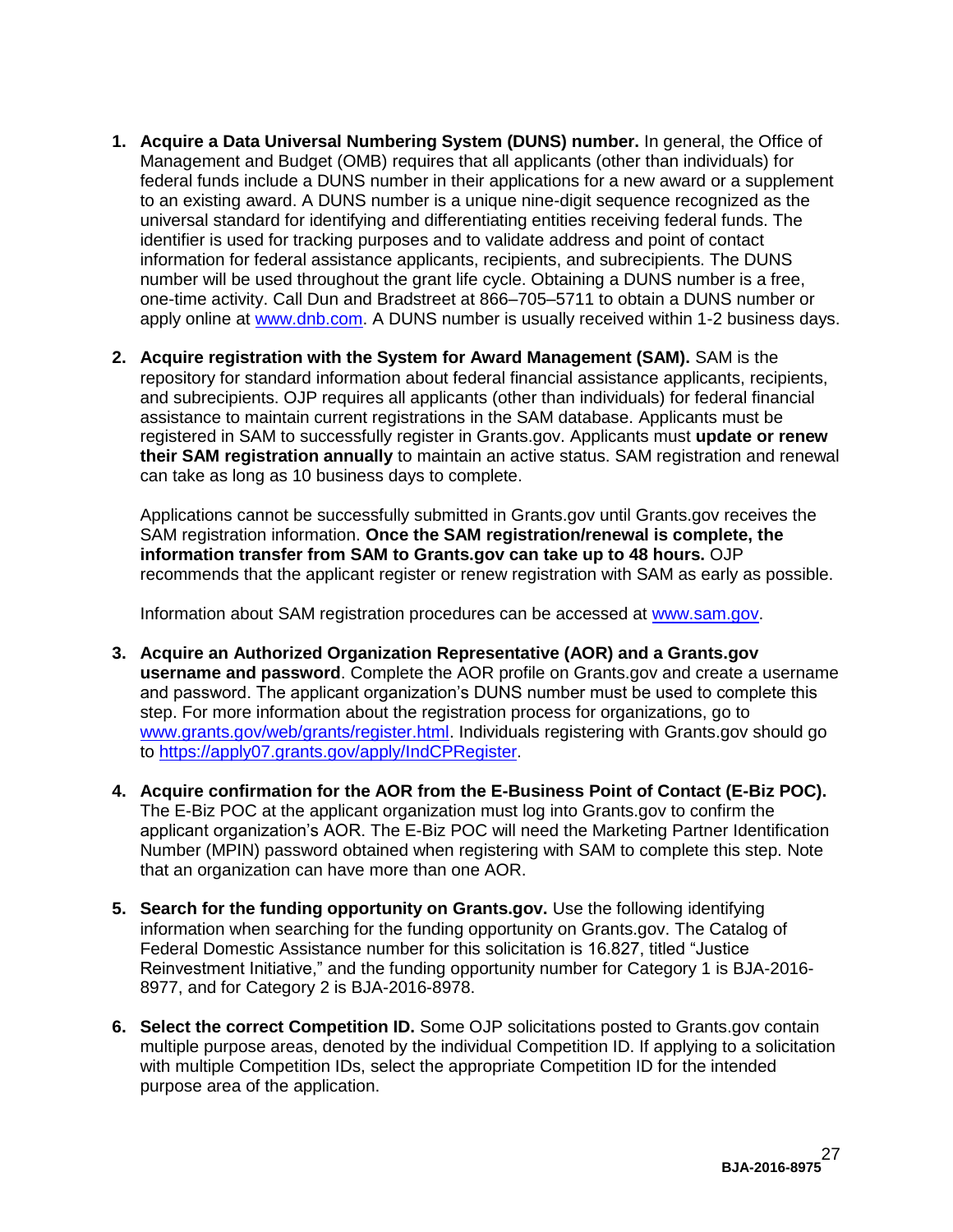- **7. Submit a valid application consistent with this solicitation by following the directions in Grants.gov.** Within 24–48 hours after submitting the electronic application, the applicant should receive two notifications from Grants.gov. The first will confirm the receipt of the application and the second will state whether the application has been successfully validated, or rejected due to errors, with an explanation. It is possible to first receive a message indicating that the application is received and then receive a rejection notice a few minutes or hours later. Submitting well ahead of the deadline provides time to correct the problem(s) that caused the rejection. **Important:** OJP urges applicants to submit applications **at least 72 hours prior** to the application due date to allow time to receive validation messages or rejection notifications from Grants.gov, and to correct in a timely fashion any problems that may have caused a rejection notification. All applications are due to be submitted and in receipt of a successful validation message in Grants.gov by 11:59 p.m. eastern time on April 11, 2016.
- **8.** Click [here](http://www.grants.gov/web/grants/applicants/organization-registration.html) for further details on DUNS, SAM, and Grants.gov registration steps and timeframes.

#### **Note: Duplicate Applications**

If an applicant submits multiple versions of the same application, BJA will review only the most recent system-validated version submitted. See Note on File Names and File Types under [How](#page-24-0)  [To Apply.](#page-24-0)

#### **Experiencing Unforeseen Grants.gov Technical Issues**

Applicants that experience unforeseen Grants.gov technical issues beyond their control that prevent them from submitting their application by the deadline must contact the Grants.gov [Customer Support Hotline](http://www.grants.gov/web/grants/about/contact-us.html) or the [SAM Help Desk](https://www.fsd.gov/fsd-gov/home.do) (Federal Service Desk) to report the technical issue and receive a tracking number. Then applicant must e-mail the BJA contact identified in the Contact Information section on page 2 **within 24 hours after the application deadline** and request approval to submit their application. The e-mail must describe the technical difficulties, and include a timeline of the applicant's submission efforts, the complete grant application, the applicant's DUNS number, and any Grants.gov Help Desk or SAM tracking number(s). **Note: BJA** *does not* **automatically approve requests***.* After the program office reviews the submission, and contacts the Grants.gov or SAM Help Desks to validate the reported technical issues, OJP will inform the applicant whether the request to submit a late application has been approved or denied. If OJP determines that the applicant failed to follow all required procedures, which resulted in an untimely application submission, OJP will deny the applicant's request to submit their application.

The following conditions are generally insufficient to justify late submissions:

- Failure to register in SAM or Grants.gov in sufficient time. (SAM registration and renewal can take as long as 10 business days to complete. The information transfer from SAM to Grants.gov can take up to 48 hours.)
- Failure to follow Grants.gov instructions on how to register and apply as posted on its website.
- Failure to follow each instruction in the OJP solicitation.
- Technical issues with the applicant's computer or information technology environment, including firewalls.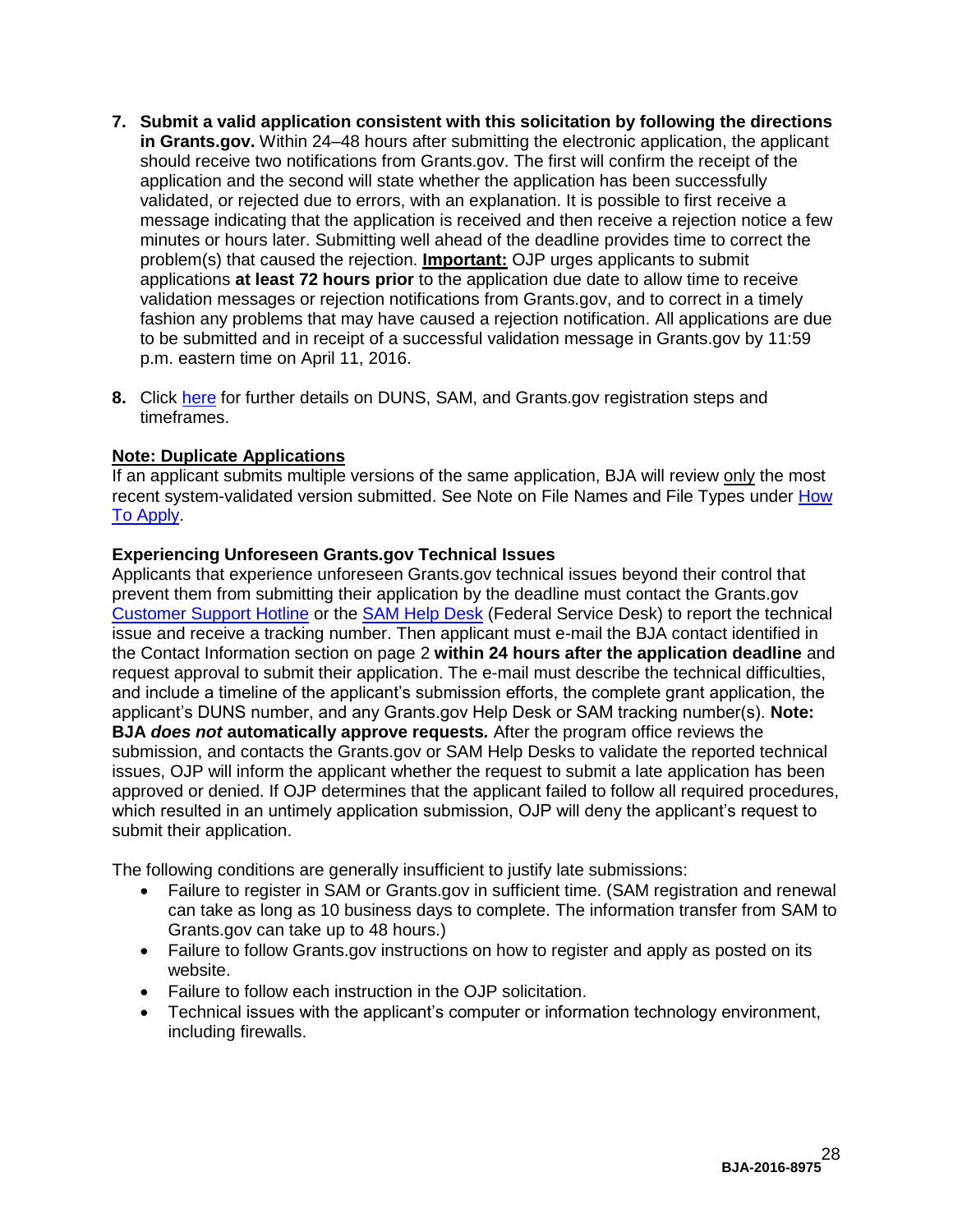**Notifications regarding known technical problems with Grants.gov, if any, are posted at the top of the OJP funding web page at [www.ojp.gov/funding/Explore/](http://ojp.gov/funding/Explore/CurrentFundingOpportunities.htm) [CurrentFundingOpportunities.htm.](http://ojp.gov/funding/Explore/CurrentFundingOpportunities.htm)**

# <span id="page-28-0"></span>**E. Application Review Information**

#### <span id="page-28-1"></span>**Selection Criteria**

Category 1 and Category 2 applications will be evaluated using distinct sets of criteria, as described below. Different weight is given to each based on the percentage value listed below after each individual criterion. For example, the first criterion, "Statement of the Problem," is worth 20 percent of the entire application in the review process.

## **Category 1 Criteria**

## **1. Statement of the Problem (20 percent)**

- Describe state's fidelity to the state-level JRI model. The application must describe the state's actions related to the following components with specificity:
	- o Convening a bi-partisan, interbranch task force or committee;
	- $\circ$  Analyzing criminal justice system data to determine drivers of the corrections population and costs;
	- o Adopting policy options through legislation to address the drivers;
	- o Implementing legislation and related evidence-based strategies;
	- o Adopting robust performance measures (including measuring cost savings/avoidance); and
	- o Identifying reinvestment priorities.
- Describe outcomes to date, including corrections population changes, costs saved or avoided, and any other relevant outcomes.
- Describe amounts and targets of reinvestment to date. If the state has made no reinvestment to date, describe the matching funds, as detailed on page [12.](#page-11-0)
- Describe challenges faced in achieving intended outcomes that this project is designed to address.
- Explain the inability to fund the project adequately without federal assistance.

## **2. Project Design and Implementation (35 percent)**

- Describe specifically which activities the proposed project will undertake (i.e, specify which of the "Allowable Uses for Award Funds" on pages 6-8 the proposal incorporates).
- Clearly articulate the goals established for this project and connect them to the overarching goals of the solicitation set forth on pages 5-6.
- Explain how this project complements, rather than supplants, the state's reinvestment strategies.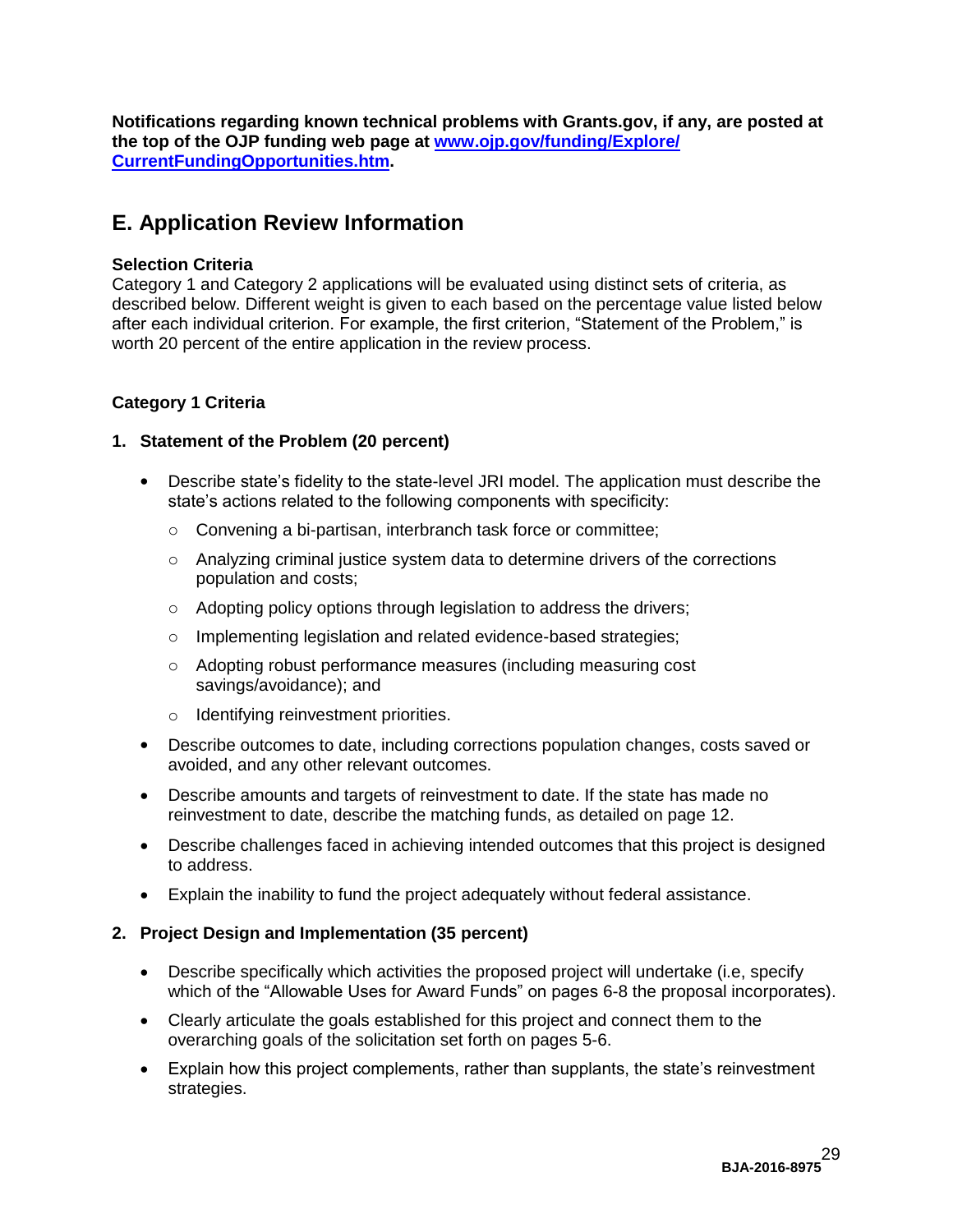- Use data to support the project design.
- If applicable, indicate the number of people who would receive services if this proposal is funded.

#### **3. Capabilities and Competencies (25 percent)**

- Describe the management structure and staffing of the project, identifying the agency responsible for the project and the grant coordinator. The grant coordinator must be a knowledgeable primary point of contact for the TA provider, BJA, and all project partners and must ensure effective communication and prompt deliverables throughout the life of the grant.
- Demonstrate the capability of the applicant to ensure proper fiscal and programmatic oversight of the grant, make and administer subgrants as appropriate, and manage the collaborative partnerships involved, if applicable.
- List the partners (governmental and non-governmental, if applicable) and describe their competencies, the relationship of those agencies to the applicant, and the history of collaboration among the partners.

#### **4. Plan for Collecting Data Required for this Solicitation's Performance Measures (5 percent)**

• Describe the process for assessing the project's effectiveness through the collection and reporting of the required performance metrics data (see Performance Measures on pages [16\)](#page-15-0), as well as any additional performance measures the applicant proposes to collect. Describe how data will be captured and who will be responsible for collecting data and assessing and addressing data quality.

#### **5. Impact/Outcomes, Evaluation, and Sustainment (10 percent)**

- Identify goals and objectives for project development, implementation, and outcomes.
- Describe how performance will be documented, monitored, and evaluated, and identify the impact of the strategy once implemented.
- Outline what data and information will be collected and describe how evaluation and collaborative partnerships will be leveraged to build long-term support and resources for the project.
- Discuss how this effort will be integrated into the state or tribal justice system plans or commitments, how the project will be financially sustained after federal funding ends, and the expected long-term results for the program.

#### **6. Budget (5 percent)**

 Submit a budget that is complete, cost effective, and allowable (e.g., reasonable, allocable, and necessary for project activities). Budget narratives should generally demonstrate how applicants will maximize cost effectiveness of grant expenditures.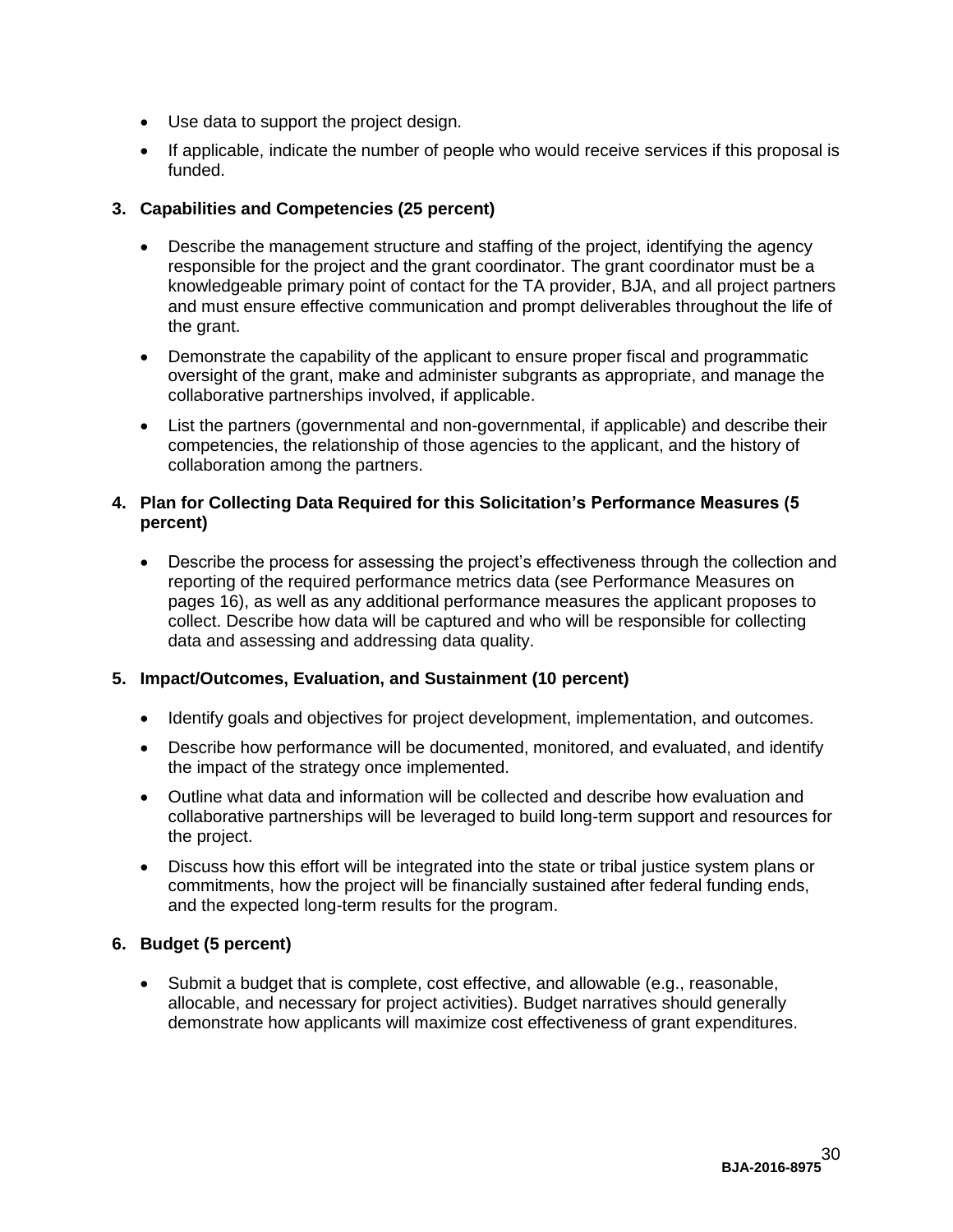Budget narratives should demonstrate cost effectiveness in relation to potential alternatives and the goals of the project.<sup>8</sup>

#### **Category 2 Criteria**

 $\overline{a}$ 

#### **1. Statement of the Problem (20 percent)**

- Describe in general terms the variety of reforms implemented by the states through JRI.
- Describe in general terms the availability of data at the state and local level to guide decisionmaking with regard to states' criminal justice system funding and resource allocation.
- Describe challenges in implementing evidence-based reforms to policy, programs, and procedures and maintaining fidelity. Describe strategies for overcoming these challenges and for sustaining quality implementation over time.

## **2. Project Design and Implementation (40 percent)**

- Address in detail how the applicant proposes to undertake and accomplish the tasks outlined on pages 5-8). A detailed implementation plan with key benchmarks must be submitted (see page [23\)](#page-22-1).
- Describe how the proposed management structure and staffing of the project will facilitate the delivery of the required services as reflected in the implementation plan. The management and organizational structure described should match the staffing needs necessary to accomplish the tasks outlined in the implementation plan. Detailed information contained in the project plan will contribute to the assignment of points relative to this criterion.

## **3. Capabilities and Competencies (20 percent)**

- Clearly articulate why the applicant is positioned to assist with implementation of criminal justice reforms described in the "Statement of the Problem" section, particularly in light of the broad range of projects that states may propose through this solicitation.
- Provide a detailed description of the capacity of the organization to deliver the required services and perform the key tasks described on pages 5-8.
- Provide information on the required TA and project oversight that will ensure successful application of the resources available throughout the project.
- Clearly articulate the organization's history of involvement with national scope and statelevel criminal justice implementation and performance measurement projects.
- Discuss the staffing resources, either permanent full-time staff or proposed consultants, to effectively implement the program, including the applicant's ability to manage subrecipients and contractors with appropriate accountability.

<sup>&</sup>lt;sup>8</sup> Generally speaking, a reasonable cost is a cost that, in its nature or amount, does not exceed that which would be incurred by a prudent person under the circumstances prevailing at the time the decision was made to incur the costs.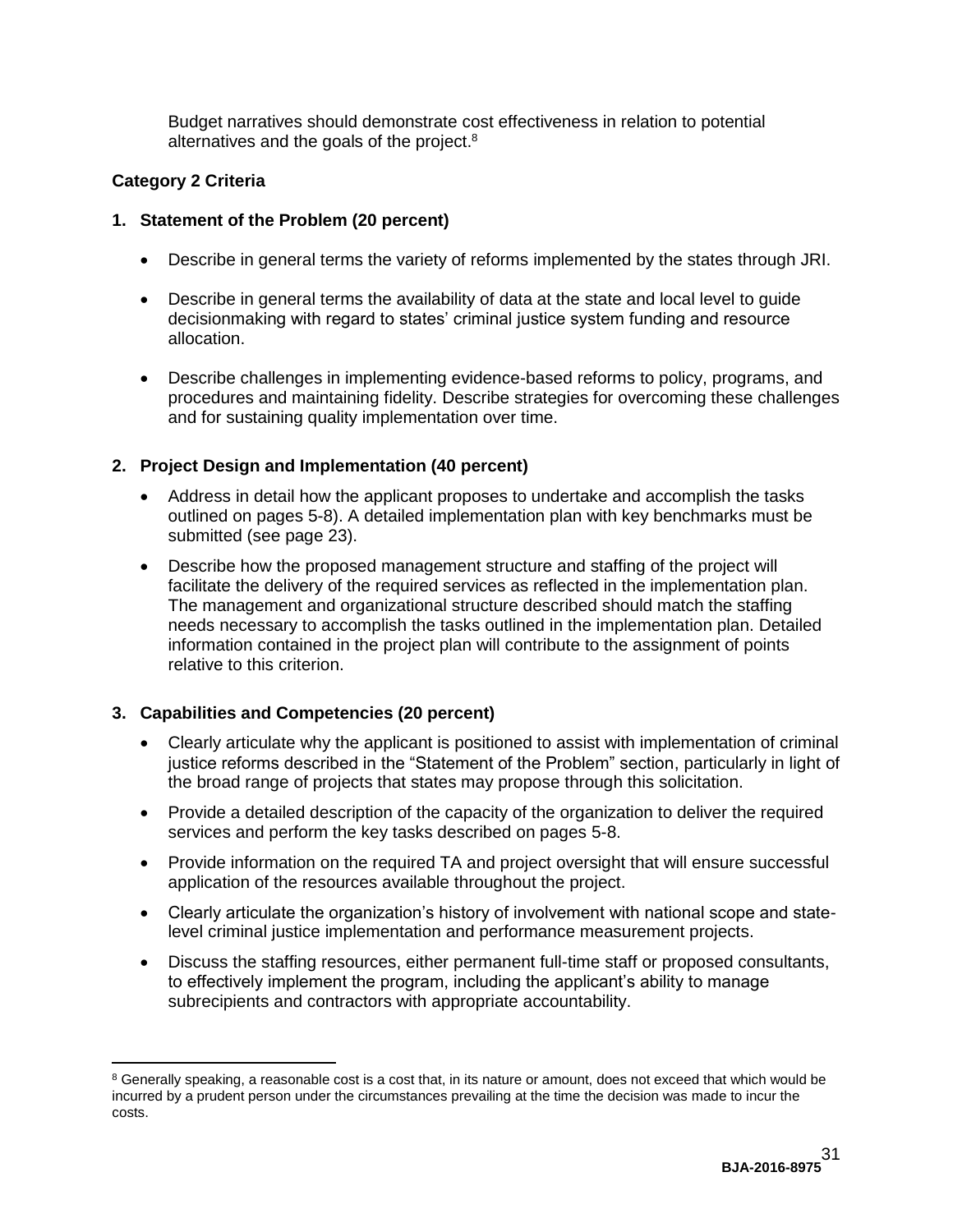Job descriptions, résumés of key project staff, and appropriate letters of support will contribute to the assignment of points related to this criterion (see Additional Attachments on page [22\)](#page-21-1).

## **4. Impact/Outcomes, Evaluation, and Sustainment (5 percent)**

- Describe a process for assessing the project's effectiveness (see Performance Measures).
- Describe how assistance will be provided to state stakeholders to ensure sustainment of implementation and performance measurement activities after technical assistance concludes.
- **5. Plan for Collecting the Data Required for this Solicitation's Performance Measures (5 percent)**
	- Describe the manner in which the data required for this solicitation's performance measures will be collected, including the system(s) used and the person(s) responsible.

#### **6. Budget (10 percent)**

 Applicants should submit a budget that is complete, cost effective, and allowable (e.g., reasonable, allocable, and necessary for project activities). Budget narratives should generally demonstrate how applicants will maximize cost effectiveness of grant expenditures. Budget narratives should demonstrate cost effectiveness in relation to potential alternatives and the goals of the project.<sup>9</sup>

#### <span id="page-31-0"></span>**Review Process**

 $\overline{a}$ 

OJP is committed to ensuring a fair and open process for awarding grants. BJA reviews the application to make sure that the information presented is reasonable, understandable, measurable, and achievable, as well as consistent with the solicitation.

Peer reviewers will review the applications submitted under this solicitation that meet basic minimum requirements. For purposes of assessing whether applicants have met basic minimum requirements, OJP screens applications for compliance with specified program requirements to help determine which applications should proceed to further consideration for award. Although program requirements may vary, the following are common requirements applicable to all solicitations for funding under OJP grant programs:

- Applications must be submitted by an eligible type of applicant
- Applications must request funding within programmatic funding constraints (if applicable)
- Applications must be responsive to the scope of the solicitation
- Applications must include all items designated as "critical elements"
- Applicants will be checked against the System for Award Management (SAM).

For a list of critical elements, see What an Application Should Include under Section D. Application and Submission Information.

<sup>9</sup> Generally speaking, a reasonable cost is a cost that, in its nature or amount, does not exceed that which would be incurred by a prudent person under the circumstances prevailing at the time the decision was made to incur the costs.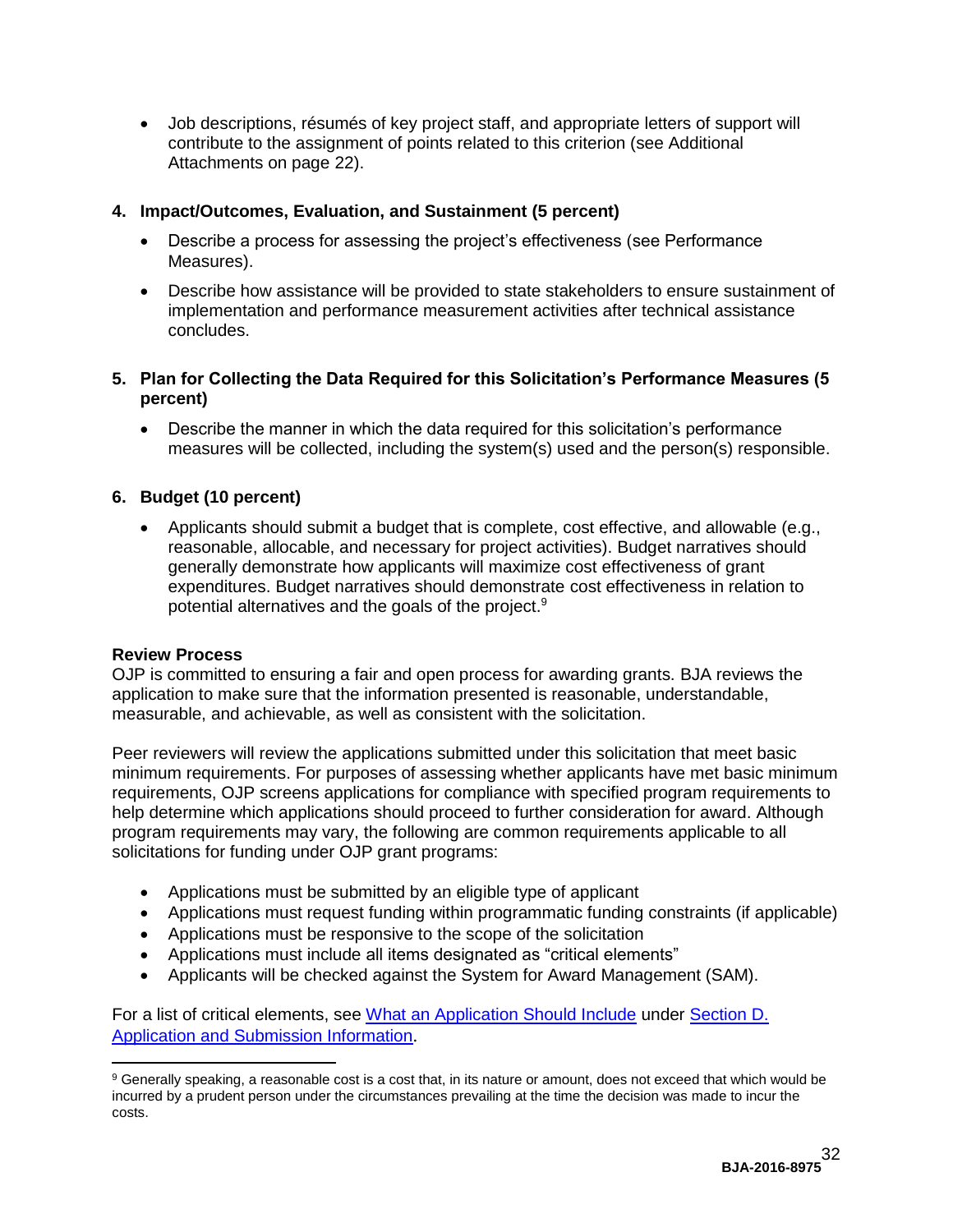BJA may use internal peer reviewers, external peer reviewers, or a combination, to assess applications meeting basic minimum requirements on technical merit using the solicitation's selection criteria. An external peer reviewer is an expert in the subject matter of a given solicitation who is NOT a current DOJ employee. An internal reviewer is a current DOJ employee who is well-versed or has expertise in the subject matter of this solicitation. A peer review panel will evaluate, score, and rate applications that meet basic minimum requirements. Peer reviewers' ratings and any resulting recommendations are advisory only, although their views are considered carefully. In addition to peer review ratings, considerations for award recommendations and decisions may include, but are not limited to, underserved populations, geographic diversity, strategic priorities, past performance under prior BJA and OJP awards, and available funding.

OJP reviews applications for potential discretionary awards to evaluate the risks posed by applicants before they receive an award. This review may include but is not limited to the following:

- 1. Financial stability and fiscal integrity
- 2. Quality of management systems and ability to meet the management standards prescribed in the 2015 DOJ Grants Financial Guide
- 3. History of performance
- 4. Reports and findings from audits
- 5. The applicant's ability to effectively implement statutory, regulatory, or other requirements imposed on award recipients
- 6. Proposed costs to determine if the Budget Detail Worksheet and Budget Narrative accurately explain project costs, and whether those costs are reasonable, necessary, and allowable under applicable federal cost principles and agency regulations

Absent explicit statutory authorization or written delegation of authority to the contrary, all final award decisions will be made by the Assistant Attorney General, who may consider factors including, but not limited to, peer review ratings, underserved populations, geographic diversity, strategic priorities, past performance, and available funding when making awards.

# <span id="page-32-0"></span>**F. Federal Award Administration Information**

#### <span id="page-32-1"></span>**Federal Award Notices**

OJP sends award notification by email through GMS to the individuals listed in the application as the point of contact and the authorizing official. The email notification includes detailed instructions on how to access and view the award documents, and how to accept the award in GMS. GMS automatically issues the notifications at 9:00 p.m. eastern time on the award date. Recipients will be required to log in; accept any outstanding assurances and certifications on the award; designate a financial point of contact; and review, sign, and accept the award. The award acceptance process involves physical signature of the award document by the authorized representative and the scanning of the fully-executed award document to OJP.

#### <span id="page-32-2"></span>**Administrative, National Policy, and other Legal Requirements**

If selected for funding, in addition to implementing the funded project consistent with the agency-approved project proposal and budget, the recipient must comply with award terms and conditions, and other legal requirements, including but not limited to OMB, DOJ or other federal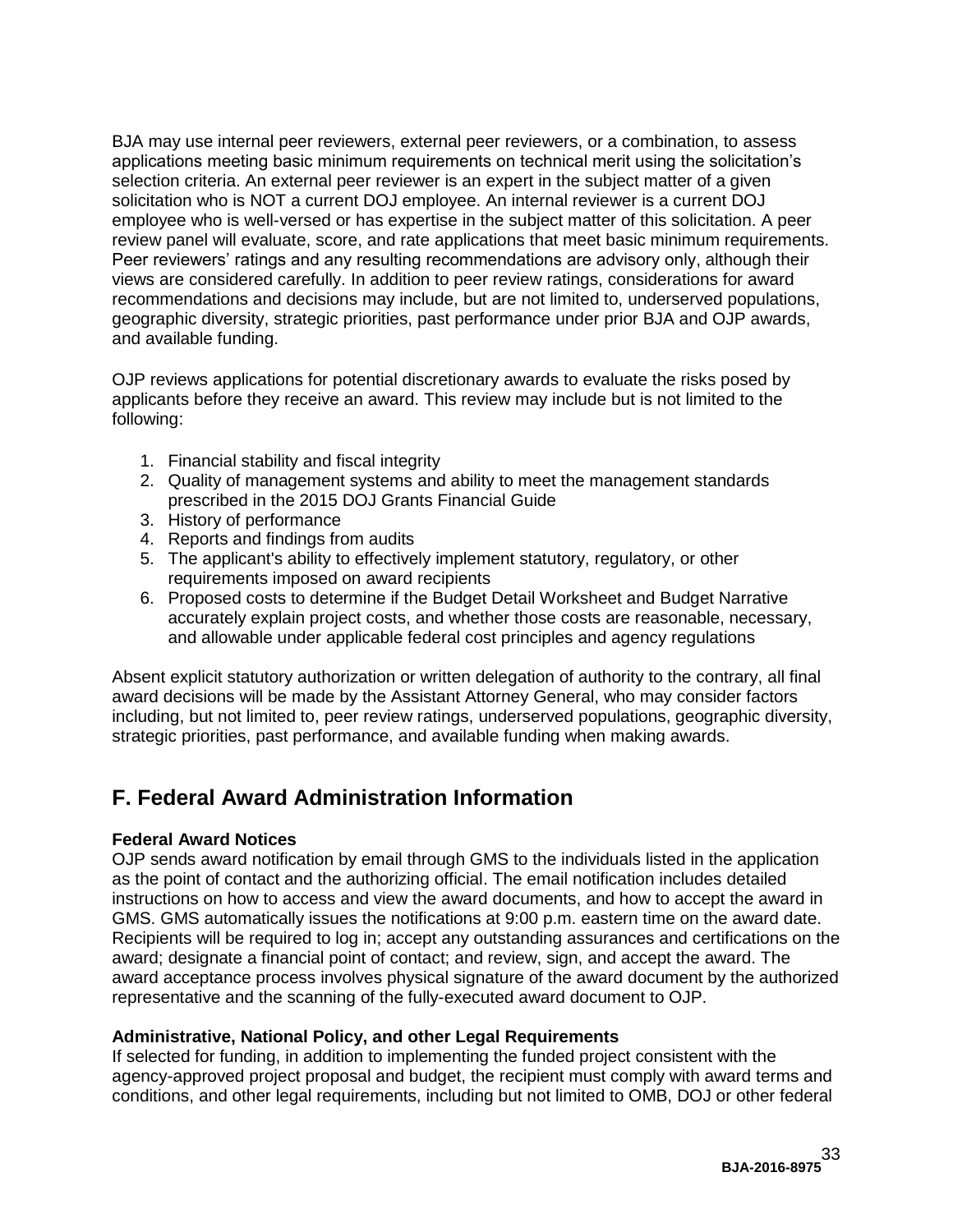regulations which will be included in the award, incorporated into the award by reference, or are otherwise applicable to the award. OJP strongly encourages prospective applicants to review the information pertaining to these requirements **prior** to submitting an application. To assist applicants and recipients in accessing and reviewing this information, OJP has placed pertinent information on its [Solicitation Requirements](http://ojp.gov/funding/Explore/SolicitationRequirements/index.htm) page of the OJP [Funding Resource Center.](http://ojp.gov/funding/index.htm)

Note in particular the following two forms, which applicants must accept in GMS prior to the receipt of any award funds, as each details legal requirements with which applicants must provide specific assurances and certifications of compliance. Applicants may view these forms in the Apply section of the [OJP Funding Resource Center](http://ojp.gov/funding/index.htm) and are strongly encouraged to review and consider them carefully prior to making an application for OJP grant funds.

- [Certifications Regarding Lobbying; Debarment, Suspension and Other Responsibility](http://ojp.gov/funding/Apply/Forms.htm)  [Matters; and Drug-Free Workplace Requirements](http://ojp.gov/funding/Apply/Forms.htm)
- [Standard Assurances](http://ojp.gov/funding/Apply/Forms.htm)

 $\overline{a}$ 

Upon grant approval, OJP electronically transmits (via GMS) the award document to the prospective award recipient. In addition to other award information, the award document contains award terms and conditions that specify national policy requirements<sup>10</sup> with which recipients of federal funding must comply; uniform administrative requirements, cost principles, and audit requirements; and program-specific terms and conditions required based on applicable program (statutory) authority or requirements set forth in OJP solicitations and program announcements, and other requirements which may be attached to appropriated funding. For example, certain efforts may call for special requirements, terms, or conditions relating to intellectual property, data/information-sharing or -access, or information security; or audit requirements, expenditures and milestones, or publications and/or press releases. OJP also may place additional terms and conditions on an award based on its risk assessment of the applicant, or for other reasons it determines necessary to fulfill the goals and objectives of the program.

Prospective applicants may access and review the text of mandatory conditions OJP includes in all OJP awards, as well as the text of certain other conditions, such as administrative conditions, via the [Mandatory Award Terms and Conditions](http://ojp.gov/funding/Explore/SolicitationRequirements/MandatoryTermsConditions.htm) page of the OJP [Funding Resource Center.](http://ojp.gov/funding/index.htm)

As stated above, BJA anticipates that it will make any award from Category 2 of this solicitation in the form of a cooperative agreement. Cooperative agreement awards include standard "federal involvement" conditions that describe the general allocation of responsibility for execution of the funded program. Generally stated, under cooperative agreement awards, responsibility for the day-to-day conduct of the funded project rests with the recipient in implementing the funded and approved proposal and budget, and the award terms and conditions. Responsibility for oversight and redirection of the project, if necessary, rests with BJA.

In addition to any "federal involvement" condition(s), OJP cooperative agreement awards include a special condition specifying certain reporting requirements required in connection with conferences, meetings, retreats, seminars, symposium, training activities, or similar events

<sup>10</sup> *See generally* 2 C.F.R. 200.300 (provides a general description of national policy requirements typically applicable to recipients of federal awards, including the Federal Funding Accountability and Transparency Act of 2006 [FFATA]).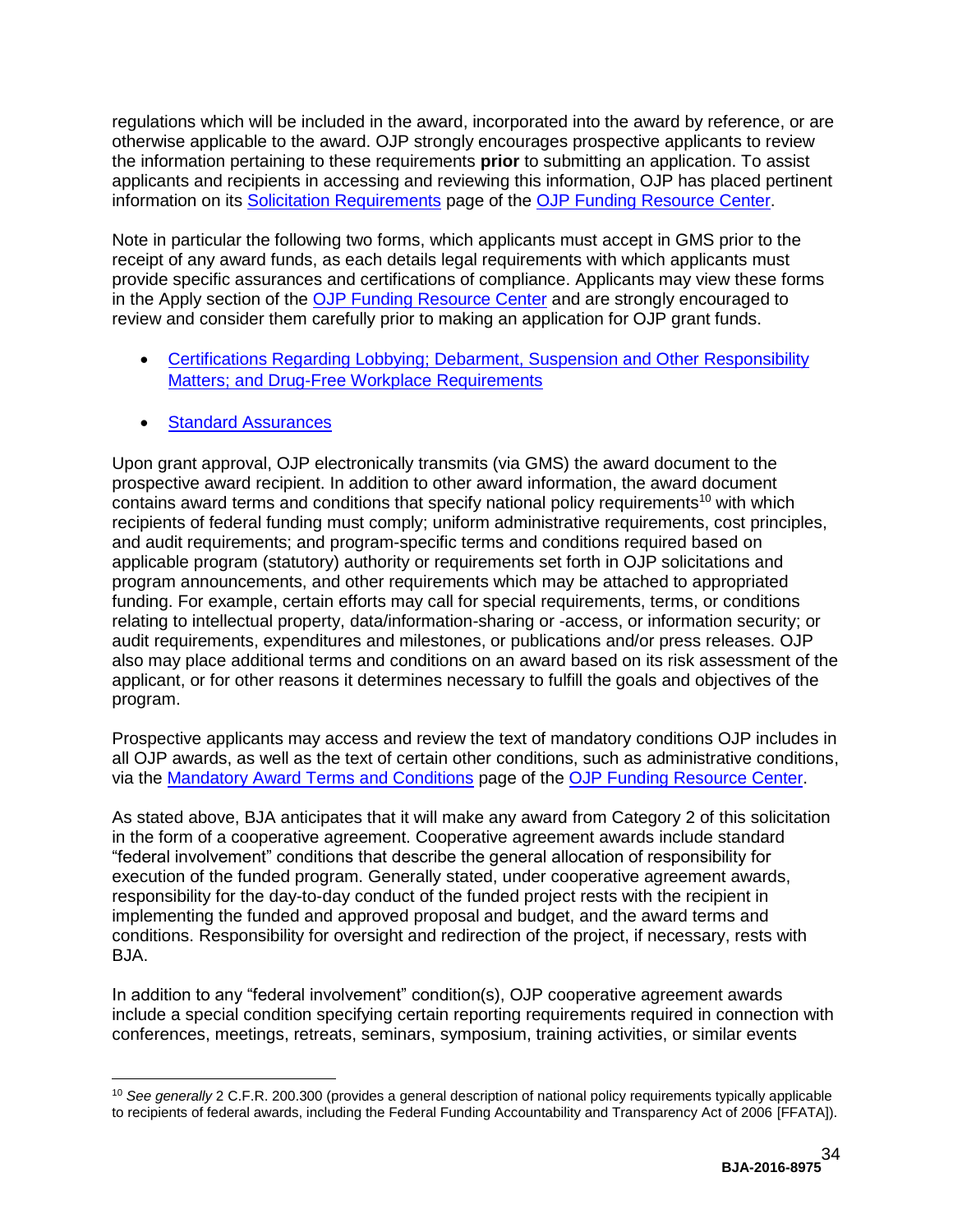funded under the award, consistent with OJP policy and guidance on conference approval, planning, and reporting.

#### <span id="page-34-0"></span>**General Information about Post-Federal Award Reporting Requirements**

Recipients must submit quarterly financial reports, semi-annual progress reports, final financial and progress reports, and, if applicable, an annual audit report in accordance with the Part 200 Uniform Requirements. Future awards and fund drawdowns may be withheld if reports are delinquent.

Special Reporting requirements may be required by OJP depending on the statutory, legislative or administrative obligations of the recipient or the program.

# <span id="page-34-1"></span>**G. Federal Awarding Agency Contact(s)**

For Federal Awarding Agency Contact(s), see title page.

For contact information for Grants.gov, see title page.

# <span id="page-34-2"></span>**H. Other Information**

#### <span id="page-34-3"></span>**Provide Feedback to OJP**

To assist OJP in improving its application and award processes, we encourage applicants to provide feedback on this solicitation, the application submission process, and/or the application review/peer review process. Provide feedback to [OJPSolicitationFeedback@usdoj.gov.](mailto:OJPSolicitationFeedback@usdoj.gov)

**IMPORTANT:** This email is for feedback and suggestions only. Replies are **not** sent from this mailbox. If you have specific questions on any program or technical aspect of the solicitation, **you must** directly contact the appropriate number or e-mail listed on the front of this solicitation document. These contacts are provided to help ensure that you can directly reach an individual who can address your specific questions in a timely manner.

If you are interested in being a reviewer for other OJP grant applications, please e-mail your résumé to [ojppeerreview@lmsolas.com.](mailto:ojppeerreview@lmsolas.com) The OJP Solicitation Feedback email account will not forward your résumé. **Note:** Neither you nor anyone else from your organization can be a peer reviewer in a competition in which you or your organization have submitted an application.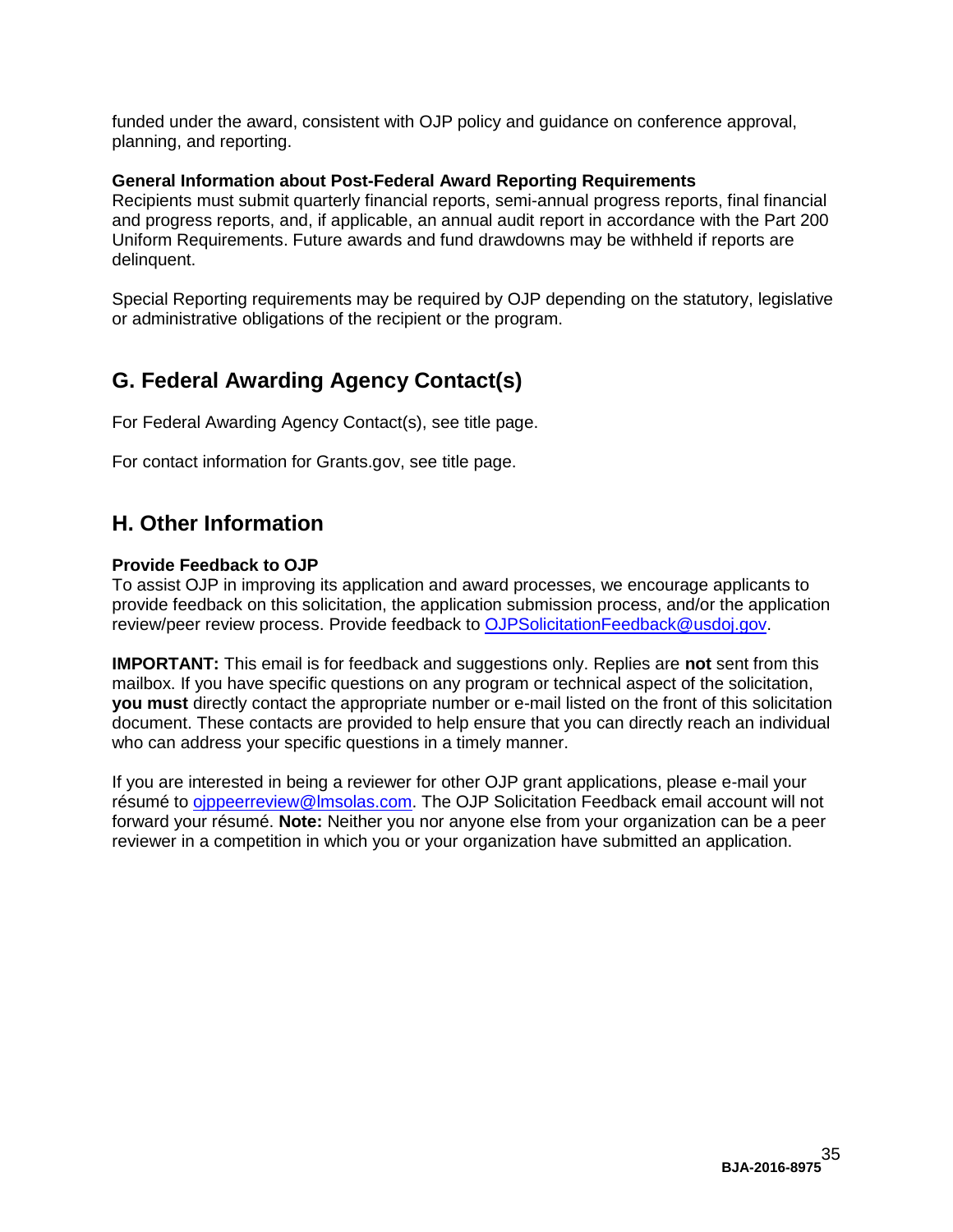#### **Application Checklist FY 2016 Justice Reinvestment Initiative: Maximizing State Reforms**

<span id="page-35-0"></span>This application checklist has been created to assist in developing an application.

# **What an Applicant Should Do:**

*Prior to Registering in Grants.gov:*

Acquire a DUNS Number (see page [27\)](#page-26-0)

Acquire or renew registration with SAM (see page [27\)](#page-26-1)

*To Register with Grants.gov*:

Acquire AOR and Grants.gov username/password (see page [27\)](#page-26-2)

Acquire AOR confirmation from the E-Biz POC (see page [27\)](#page-26-3)

*To Find Funding Opportunity:*

Search for the Funding Opportunity on Grants.gov (see page [27\)](#page-26-4)

Select the correct Competition ID (see page [27\)](#page-26-5)

\_\_\_\_\_ Download Funding Opportunity and Application Package

Sign up for Grants.gov email [notifications](http://www.grants.gov/web/grants/manage-subscriptions.html) (optional) (see page [25\)](#page-24-0)

Read [Important Notice: Applying for Grants in Grants.gov](http://ojp.gov/funding/Apply/Grants-govInfo.htm)

*\_\_\_\_\_* Read OJP policy and guidance on conference approval, planning, and reporting available at [ojp.gov/financialguide/DOJ/PostawardRequirements/chapter3.10a.htm](http://ojp.gov/financialguide/DOJ/PostawardRequirements/chapter3.10a.htm) (see page [14\)](#page-13-1)

*After application submission*, *receive Grants.gov email notifications that:*

\_\_\_\_\_ (1) application has been received, and

(2) application has either been successfully validated or rejected with errors (see page [27\)](#page-26-5)

*If no Grants.gov receipt, and validation or error notifications are received:*

\_\_\_\_\_ Contact the NCJRS Response Center regarding experiencing technical difficulties (see page 2)

## **General Requirements**:

Review the [Solicitation Requirements](http://ojp.gov/funding/Explore/SolicitationRequirements/index.htm) in the OJP Funding Resource Center.

## **Scope Requirement:**

The federal amount requested is within the allowable limit(s) of \$1,750,000 for Category 1, and \$400,000 for Category 2.

## **Eligibility Requirement:**

Eligible applicants for Category 1 are units of state government and federally recognized Indian tribal governments (as determined by the Secretary of the Interior) that can demonstrate substantial completion of the Justice Reinvestment Initiative model (see Selection Criteria on page [29\)](#page-28-1). Eligible applicants for Category 2 are national-scope private and non-profit organizations (including tribal nonprofit or for-profit organizations) and colleges and universities, both public and private (including tribal institutions of higher education)